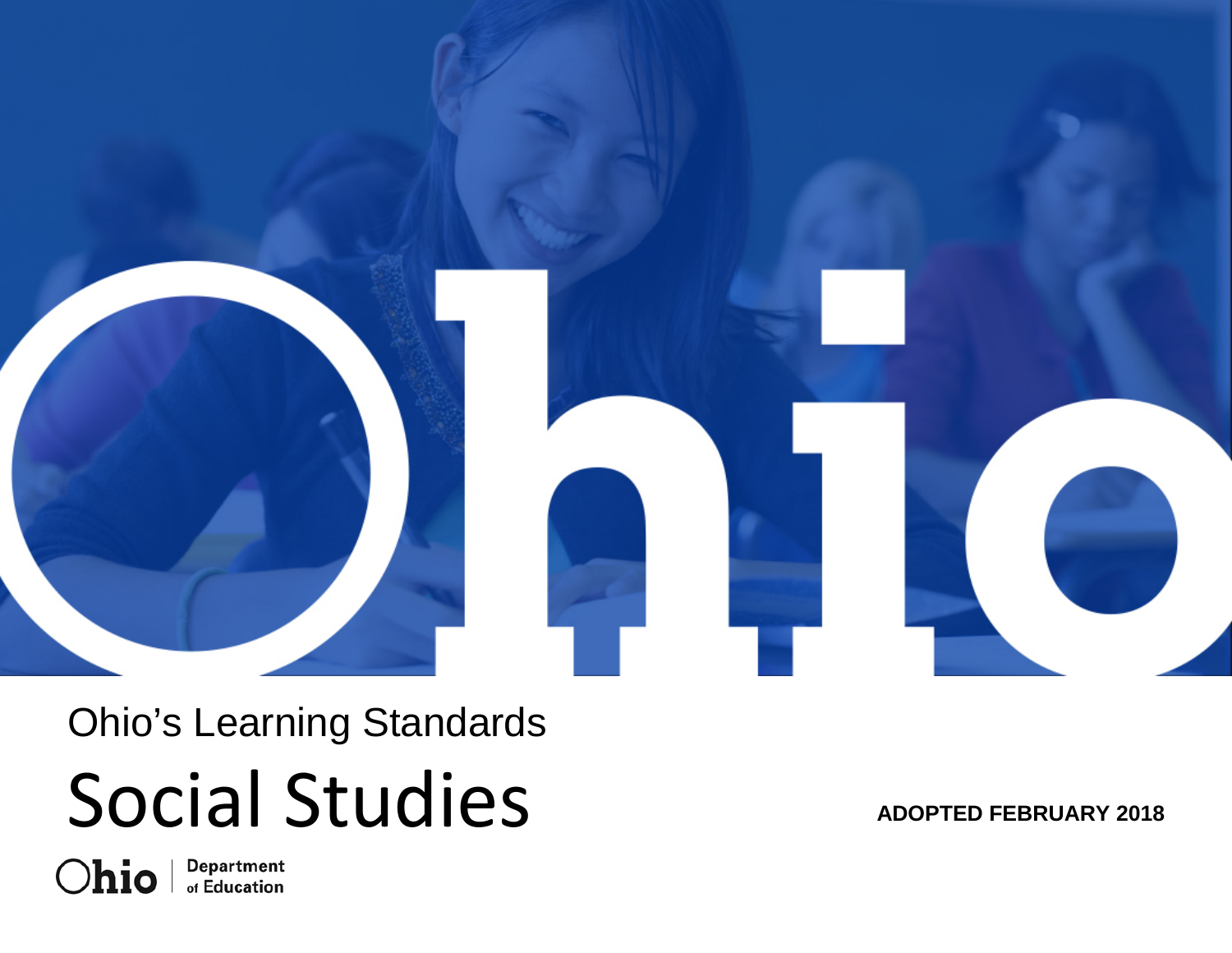# **Table of Contents**

## Introduction to Ohio's Social Studies Standards................... 3

| How to Read Ohio's Social Studies Standards, K-12 4         |  |
|-------------------------------------------------------------|--|
|                                                             |  |
|                                                             |  |
|                                                             |  |
|                                                             |  |
|                                                             |  |
|                                                             |  |
| Strand Definitions for Ohio's Learning Standards for Social |  |
|                                                             |  |
|                                                             |  |
|                                                             |  |
|                                                             |  |
|                                                             |  |
|                                                             |  |

| Social Studies Standards, High School30                     |  |
|-------------------------------------------------------------|--|
| How to Read Ohio's Social Studies Standards: High School 30 |  |
|                                                             |  |
|                                                             |  |
|                                                             |  |
|                                                             |  |
|                                                             |  |
|                                                             |  |
|                                                             |  |

\*January 2019: Content Statement 22 of American History listed under correct topic (Cold War)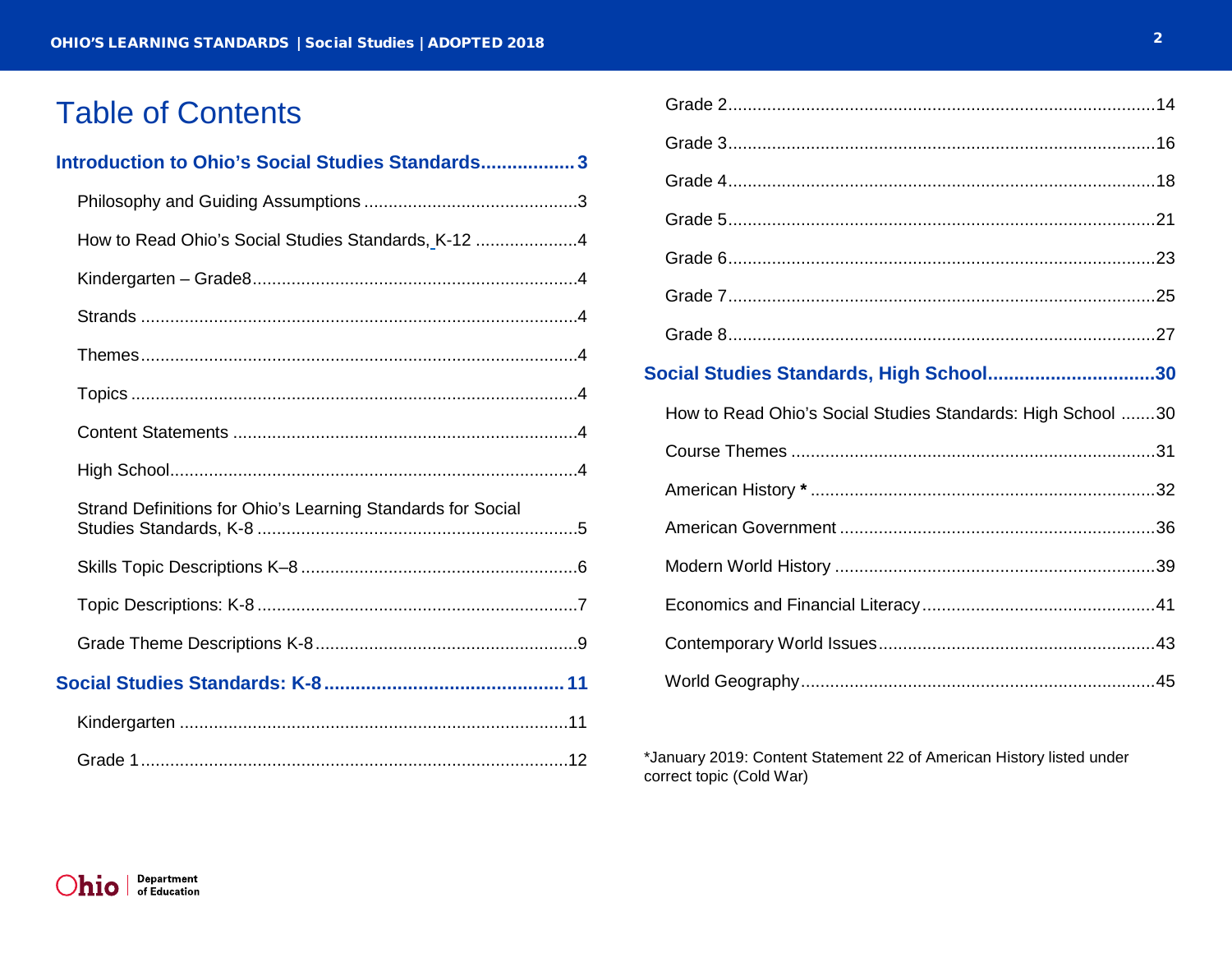# <span id="page-2-0"></span>Introduction to Ohio's Social Studies **Standards**

Ohio's Learning Standards for Social Studies outline what students should know and be able to do in social studies to succeed in college, careers, and for their role as engaged citizens. The State Board of Education adopted the prior version of the standards in 2010. The standards provide critical social studies knowledge, are grade-level appropriate, and reflect current research.

Updating of the 2010 standards began with an Ohio Department of Education survey seeking public and educator feedback between November 2016 and January 2017. An advisory committee of representatives from statewide education associations and social studies education groups reviewed the public comments and advised the Department on which standards to update. Working groups of educators with social studies expertise reviewed the recommendations and made revisions in a draft of the standards.

The Department posted the draft revised standards for public review in summer 2017. The working groups reviewed those comments and incorporated suggestions in the draft standards. The State Board of Education adopted the revised standards in February 2018.

These standards provide Ohio's educators with a set of common expectations on which to base social studies curricula.

#### <span id="page-2-1"></span>**PHILOSOPHY AND GUIDING ASSUMPTIONS**

The aim of social studies is the promotion of civic competence – the knowledge, intellectual processes, and democratic dispositions required of students to be active and engaged participants in public life. Although civic competence is not the only responsibility of social studies nor is it exclusive to the field, it is more central to social studies than any other subject areas in schools. Civic competence rests on a commitment to democratic values, and requires the ability to use knowledge about one's community, nation, and world; apply inquiry processes; and employ skills to of data collection and analysis, collaboration, decision-making, and problem solving.

Ohio's social studies standards:

- set high expectations and provide strong support for social studies achievement by all students;
- represent the social studies knowledge and skills needed to make a successful transition to postsecondary education, the workplace and civic life;
- are informed by national standards;
- balance knowledge, conceptual understanding and skill development;
- address significant understandings that are the basis for sound decision-making as citizens;
- focus on important social studies topics;
- represent a rigorous progression across grades and in-depth study within each grade;
- serve as the basis for classroom and statewide assessments: and
- guide the development of local social studies curricula and instructional programs.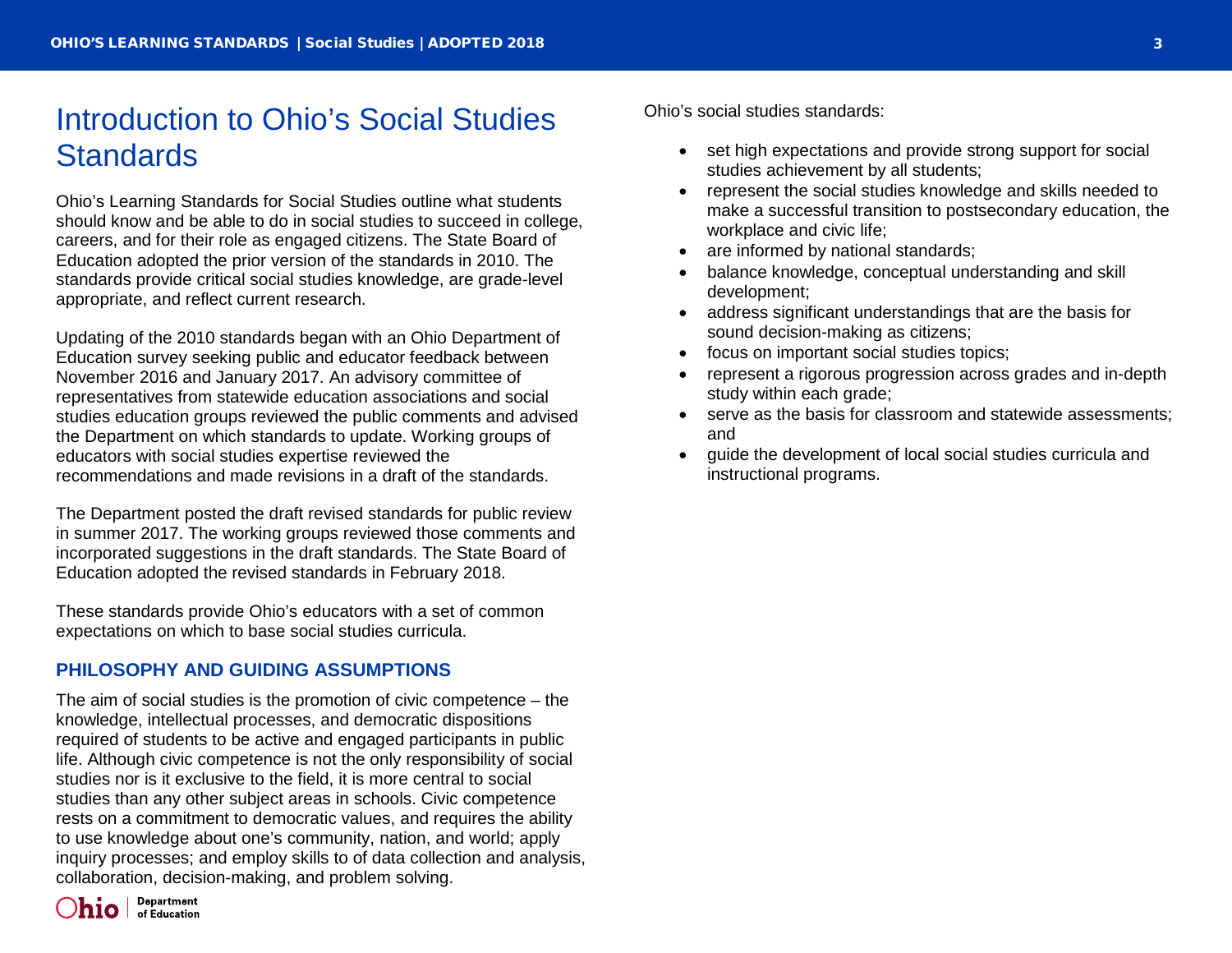# <span id="page-3-1"></span><span id="page-3-0"></span>**How to Read Ohio's Social Studies Standards, K-12**

#### <span id="page-3-2"></span>**KINDERGARTEN – GRADE 8**

The standards for Ohio's Learning Standards for Social Studies for grades K-8 are organized by Strands, Themes, Topics and Content Statements.

#### <span id="page-3-3"></span>**STRANDS**

The four disciplines within the social studies: History, Geography, Government and Economics.

#### <span id="page-3-4"></span>**THEMES**

A theme is the focus for a particular grade level or the descriptive narrative of a high school course syllabus.

Example from Grade 2: People Working Together

#### <span id="page-3-5"></span>**TOPICS**

The different aspects of content within a strand.

Geography example: Human Systems

#### <span id="page-3-6"></span>**CONTENT STATEMENTS**

The essential knowledge students should learn at each grade level or within each course.

Example from Grade 8: 20. The U.S. Constitution established a federal republic, providing a framework for a national government with elected representatives, separation of powers, and checks and balances.

#### <span id="page-3-7"></span>**HIGH SCHOOL**

The revised standards for high school contain syllabi for six high school social studies courses:

American History

American Government

Modern World History

Economics and Financial Literacy

Contemporary World Issues

World Geography

<span id="page-3-8"></span>Each course contains a theme and broad topics which are further clarified with content statements. Grade levels are not specified for any of the courses.

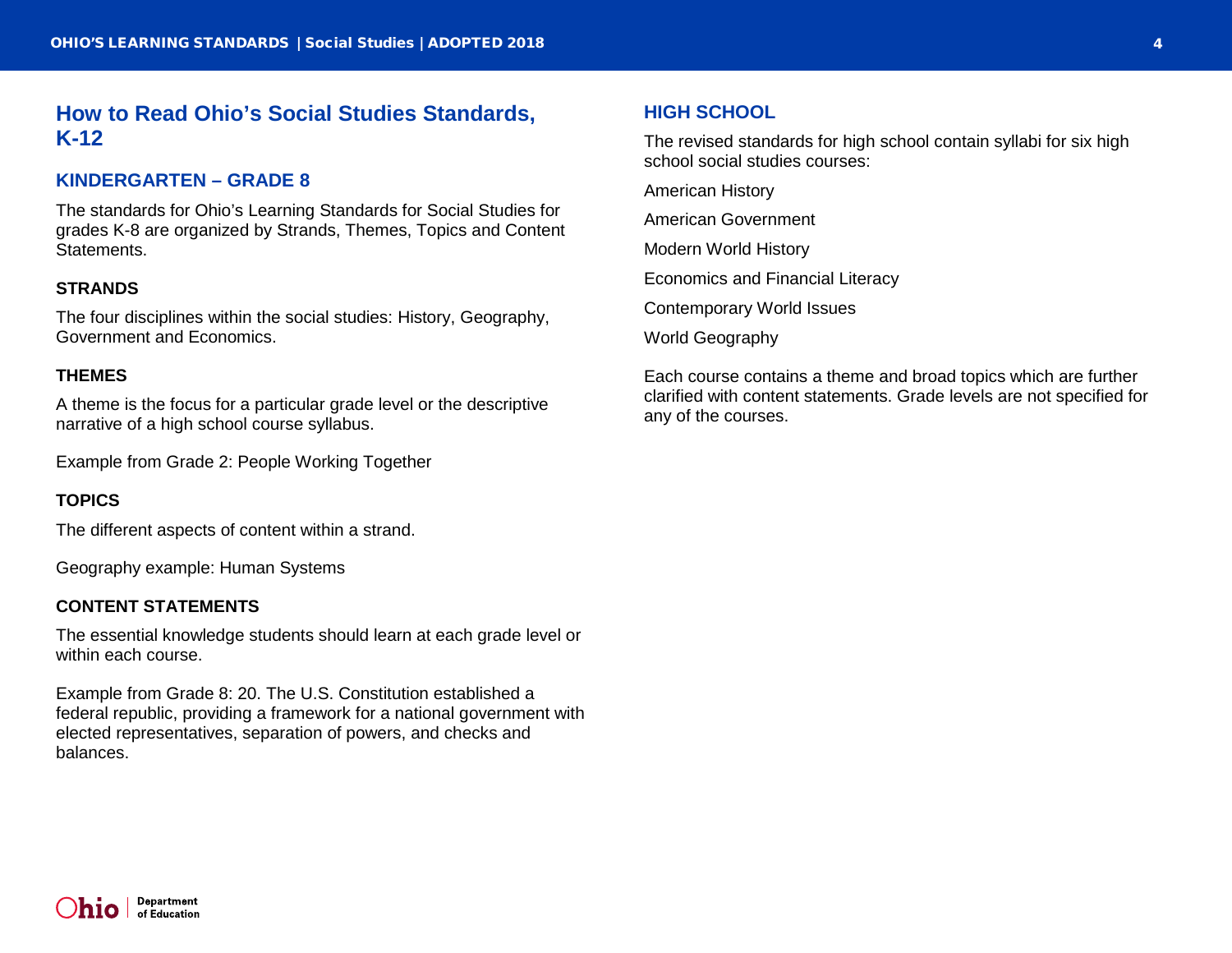#### **STRAND DEFINITIONS FOR OHIO'S LEARNING STANDARDS FOR SOCIAL STUDIES STANDARDS, K-8**

#### **HISTORY**

Students use materials drawn from the diversity of human experience to analyze and interpret significant events, patterns and themes in the history of Ohio, the United States and the world.

#### **GEOGRAPHY**

Students use knowledge of geographic locations, patterns and processes to show the interrelationship between the physical environment and human activity and to explain the interactions that occur in an increasingly interdependent world. Students use knowledge of perspectives, practices and products of cultural, ethnic and social groups to analyze the impact of their commonality and diversity within local, national, regional and global settings.

#### **GOVERNMENT**

Students use knowledge of the purposes, structures and processes of political systems at the local, state, national and international levels to understand that people create systems of government as structures of power and authority to provide order, maintain stability and promote the general welfare. They use knowledge of the rights and responsibilities of citizenship to examine and evaluate civic ideals and to participate in community life and the American democratic system.

#### **ECONOMICS**

Students use economic reasoning skills and knowledge of major economic concepts, issues and systems in order to make informed choices as producers, consumers, savers, investors, workers and citizens in an interdependent world.

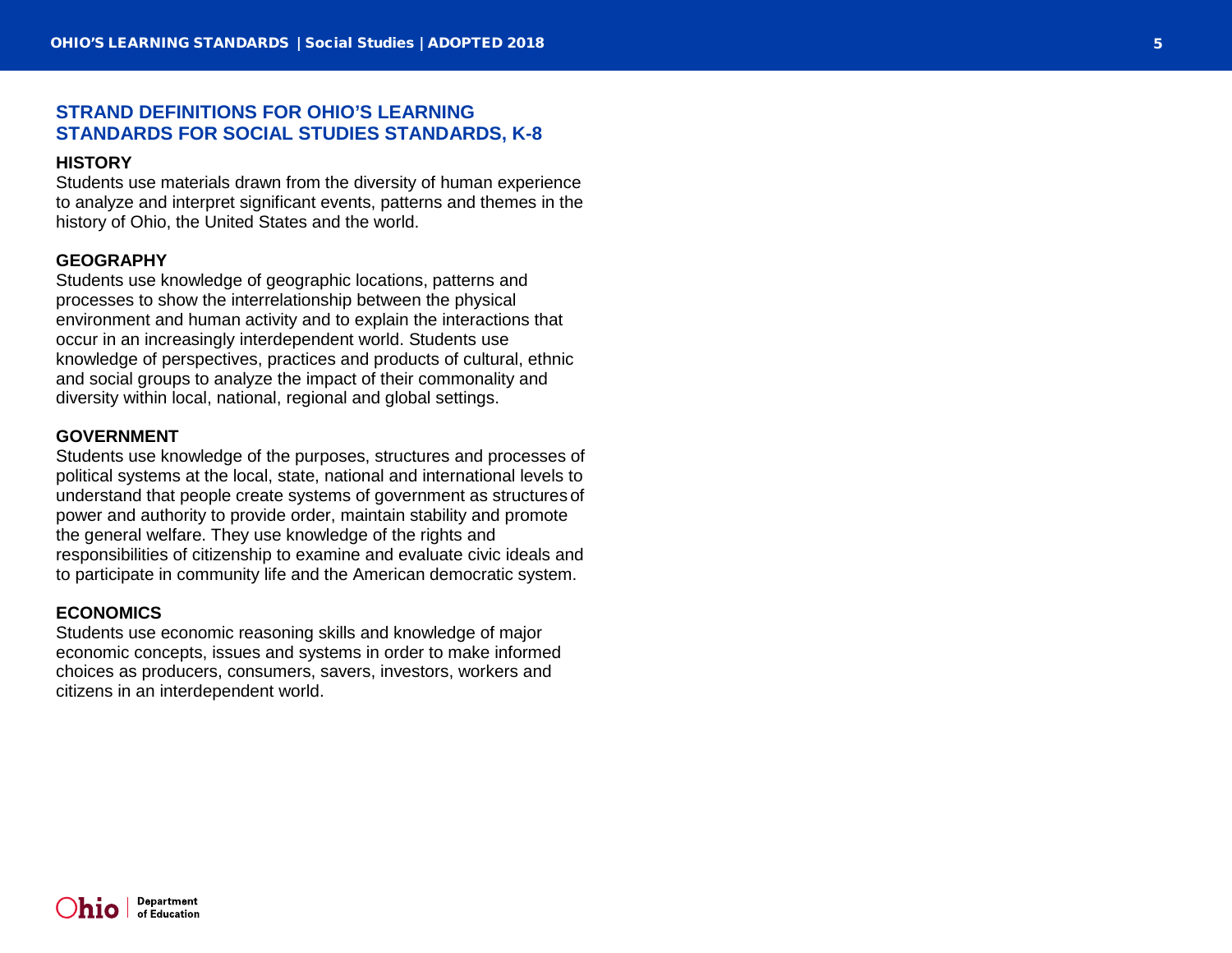#### <span id="page-5-0"></span>**SKILLS TOPIC DESCRIPTIONS: K–8**

Topics within Ohio's Learning Standards for Social Studies include civic literacy, financial and economic literacy and global awareness. Skills such as problem-solving, communication, media literacy and leadership are further developed within the model curriculum.

| <b>STRAND</b>                                              | <b>TOPIC</b>                                  | <b>TOPIC DESCRIPTION</b>                                                                                                                                                                                                                                                                                                                                                                                  |  |
|------------------------------------------------------------|-----------------------------------------------|-----------------------------------------------------------------------------------------------------------------------------------------------------------------------------------------------------------------------------------------------------------------------------------------------------------------------------------------------------------------------------------------------------------|--|
| <b>HISTORY</b><br><b>Historical Thinking and Skills</b>    |                                               | Historical thinking begins with a clear sense of time – past, present and future – and becomes more<br>precise as students progress. Historical thinking includes skills such as locating, researching,<br>analyzing and interpreting primary and secondary sources so that students can begin to understand<br>the relationships among events and draw conclusions.                                      |  |
| <b>GEOGRAPHY</b>                                           | <b>Spatial Thinking and Skills</b>            | Spatial thinking examines the relationships among people, places and environments by mapping and<br>graphing geographic data. Geographic data are compiled, organized, stored and made visible using<br>traditional and geospatial technologies. Students need to be able to access, read, interpret and<br>create maps and other geographic representations as tools of analysis.                        |  |
| <b>GOVERNMENT</b><br><b>Civic Participation and Skills</b> |                                               | Civic participation embraces the ideal that an individual actively engages in his or her community,<br>state or nation for the common good. Students need to practice effective communication skills<br>including negotiation, compromise and collaboration. Skills in accessing and analyzing information<br>are essential for citizens in a democracy.                                                  |  |
| <b>ECONOMICS</b>                                           | <b>Economic Decision Making</b><br>and Skills | Effective economic decision making requires students to be able to reason logically about key<br>economic issues that affect their lives as consumers, producers, savers, investors and citizens.<br>Economic decision making and skills engage students in the practice of analyzing costs and benefits,<br>collecting and organizing economic evidence and proposing alternatives to economic problems. |  |
|                                                            | <b>Financial Literacy</b>                     | Financial literacy is the ability of individuals to use knowledge and skills to manage limited financial<br>resources effectively for lifetime financial security.                                                                                                                                                                                                                                        |  |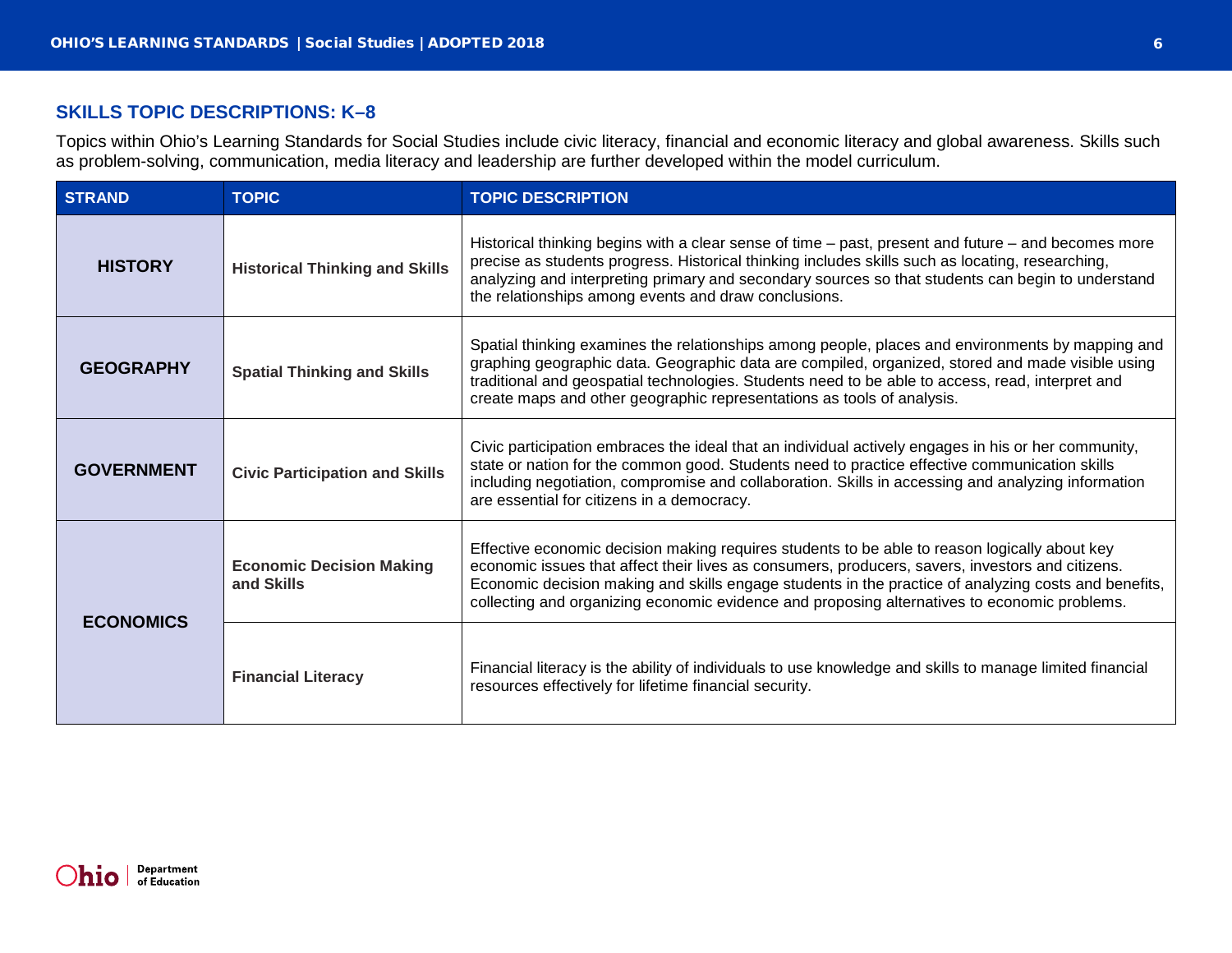## <span id="page-6-0"></span>**TOPIC DESCRIPTIONS: K-8**

| <b>STRAND</b>  | <b>TOPIC</b>                           | <b>TOPIC DESCRIPTION</b>                                                                                                                                                                                                                                                                                                                                           |  |  |
|----------------|----------------------------------------|--------------------------------------------------------------------------------------------------------------------------------------------------------------------------------------------------------------------------------------------------------------------------------------------------------------------------------------------------------------------|--|--|
|                | <b>Historical Thinking and Skills</b>  | Historical thinking begins with a clear sense of time, past, present and future, and becomes more precise as<br>students progress. Historical thinking includes skills such as locating, researching, analyzing and interpreting<br>primary and secondary sources so that students can begin to understand the relationships among events and<br>draw conclusions. |  |  |
|                | Heritage                               | Ideas and events from the past have shaped the world as it is today. The actions of individuals and groups have<br>made a difference in the lives of others.                                                                                                                                                                                                       |  |  |
|                | <b>Early Civilizations</b>             | The eight features of civilizations include cities, well-organized central governments, complex religions, job<br>specialization, social classes, arts and architecture, public works and writing. Early peoples developed unique<br>civilizations. Several civilizations established empires with legacies influencing later peoples.                             |  |  |
|                | <b>Feudalism and Transitions</b>       | Feudalism developed as a political system based on small local units controlled by lords bound by an oath of<br>loyalty to a monarch. The decline of feudalism in Europe resulted from interactions between the Muslim world and<br>European states. These interactions influenced the rise of new ideas and institutions.                                         |  |  |
| <b>HISTORY</b> | <b>First Global Age</b>                | The transoceanic linking of all the major regions of the world led to economic, political, cultural and religious<br>transformations.                                                                                                                                                                                                                              |  |  |
|                | <b>Colonization to</b><br>Independence | European countries established colonies in North America as a means of increasing wealth and power. As the<br>English colonies developed their own governments and economies, they resisted domination by the monarchy,<br>rebelled and fought for independence.                                                                                                   |  |  |
|                | <b>A New Nation</b>                    | The United States shifted in governing philosophy from a loosely organized system characterized by strong state<br>powers to a federal system.                                                                                                                                                                                                                     |  |  |
|                | <b>Expansion</b>                       | The addition of new territories and economic and industrial development contributed to the growth of sectionalism<br>in the United States.                                                                                                                                                                                                                         |  |  |
|                | <b>Civil War and Reconstruction</b>    | Sectional differences divided the North and South prior to the American Civil War. Both the American Civil War<br>and resulting period of Reconstruction had significant consequences for the nation.                                                                                                                                                              |  |  |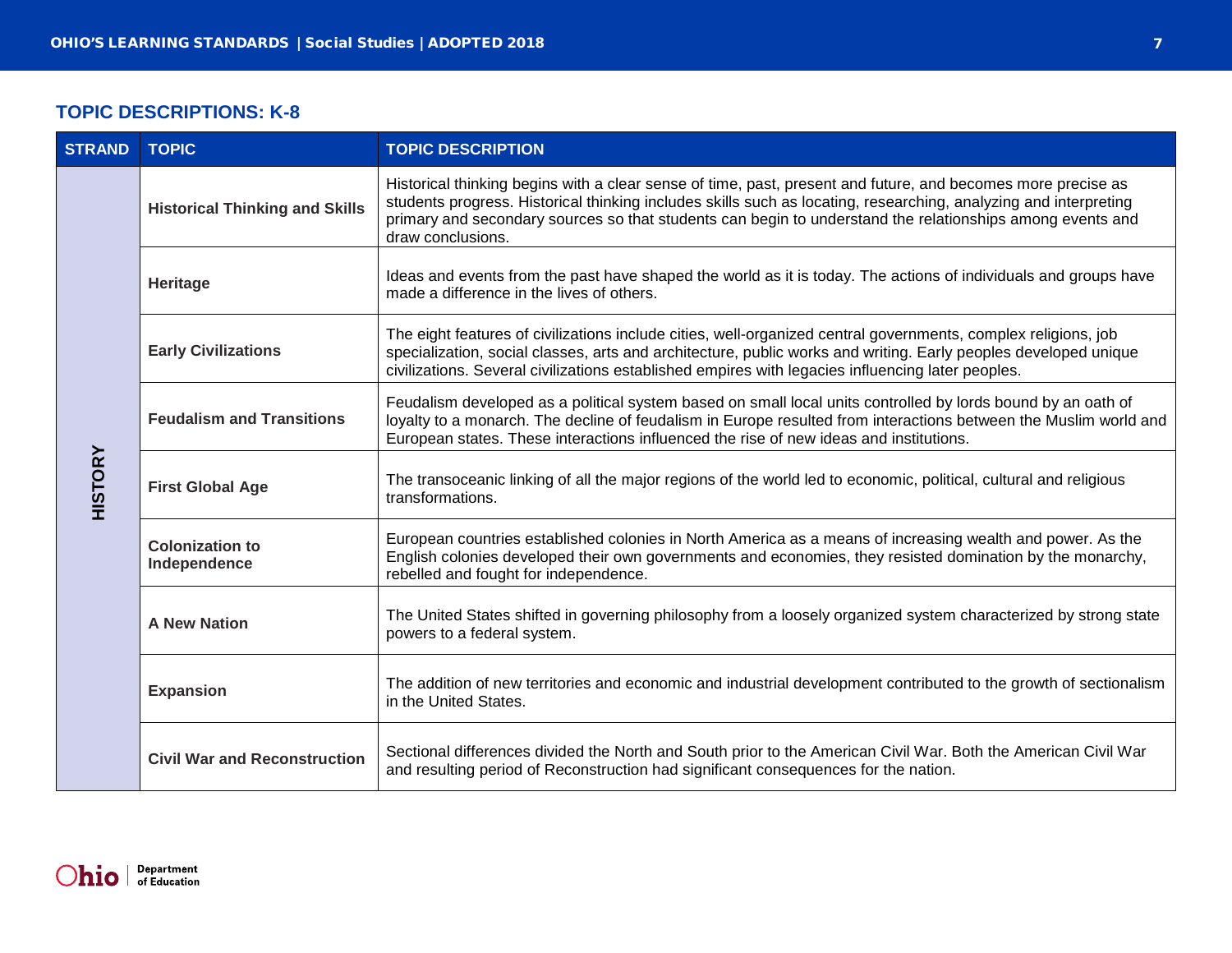| <b>STRAND</b> | <b>TOPIC</b>                                     | <b>TOPIC DESCRIPTION</b>                                                                                                                                                                                                                                                                                                                                                                                  |  |
|---------------|--------------------------------------------------|-----------------------------------------------------------------------------------------------------------------------------------------------------------------------------------------------------------------------------------------------------------------------------------------------------------------------------------------------------------------------------------------------------------|--|
|               | <b>Spatial Thinking and Skills</b>               | Spatial thinking examines the relationships among people, places and environments by mapping and graphing<br>geographic data. Geographic data are compiled, organized, stored and made visible using traditional and<br>geospatial technologies. Students need to be able to access, read, interpret and create maps and other<br>geographic representations as tools of analysis.                        |  |
| GEOGRAPHY     | <b>Places and Regions</b>                        | A place is a location having distinctive characteristics, which give it meaning and character and distinguish it from<br>other locations. A region is an area with one or more common characteristics, which give it a measure of<br>homogeneity and make it different from surrounding areas. Regions and places are human constructs.                                                                   |  |
|               | <b>Human Systems</b>                             | Human systems represent the settlement and structures created by people on Earth's surface. The growth,<br>distribution and movements of people are driving forces behind human and physical events. Geographers study<br>patterns in cultures and the changes that result from human processes, migrations and the diffusion of new<br>cultural traits.                                                  |  |
|               | <b>Civic Participation and Skills</b>            | Civic participation embraces the ideal that an individual actively engages in his or her community, state or nation<br>for the common good. Students need to practice effective communication skills including negotiation, compromise<br>and collaboration. Skills in accessing and analyzing information are essential for citizens in a democracy.                                                     |  |
| GOVERNMENT    | <b>Rules and Laws</b>                            | Rules play an important role in guiding behavior and establishing order in families, classrooms and organizations.<br>Laws are enacted by governments to perform similar functions.                                                                                                                                                                                                                       |  |
|               | <b>Roles and Systems of</b><br><b>Government</b> | The purpose of government in the United States is to establish order, protect the rights of individuals and promote<br>the common good. Governments may be organized in different ways and have limited or unlimited powers.                                                                                                                                                                              |  |
|               | <b>Economic Decision Making</b><br>and Skills    | Effective economic decision making requires students to be able to reason logically about key economic issues<br>that affect their lives as consumers, producers, savers, investors and citizens. Economic decision-making and<br>skills engage students in the practice of analyzing costs and benefits, collecting and organizing economic<br>evidence and proposing alternatives to economic problems. |  |
|               | <b>Scarcity</b>                                  | There are not enough resources to produce all the goods and services that people desire.                                                                                                                                                                                                                                                                                                                  |  |
| ECONOMICS     | <b>Production and Consumption</b>                | Production is the act of combining natural resources, human resources, capital goods and entrepreneurship to<br>make goods and services. Consumption is the use of goods and services.                                                                                                                                                                                                                    |  |
|               | <b>Markets</b>                                   | Markets exist when buyers and sellers interact. This interaction determines market prices and thereby allocates<br>scarce resources, goods and services.                                                                                                                                                                                                                                                  |  |
|               | <b>Financial Literacy</b>                        | Financial literacy is the ability of individuals to use knowledge and skills to manage limited financial resources<br>effectively for lifetime financial security.                                                                                                                                                                                                                                        |  |

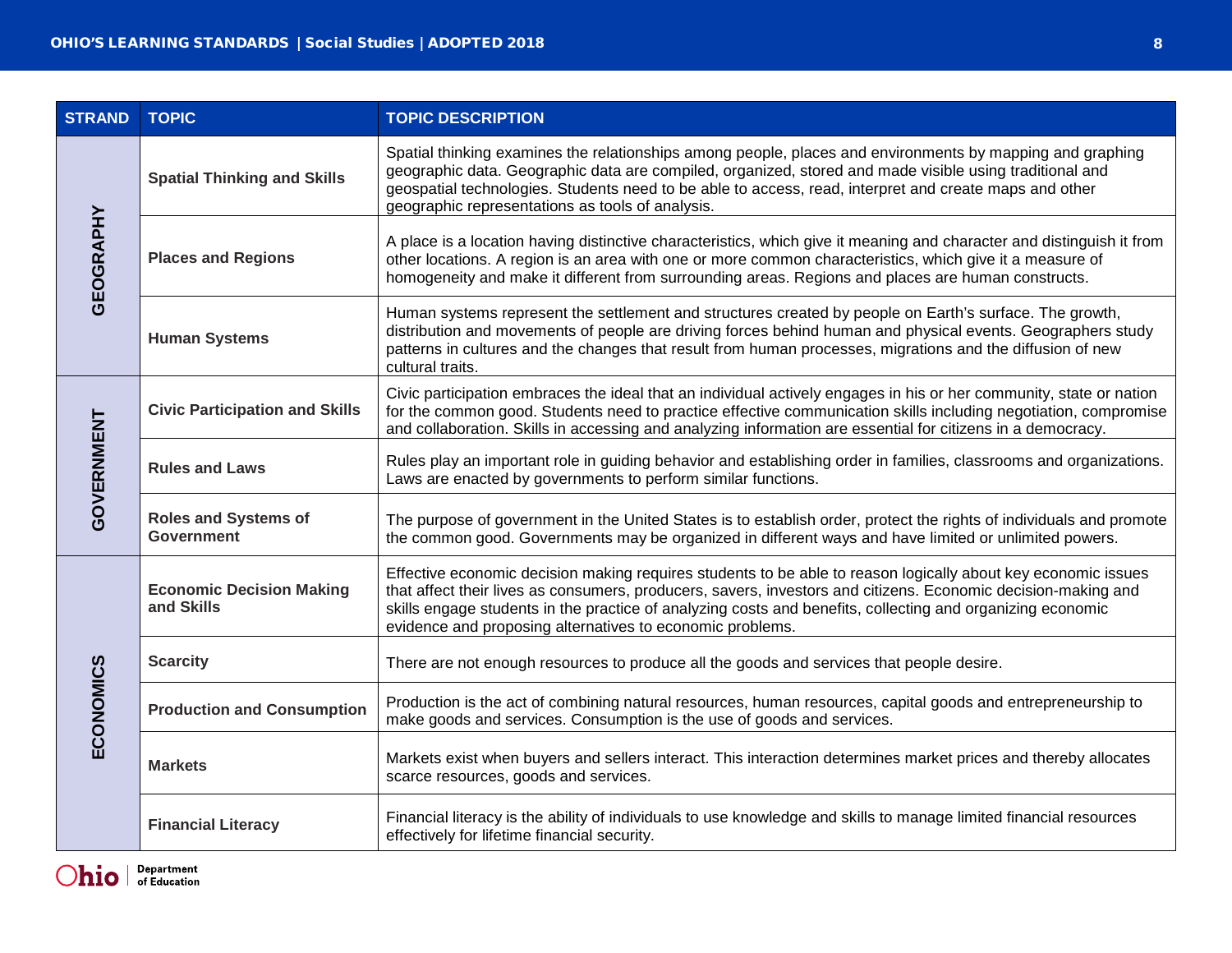## <span id="page-8-0"></span>**GRADE THEME DESCRIPTIONS: K-8**

| <b>GRADE</b> | <b>THEME</b>                                                                                                                                                                                                                                                                                                                                                                                                                                                                                                                                                                                        |
|--------------|-----------------------------------------------------------------------------------------------------------------------------------------------------------------------------------------------------------------------------------------------------------------------------------------------------------------------------------------------------------------------------------------------------------------------------------------------------------------------------------------------------------------------------------------------------------------------------------------------------|
| K            | A Child's Place in Time and Space The kindergarten year is the time for children to begin to form concepts about the world beyond their own<br>classroom and communities. Culture, heritage and democratic principles are explored, building upon the foundation of the classroom experience.<br>Children deepen their learning about themselves and begin to form an understanding of roles, responsibility for actions and decision-making in the<br>context of the group setting.                                                                                                                |
| 1            | Families Now and Long Ago, Near and Far The first-grade year builds on the concepts developed in kindergarten by focusing on the individual<br>as a member of a family. Students begin to understand how families lived long ago and how they live in other cultures. They develop concepts<br>about how the world is organized spatially through beginning map skills. They build the foundation for understanding principles of government and<br>their roles as citizens.                                                                                                                        |
| $\mathbf{2}$ | People Working Together Work serves as an organizing theme for the second grade. Students learn about jobs today and long ago. They use<br>biographies, primary sources and artifacts as clues to the past. They deepen their knowledge of diverse cultures and their roles as citizens.                                                                                                                                                                                                                                                                                                            |
| 3            | <b>Communities: Past and Present, Near and Far</b> The local community serves as the focal point for third grade as students begin to understand how<br>their communities have changed over time and to make comparisons with communities in other places. The study of local history comes alive<br>through the use of artifacts and documents. They also learn how communities are governed and how the local economy is organized.                                                                                                                                                               |
| 4            | Ohio in the United States The fourth-grade year focuses on the early development of Ohio and the United States. Students learn about the history,<br>geography, government and economy of their state and nation. Foundations of U.S. history are laid as students study prehistoric Ohio cultures, early<br>American life, the U.S. Constitution, and the development and growth of Ohio and the United States. Students begin to understand how ideas and<br>events from the past have shaped Ohio and the United States today.                                                                   |
| 5            | Regions and People of the Western Hemisphere In grade five, students study the Western Hemisphere (North and South America), its geographic<br>features, early history, cultural development and economic change. Students learn about the early inhabitants of the Americas and the impact of<br>European exploration and colonization. The geographic focus includes the study of contemporary regional characteristics, the movement of people,<br>products and ideas, and cultural diversity. Students develop their understanding of the relationship between markets and available resources. |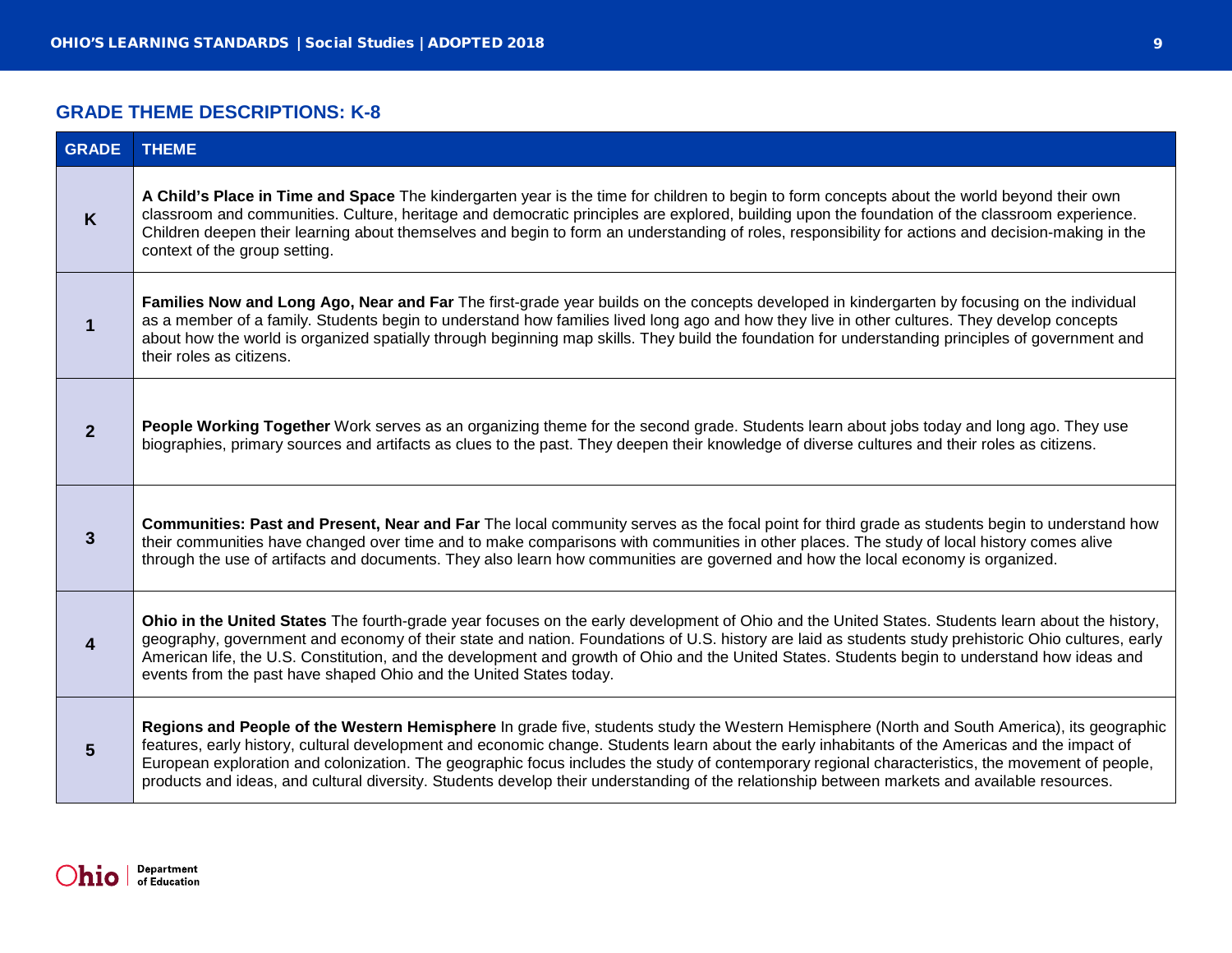| <b>GRADE</b> | <b>THEME</b>                                                                                                                                                                                                                                                                                                                                                                                                                                                                                                                                                                                                                                                    |  |
|--------------|-----------------------------------------------------------------------------------------------------------------------------------------------------------------------------------------------------------------------------------------------------------------------------------------------------------------------------------------------------------------------------------------------------------------------------------------------------------------------------------------------------------------------------------------------------------------------------------------------------------------------------------------------------------------|--|
| 6            | Regions and People of the Eastern Hemisphere In grade six, students study the Eastern Hemisphere (Africa, Asia, Australia and Europe), its<br>geographic features, early history, cultural development and economic change. Students learn about the development of river civilizations in Africa<br>and Asia, including their governments, cultures and economic systems. The geographic focus includes the study of contemporary regional<br>characteristics, the movement of people, products and ideas, and cultural diversity. Students develop their understanding of the role of consumers<br>and the interaction of markets, resources and competition. |  |
|              | World Studies from 750 B.C. to 1600 A.D.: Ancient Greece to the First Global Age In seventh grade, an integrated study of world history is<br>presented, beginning with ancient Greece and continuing through global exploration. All four social studies strands are used to illustrate how historic<br>events are shaped by geographic, social, cultural, economic and political factors. Students develop their understanding of how ideas and events from<br>the past have shaped the world today.                                                                                                                                                          |  |
| 8            | U.S. Studies from 1492 to 1877: Exploration through Reconstruction The historical focus continues in the eighth grade with the study of<br>European exploration and the early years of the United States. This study incorporates all four social studies strands into a chronologic view of the<br>development of the United States. Students examine how historic events are shaped by geographic, social, cultural, economic and political factors.                                                                                                                                                                                                          |  |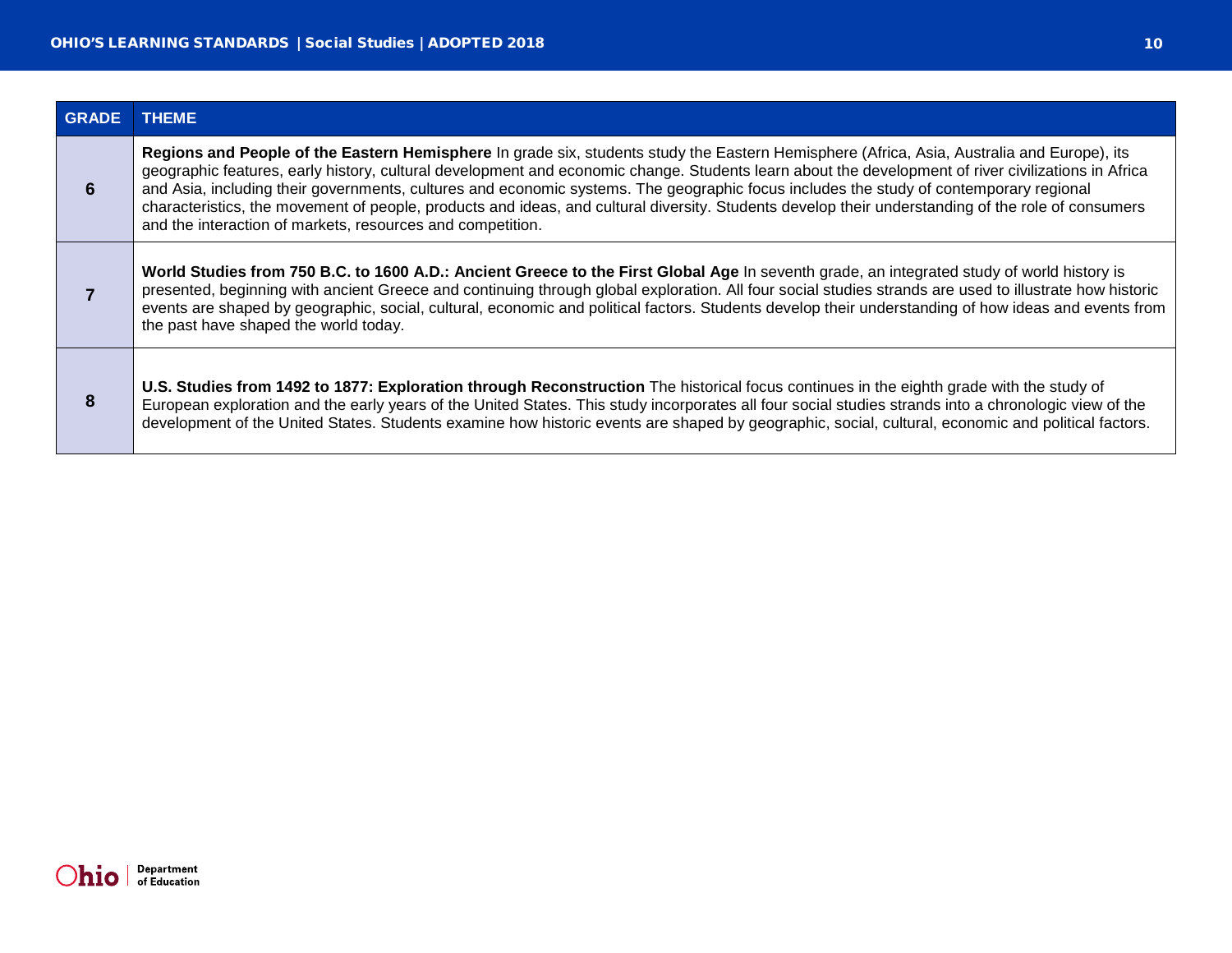# <span id="page-10-0"></span>Social Studies Standards: K-8

# <span id="page-10-1"></span>**Kindergarten**

#### **THEME: A CHILD'S PLACE IN TIME AND SPACE**

The kindergarten year is the time for children to begin to form concepts about the world beyond their own classroom and communities. Culture, heritage and democratic principles are explored, building upon the foundation of the classroom experience. Children deepen their learning about themselves and begin to form an understanding of roles, responsibility for actions and decision making in the context of the group setting.

|                                    | <b>HISTORICAL THINKING AND SKILLS</b>                                                                                                                                                                                                    | <b>HERITAGE</b>                                                                                                                                                                                                                                                                                                                                                   |
|------------------------------------|------------------------------------------------------------------------------------------------------------------------------------------------------------------------------------------------------------------------------------------|-------------------------------------------------------------------------------------------------------------------------------------------------------------------------------------------------------------------------------------------------------------------------------------------------------------------------------------------------------------------|
| <b>HISTORY</b><br><b>STRAND</b>    | <b>Content Statements:</b><br>Time can be measured.<br>Personal history can be shared through stories and<br>2.<br>pictures.                                                                                                             | <b>Content Statements:</b><br>Heritage is reflected through diverse cultures and is shown<br>3.<br>through the arts, customs, traditions, family celebrations and<br>language.<br>4. Symbols and practices of the United States include the flag,<br>Pledge of Allegiance and the National Anthem. Other nations are<br>represented by symbols and practices too. |
|                                    | <b>SPATIAL THINKING AND SKILLS</b>                                                                                                                                                                                                       | <b>HUMAN SYSTEMS</b>                                                                                                                                                                                                                                                                                                                                              |
| <b>GEOGRAPHY</b><br><b>STRAND</b>  | <b>Content Statements:</b><br>Terms related to direction and distance, as well as<br>5.<br>symbols and landmarks, can be used to talk about the<br>relative location of familiar places.<br>Models and maps represent real places.<br>6. | <b>Content Statements:</b><br>Humans depend on and impact the physical environment in order<br>to supply food, clothing and shelter.<br>Individuals are unique but share common characteristics of<br>multiple groups.                                                                                                                                            |
|                                    | <b>CIVIC PARTICIPATION AND SKILLS</b>                                                                                                                                                                                                    | <b>RULES AND LAWS</b>                                                                                                                                                                                                                                                                                                                                             |
| <b>GOVERNMENT</b><br><b>STRAND</b> | <b>Content Statement:</b><br>Individuals share responsibilities and take action toward<br>9.<br>the achievement of common goals in homes, schools and<br>communities.                                                                    | <b>Content Statement:</b><br>10. The purpose of rules and authority figures is to provide order,<br>security and safety in the home, school and community.                                                                                                                                                                                                        |
|                                    | <b>SCARCITY</b>                                                                                                                                                                                                                          | <b>PRODUCTION AND CONSUMPTION</b>                                                                                                                                                                                                                                                                                                                                 |
| <b>ECONOMICS</b><br><b>STRAND</b>  | <b>Content Statement:</b><br>11. Individuals have many wants and make decisions to<br>satisfy those wants. These decisions impact others.                                                                                                | <b>Content Statement:</b><br>12. Goods are objects that can satisfy an individual's wants. Services<br>are actions that can satisfy individual's wants.                                                                                                                                                                                                           |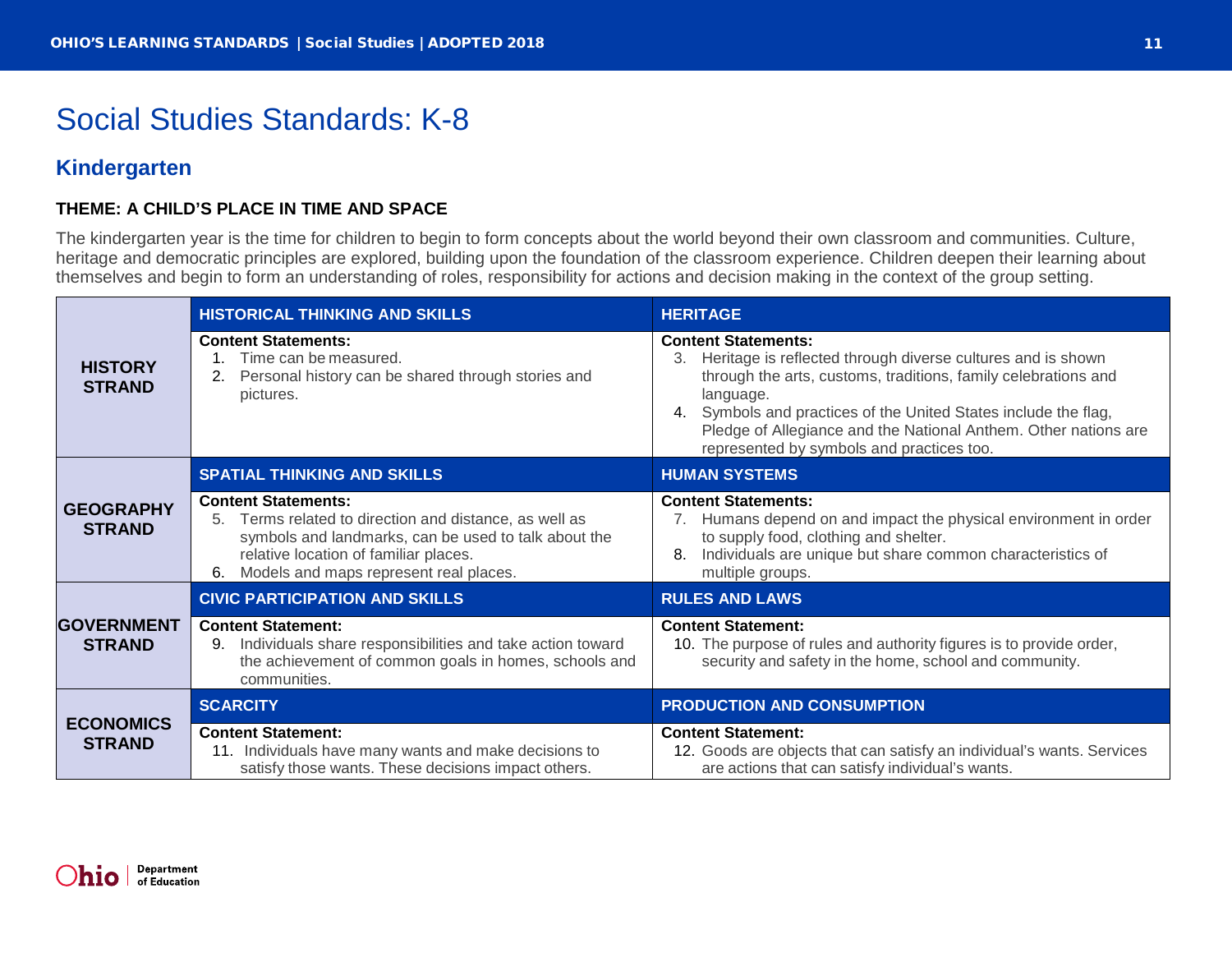# <span id="page-11-0"></span>**Grade 1**

#### **THEME: FAMILIES NOW AND LONG AGO, NEAR AND FAR**

The first-grade year builds on the concepts developed in kindergarten by focusing on the individual as a member of a family. Students begin to understand how families lived long ago and how they live in other cultures. They develop concepts about how the world is organized spatially through beginning map skills. They build the foundation for understanding principles of government and their roles as citizens.

|                                    | <b>HISTORICAL THINKING AND SKILLS</b>                                                                                                                                                                                                                                                            | <b>HERITAGE</b>                                                                                                                                                                                  |
|------------------------------------|--------------------------------------------------------------------------------------------------------------------------------------------------------------------------------------------------------------------------------------------------------------------------------------------------|--------------------------------------------------------------------------------------------------------------------------------------------------------------------------------------------------|
| <b>HISTORY</b><br><b>STRAND</b>    | <b>Content Statements</b><br>Time can be divided into categories (e.g., months of the year,<br>1.<br>past, present and future).<br>Photographs, letters, artifacts and books can be used to learn<br>2.<br>about the past.                                                                       | <b>Content Statements:</b><br>3. The ways basic human needs are met have changed over time.                                                                                                      |
|                                    | <b>SPATIAL THINKING AND SKILLS</b>                                                                                                                                                                                                                                                               | <b>PLACES AND REGIONS</b>                                                                                                                                                                        |
| <b>GEOGRAPHY</b>                   | <b>Content Statements:</b><br>4. Maps can be used to locate and identify places.                                                                                                                                                                                                                 | <b>Content Statements:</b><br>5. Places are distinctive because of their physical characteristics (land<br>forms and bodies of water) and human characteristics (structures<br>built by people). |
| <b>STRAND</b>                      | <b>HUMAN SYSTEMS</b>                                                                                                                                                                                                                                                                             |                                                                                                                                                                                                  |
|                                    | <b>Content Statements:</b><br>Families interact with the physical environment differently in<br>6.<br>different times and places.<br>7. Diverse cultural practices address basic human needs in<br>various ways and may change over time                                                         |                                                                                                                                                                                                  |
|                                    | <b>CIVIC PARTICIPATION AND SKILLS</b>                                                                                                                                                                                                                                                            | <b>RULES AND LAWS</b>                                                                                                                                                                            |
| <b>GOVERNMENT</b><br><b>STRAND</b> | <b>Content Statement:</b><br>8. Individuals have responsibility to take action toward the<br>achievement of common goals in homes, schools and<br>communities and are accountable for those actions.<br>9. Collaboration requires group members to respect the rights<br>and opinions of others. | <b>Content Statement:</b><br>10. Rules exist in different settings. The principles of fairness should<br>guide rules and the consequences for breaking rules.                                    |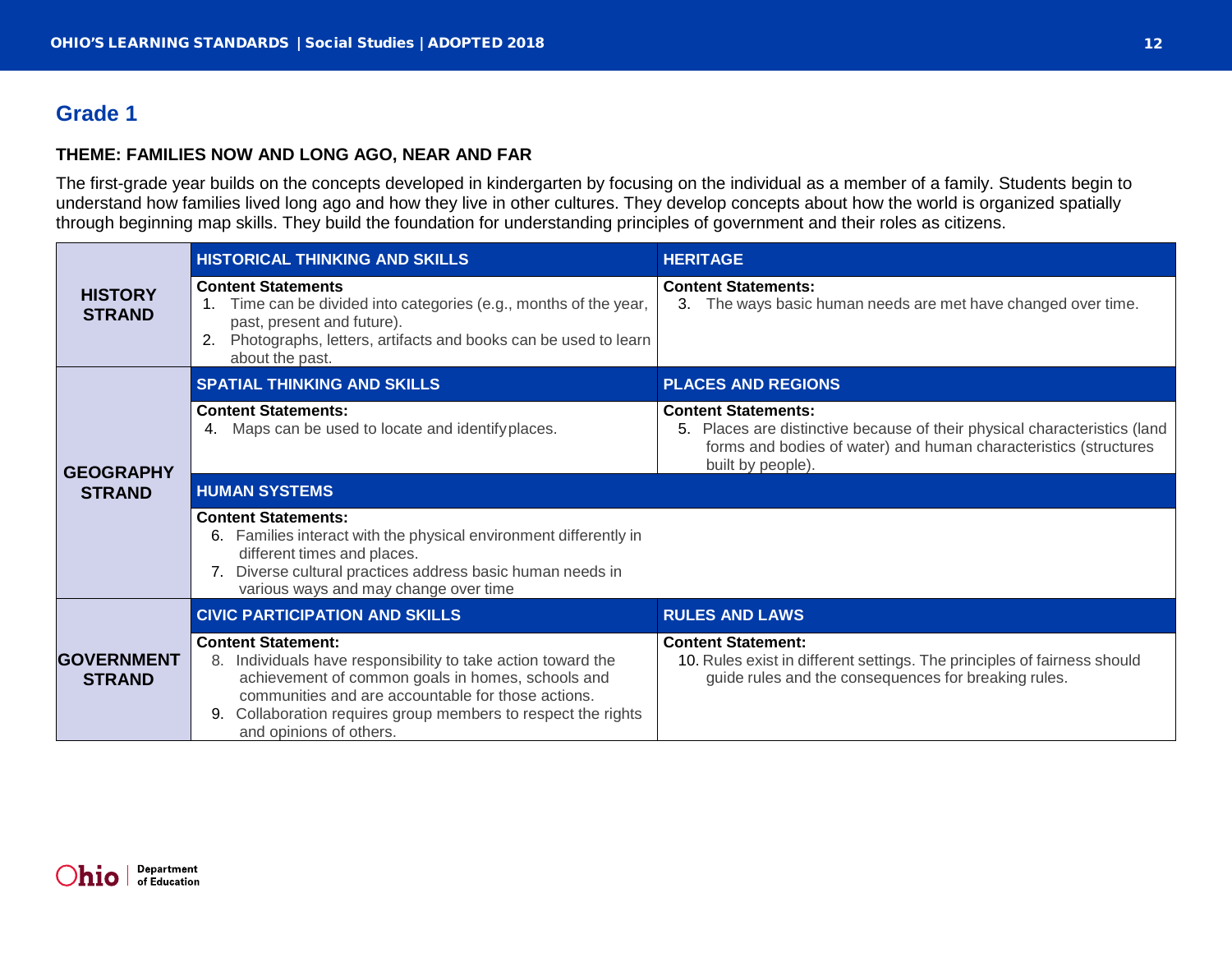#### Grade 1, continued

|                                   | <b>SCARCITY</b>                                                                                                                                              | <b>PRODUCTION AND CONSUMPTION</b>                                                                   |
|-----------------------------------|--------------------------------------------------------------------------------------------------------------------------------------------------------------|-----------------------------------------------------------------------------------------------------|
| <b>ECONOMICS</b><br><b>STRAND</b> | <b>Content Statement</b><br>11. Wants are unlimited and resources are limited.<br>Individuals make choices because they cannot have<br>everything they want. | <b>Content Statement:</b><br>12. People produce and consume goods and services in the<br>community. |
|                                   | <b>I MARKETS</b>                                                                                                                                             | <b>FINANCIAL LITERACY</b>                                                                           |
|                                   | <b>Content Statement:</b><br>13. People trade to obtain goods and services they want.                                                                        | <b>Content Statement:</b><br>14. Currency is used as a means of economic exchange.                  |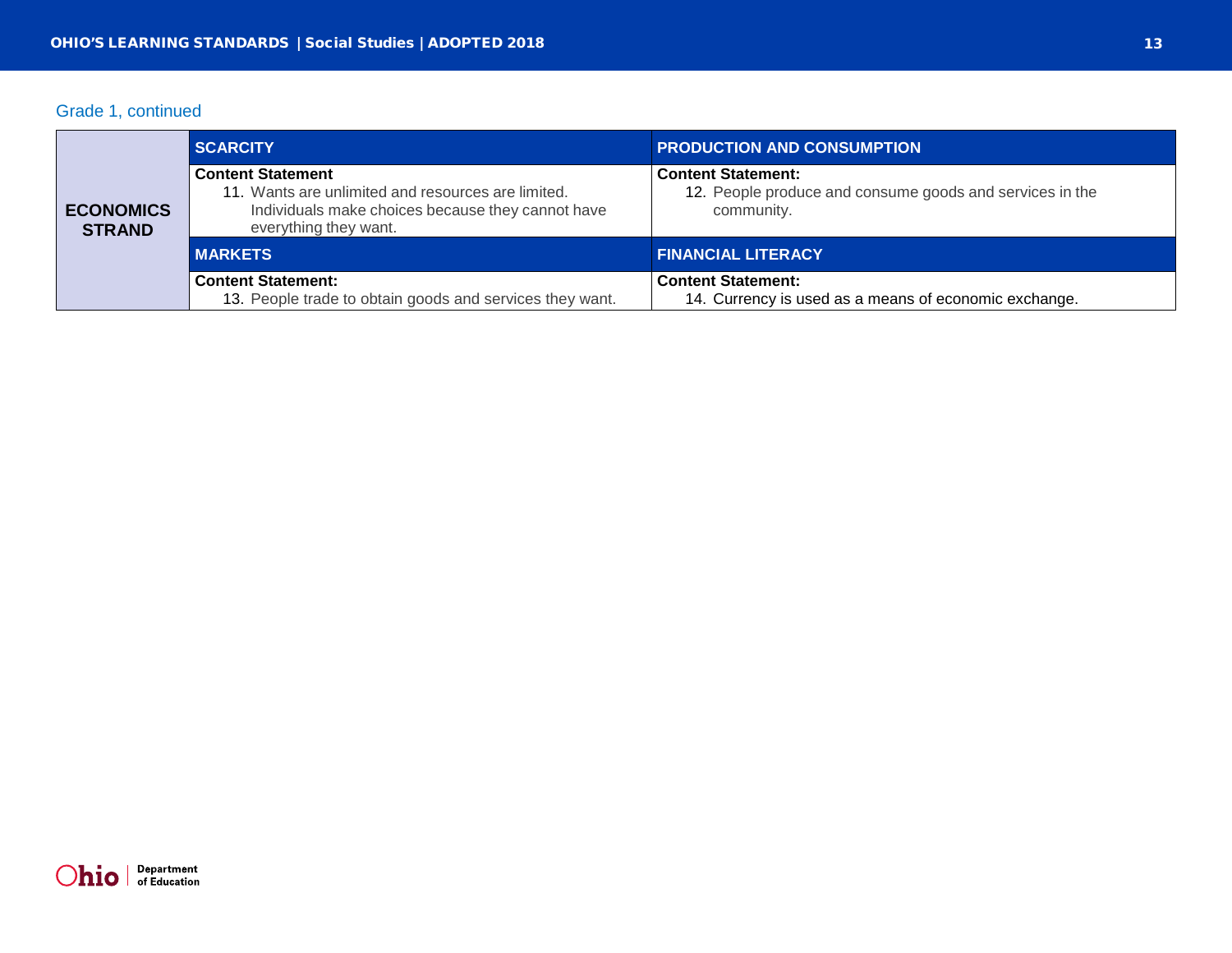# <span id="page-13-0"></span>**Grade 2**

#### **THEME: PEOPLE WORKING TOGETHER**

Work serves as an organizing theme for the second grade. Students learn about jobs today and long ago. They use biographies, primary sources and artifacts as clues to the past. They deepen their knowledge of diverse cultures and their roles as citizens.

|                                    | <b>HISTORICAL THINKING AND SKILLS</b>                                                                                                                                                                                                                                                        | <b>HERITAGE</b>                                                                                                                                                                   |
|------------------------------------|----------------------------------------------------------------------------------------------------------------------------------------------------------------------------------------------------------------------------------------------------------------------------------------------|-----------------------------------------------------------------------------------------------------------------------------------------------------------------------------------|
| <b>HISTORY</b><br><b>STRAND</b>    | <b>Content Statements:</b><br>Time can be shown graphically on calendars and timelines.<br>.1<br>Change over time can be shown with artifacts, maps, and<br>2.<br>photographs.                                                                                                               | <b>Content Statements:</b><br>Science and technology have changed daily life.<br>3.<br>Biographies can show how peoples' actions have shaped the<br>4.<br>world in which we live. |
|                                    | <b>SPATIAL THINKING AND SKILLS</b>                                                                                                                                                                                                                                                           | <b>PLACES AND REGIONS</b>                                                                                                                                                         |
|                                    | <b>Content Statements:</b><br>Maps and their symbols, including cardinal directions, can be<br>5.<br>interpreted to answer questions about location of places.                                                                                                                               | <b>Content Statements:</b><br>The work that people do is impacted by the distinctive human<br>6.<br>and physical characteristics in the place where they live.                    |
| <b>GEOGRAPHY</b>                   | <b>HUMAN SYSTEMS</b>                                                                                                                                                                                                                                                                         |                                                                                                                                                                                   |
| <b>STRAND</b>                      | <b>Content Statements:</b><br>Human activities alter the physical environment, both<br>positively and negatively.<br>Cultures develop in unique ways, in part through the<br>8.<br>influence of the physical environment.<br>Interactions among cultures lead to sharing ways of life.<br>9. |                                                                                                                                                                                   |
|                                    | <b>CIVIC PARTICIPATION AND SKILLS</b>                                                                                                                                                                                                                                                        | <b>RULES AND LAWS</b>                                                                                                                                                             |
| <b>GOVERNMENT</b><br><b>STRAND</b> | <b>Content Statement:</b><br>10. Respect for the rights of self and others includes making<br>responsible choices and being accountable for personal<br>actions.<br>11. Groups are accountable for choices they make and actions they<br>take.                                               | <b>Content Statement:</b><br>12. There are different rules and laws that govern behavior in<br>different settings.                                                                |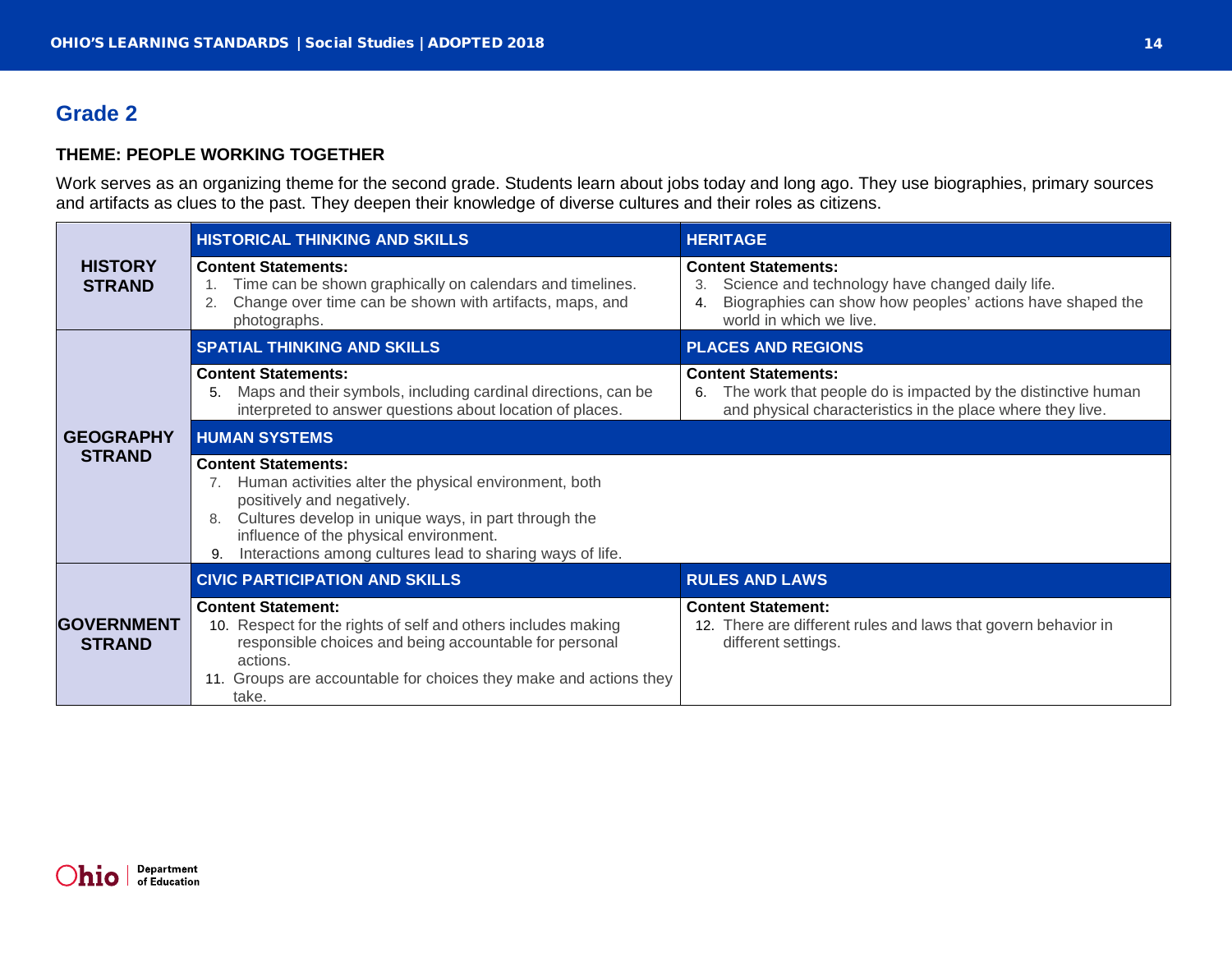#### Grade 2, continued

|                  | <b>ECONOMIC DECISION MAKING AND SKILLS</b>                                                                                       | <b>SCARCITY</b>                                                                       |
|------------------|----------------------------------------------------------------------------------------------------------------------------------|---------------------------------------------------------------------------------------|
|                  | <b>Content Statement:</b><br>13. Information displayed on bar graphs can be used to compare<br>quantities.                       | <b>Content Statement:</b><br>14. Resources can be used in various ways.               |
| <b>ECONOMICS</b> | <b>PRODUCTION AND CONSUMPTION</b>                                                                                                | <b>MARKETS</b>                                                                        |
| <b>STRAND</b>    | <b>Content Statement:</b><br>15. Most people around the world work in jobs in which they<br>produce specific goods and services. | <b>Content Statement:</b><br>16. People use money to buy and sell goods and services. |
|                  | <b>FINANCIAL LITERACY</b>                                                                                                        |                                                                                       |
|                  | <b>Content Statement:</b><br>17. People earn income by working.                                                                  |                                                                                       |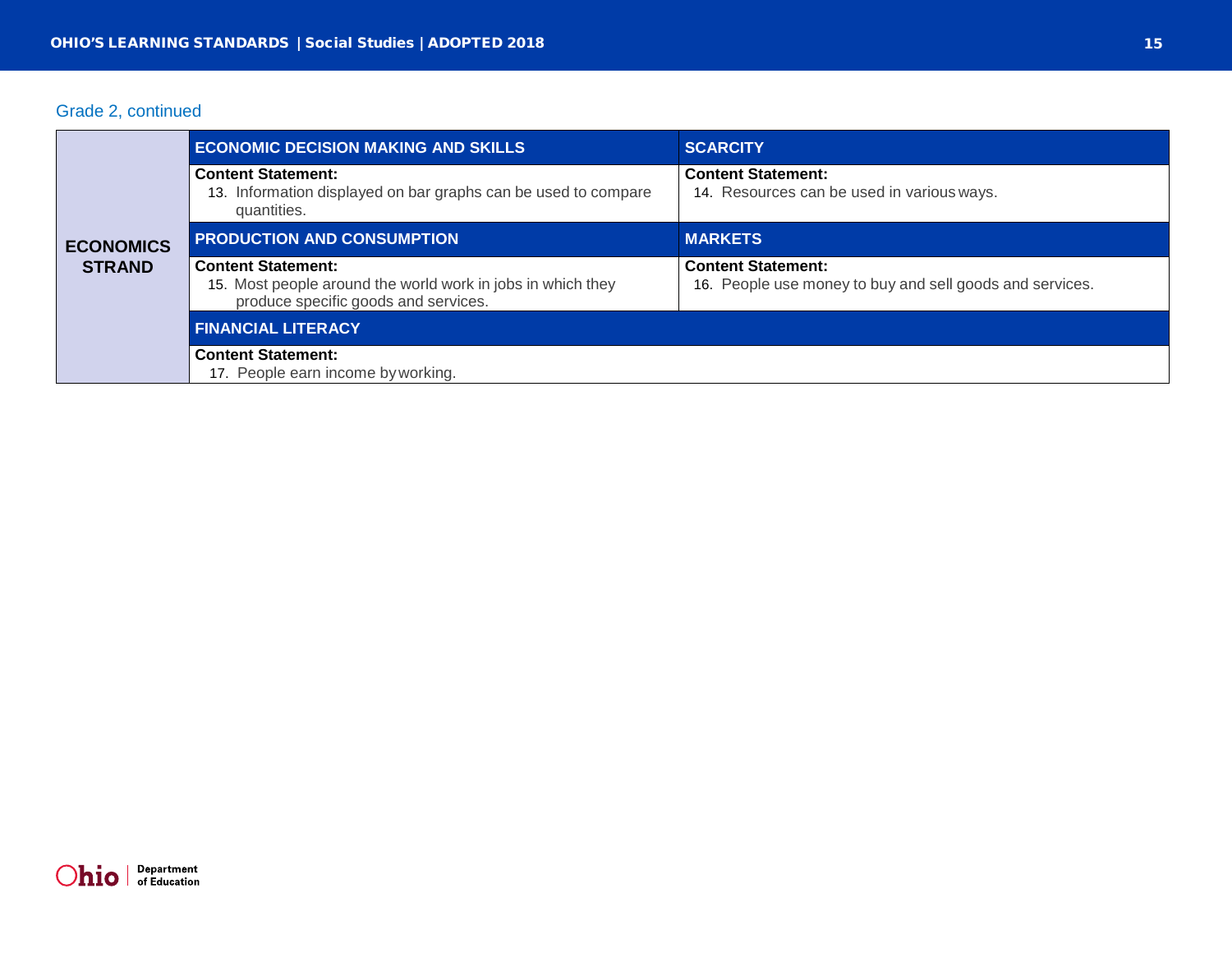# <span id="page-15-0"></span>**Grade 3**

#### **THEME: COMMUNITIES: PAST AND PRESENT, NEAR AND FAR**

The local community serves as the focal point for third grade as students begin to understand how their communities have changed over time and to make comparisons with communities in other places. The study of local history comes alive through the use of artifacts and documents. They also learn how communities are governed and how the local economy is organized.

|                                 | <b>HISTORICAL THINKING AND SKILLS</b>                                                                                                                                                                                                                                                                                   | <b>HERITAGE</b>                                                                                                                              |
|---------------------------------|-------------------------------------------------------------------------------------------------------------------------------------------------------------------------------------------------------------------------------------------------------------------------------------------------------------------------|----------------------------------------------------------------------------------------------------------------------------------------------|
| <b>HISTORY</b><br><b>STRAND</b> | <b>Content Statements:</b><br>Events in local history can be shown on timelines organized by<br>years, decades and centuries.<br>Primary and secondary sources can be used to show change<br>over time.                                                                                                                 | <b>Content Statements:</b><br>Local communities change over time.<br>3.                                                                      |
|                                 | <b>SPATIAL THINKING AND SKILLS</b>                                                                                                                                                                                                                                                                                      | <b>PLACES AND REGIONS</b>                                                                                                                    |
|                                 | <b>Content Statements:</b><br>Physical and political maps have distinctive characteristics and<br>4.<br>purposes. Places can be located on a map by using the title,<br>key, alphanumeric grid and cardinal directions.                                                                                                 | <b>Content Statements:</b><br>Daily life is influenced by the agriculture, industry and natural<br>5.<br>resources in different communities. |
| <b>GEOGRAPHY</b>                | <b>HUMAN SYSTEMS</b>                                                                                                                                                                                                                                                                                                    |                                                                                                                                              |
| <b>STRAND</b>                   | <b>Content Statements:</b><br>Evidence of positive and negative human modification of the<br>6.<br>environment can be observed in the local community.<br>Systems of transportation and communication move people,<br>products and ideas from place to place.<br>Communities may include diverse cultural groups.<br>8. |                                                                                                                                              |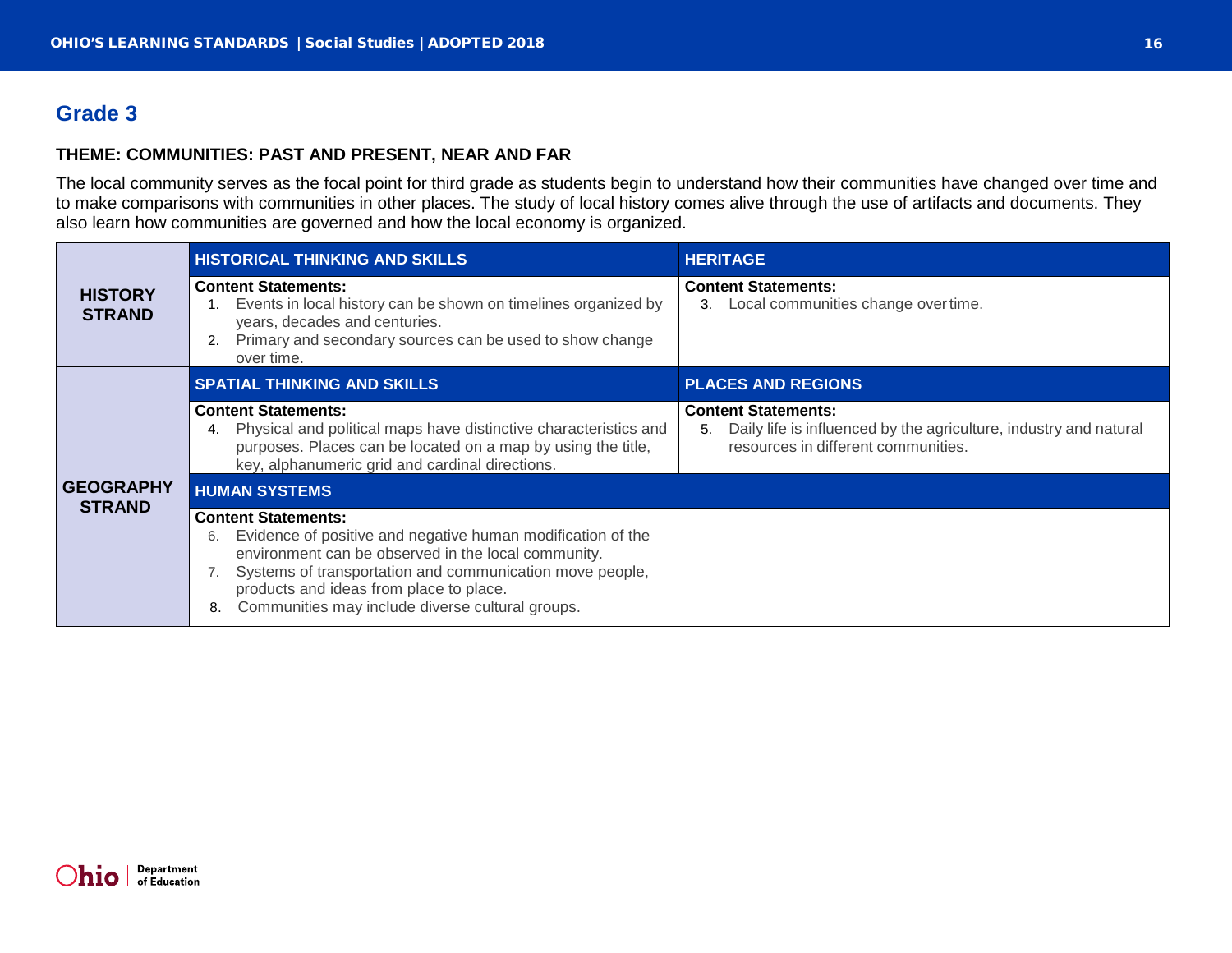# Grade 3, continued

|                                    | <b>CIVIC PARTICIPATION AND SKILLS</b>                                                                                                                                                                                                          | <b>RULES AND LAWS</b>                                                                                                                                                                                                                                                     |
|------------------------------------|------------------------------------------------------------------------------------------------------------------------------------------------------------------------------------------------------------------------------------------------|---------------------------------------------------------------------------------------------------------------------------------------------------------------------------------------------------------------------------------------------------------------------------|
| <b>GOVERNMENT</b><br><b>STRAND</b> | <b>Content Statement:</b><br>9. Members of local communities have rights and responsibilities.<br>10. Individuals make the community a better place by taking action<br>to solve problems in a way that promotes the common good.              | <b>Content Statement:</b><br>11. Laws are rules which apply to all people in a community and<br>describe ways people are expected to behave. Laws promote<br>order and security, provide public services and protect the<br>rights of individuals in the local community. |
|                                    | <b>ROLES AND SYSTEMS OF GOVERNMENT</b>                                                                                                                                                                                                         |                                                                                                                                                                                                                                                                           |
|                                    | <b>Content Statement:</b><br>12. Governments have authority to make and enforce laws.<br>13. The structure of local governments may differ from one<br>community to another.                                                                   |                                                                                                                                                                                                                                                                           |
|                                    | <b>ECONOMIC DECISION MAKING AND SKILLS</b>                                                                                                                                                                                                     | <b>SCARCITY</b>                                                                                                                                                                                                                                                           |
|                                    | <b>Content Statement:</b><br>14. Line graphs are used to show changes in data over time.                                                                                                                                                       | <b>Content Statement:</b><br>15. Both positive and negative incentives affect individuals' choices<br>and behaviors.<br>16. Individuals must make decisions because of the scarcity of<br>resources. Making a decision involves a trade-off.                              |
|                                    | <b>PRODUCTION AND CONSUMPTION</b>                                                                                                                                                                                                              | <b>MARKETS</b>                                                                                                                                                                                                                                                            |
| <b>ECONOMICS</b><br><b>STRAND</b>  | <b>Content Statement:</b><br>17. A consumer is a person whose wants are satisfied by using<br>goods and services. A producer makes goods and/or provides<br>services.                                                                          | <b>Content Statement:</b><br>18. A market is where buyers and sellers exchange goods and<br>services.                                                                                                                                                                     |
|                                    | <b>FINANCIAL LITERACY</b>                                                                                                                                                                                                                      |                                                                                                                                                                                                                                                                           |
|                                    | <b>Content Statement:</b><br>19. Making decisions involves weighing costs and benefits.<br>20. A budget is a plan to help people make personal economic<br>decisions for the present and future and to become more<br>financially responsible. |                                                                                                                                                                                                                                                                           |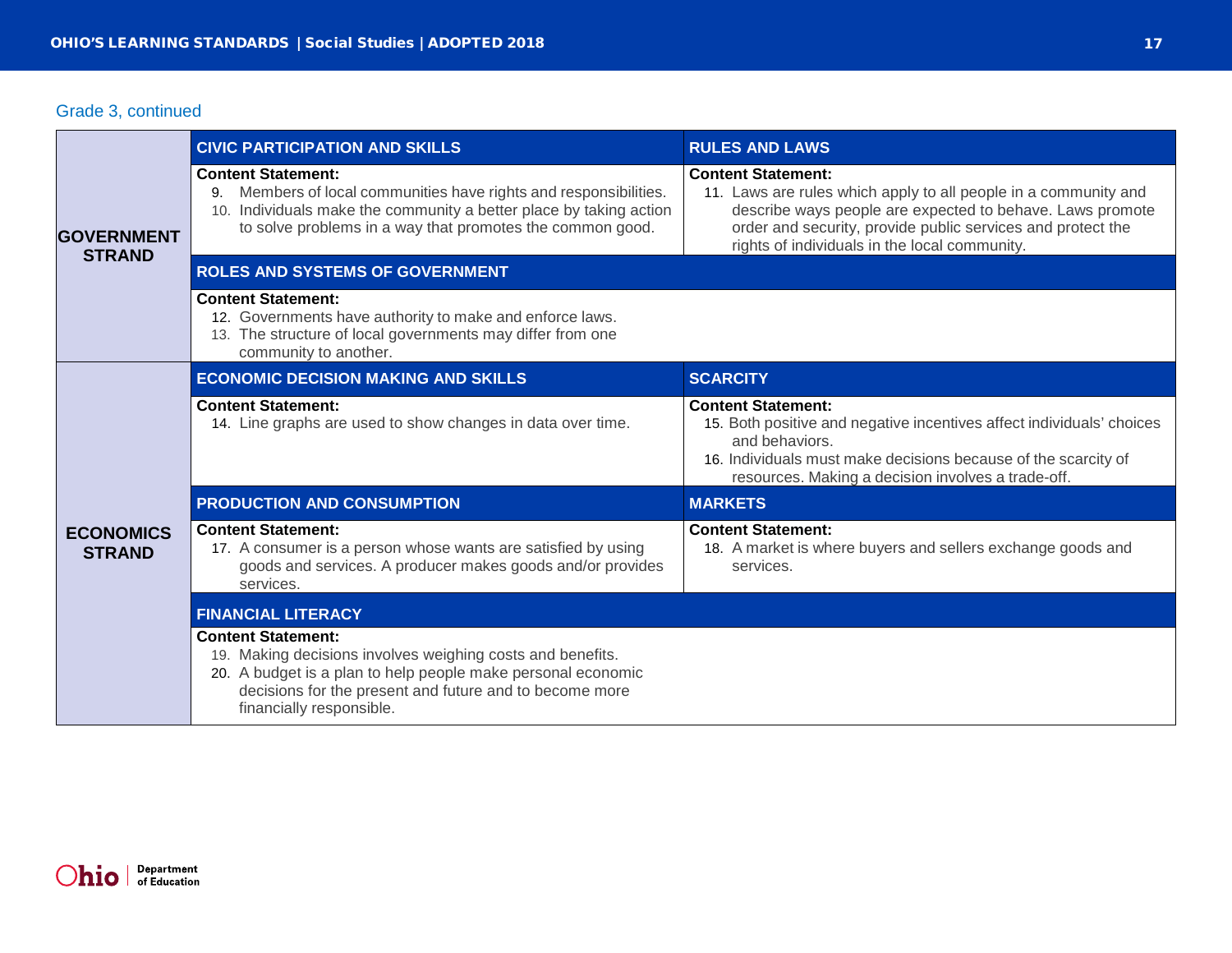# <span id="page-17-0"></span>**Grade 4**

#### **THEME: OHIO IN THE UNITED STATES**

The fourth-grade year focuses on the early development of Ohio and the United States. Students learn about the history, geography, government and economy of their state and nation. Foundations of U.S. history are laid as students study prehistoric Ohio cultures, early American life, the U.S. Constitution, and the development and growth of Ohio and the United States. Students begin to understand how ideas and events from the past have shaped Ohio and the United States today.

| <b>HISTORICAL THINKING AND SKILLS</b>                                                                                                                                                                                                                   | <b>HERITAGE</b>                                                                                                                                                                                                                                                                                                                                                                                                                                                                                                                                                                                                                                                                                                                                                                                                                                                                                                                                                                                                                                                                                   |
|---------------------------------------------------------------------------------------------------------------------------------------------------------------------------------------------------------------------------------------------------------|---------------------------------------------------------------------------------------------------------------------------------------------------------------------------------------------------------------------------------------------------------------------------------------------------------------------------------------------------------------------------------------------------------------------------------------------------------------------------------------------------------------------------------------------------------------------------------------------------------------------------------------------------------------------------------------------------------------------------------------------------------------------------------------------------------------------------------------------------------------------------------------------------------------------------------------------------------------------------------------------------------------------------------------------------------------------------------------------------|
| <b>Content Statements:</b><br>1. The order of significant events in Ohio and the United States<br>can be shown on a timeline.<br>Primary and secondary sources can be used to create historical<br>2.<br>narratives.<br><b>HISTORY</b><br><b>STRAND</b> | <b>Content Statements:</b><br>Various groups of people have lived in Ohio over time including<br>3.<br>American Indians, migrating settlers and immigrants.<br>Interactions among these groups have resulted in cooperation,<br>conflict and compromise.<br>The 13 colonies came together around a common cause of<br>4.<br>liberty and justice, uniting to fight for independence during the<br>American Revolution and to form a new nation.<br>The Northwest Ordinance incorporated democratic ideals into<br>5.<br>the territories. It provided a process for territories to become<br>states and recognized them as equal to the other existing<br>states.<br>Ongoing conflicts on the Ohio frontier with American Indians<br>6.<br>and Great Britain contributed to the United States' involvement<br>in the War of 1812.<br>7. Following the War of 1812, Ohio continued to play a key role in<br>national conflicts including the anti-slavery movement and the<br>Underground Railroad.<br>Many technological innovations that originated in<br>8.<br>Ohio benefitted the United States. |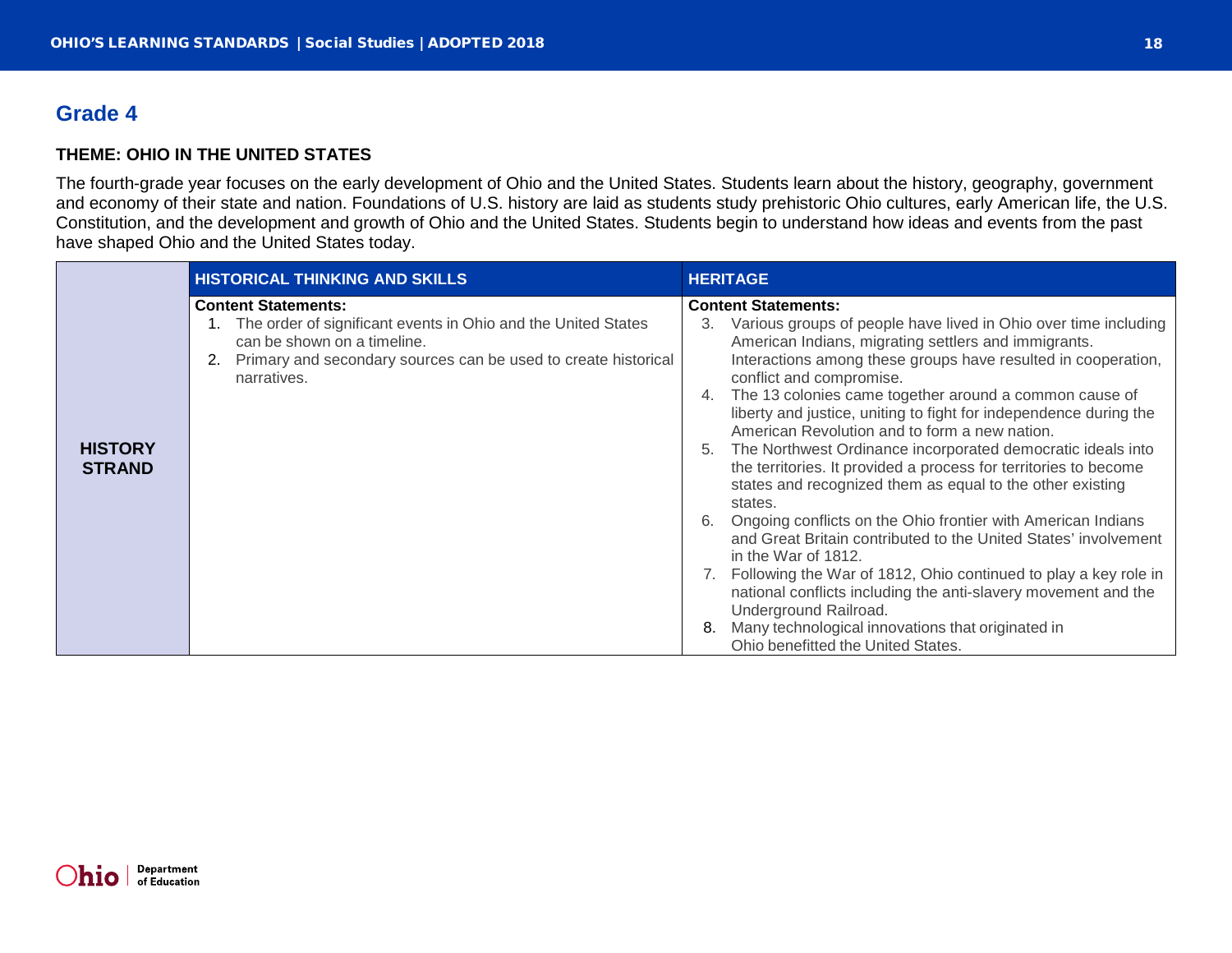#### Grade 4, continued

|                                    | <b>SPATIAL THINKING AND SKILLS</b>                                                                                                                                                                                                                                                                                                                                                                                                                                                                                                                                                               | <b>PLACES AND REGIONS</b>                                                                                                                                                                                                                                                                                                                                        |
|------------------------------------|--------------------------------------------------------------------------------------------------------------------------------------------------------------------------------------------------------------------------------------------------------------------------------------------------------------------------------------------------------------------------------------------------------------------------------------------------------------------------------------------------------------------------------------------------------------------------------------------------|------------------------------------------------------------------------------------------------------------------------------------------------------------------------------------------------------------------------------------------------------------------------------------------------------------------------------------------------------------------|
|                                    | <b>Content Statements:</b><br>9. A map scale and cardinal and intermediate directions can be<br>used to describe the relative location of physical and human<br>characteristics of Ohio and the United States.                                                                                                                                                                                                                                                                                                                                                                                   | <b>Content Statements:</b><br>10. The economic development of the United States continues to<br>influence and be influenced by agriculture, industry and natural<br>resources in Ohio.<br>11. The regions of the United States known as the North, South<br>and West developed in the early 1800s largely based on their<br>physical environments and economies. |
| <b>GEOGRAPHY</b>                   | <b>HUMAN SYSTEMS</b>                                                                                                                                                                                                                                                                                                                                                                                                                                                                                                                                                                             |                                                                                                                                                                                                                                                                                                                                                                  |
| <b>STRAND</b>                      | <b>Content Statements:</b><br>12. People have modified the environment throughout history<br>resulting in both positive and negative consequences in Ohio<br>and the United States.<br>13. The population of the United States has changed over time,<br>becoming more diverse (e.g., racial, ethnic, linguistic,<br>religious). Ohio's population has become increasingly<br>reflective of the multicultural diversity of the United States.<br>14. Ohio's location and its transportation systems continue to<br>influence the movement of people, products and ideas in the<br>United States. |                                                                                                                                                                                                                                                                                                                                                                  |
|                                    | <b>CIVIC PARTICIPATION AND SKILLS</b>                                                                                                                                                                                                                                                                                                                                                                                                                                                                                                                                                            | <b>RULES AND LAWS</b>                                                                                                                                                                                                                                                                                                                                            |
| <b>GOVERNMENT</b><br><b>STRAND</b> | <b>Content Statement:</b><br>15. Individuals have a variety of opportunities to act in and<br>influence their state and national government. Citizens have<br>both rights and responsibilities in Ohio and the United States.<br>16. Civic participation in a democratic society requires individuals<br>to make informed and reasoned decisions by accessing,<br>evaluating and using information effectively to engage in<br>compromise.                                                                                                                                                       | <b>Content Statement:</b><br>17. Laws can protect rights, provide benefits and assign<br>responsibilities.<br>18. The U.S. Constitution establishes a system of limited<br>government and protects citizens' rights; five of these rights are<br>addressed in the First Amendment.                                                                               |
|                                    | <b>ROLES AND SYSTEMS OF GOVERNMENT</b>                                                                                                                                                                                                                                                                                                                                                                                                                                                                                                                                                           |                                                                                                                                                                                                                                                                                                                                                                  |
|                                    | <b>Content Statement:</b><br>19. A constitution is a written plan for government. The Ohio<br>Constitution and the U.S. Constitution separate the major<br>responsibilities of government among three branches.                                                                                                                                                                                                                                                                                                                                                                                  |                                                                                                                                                                                                                                                                                                                                                                  |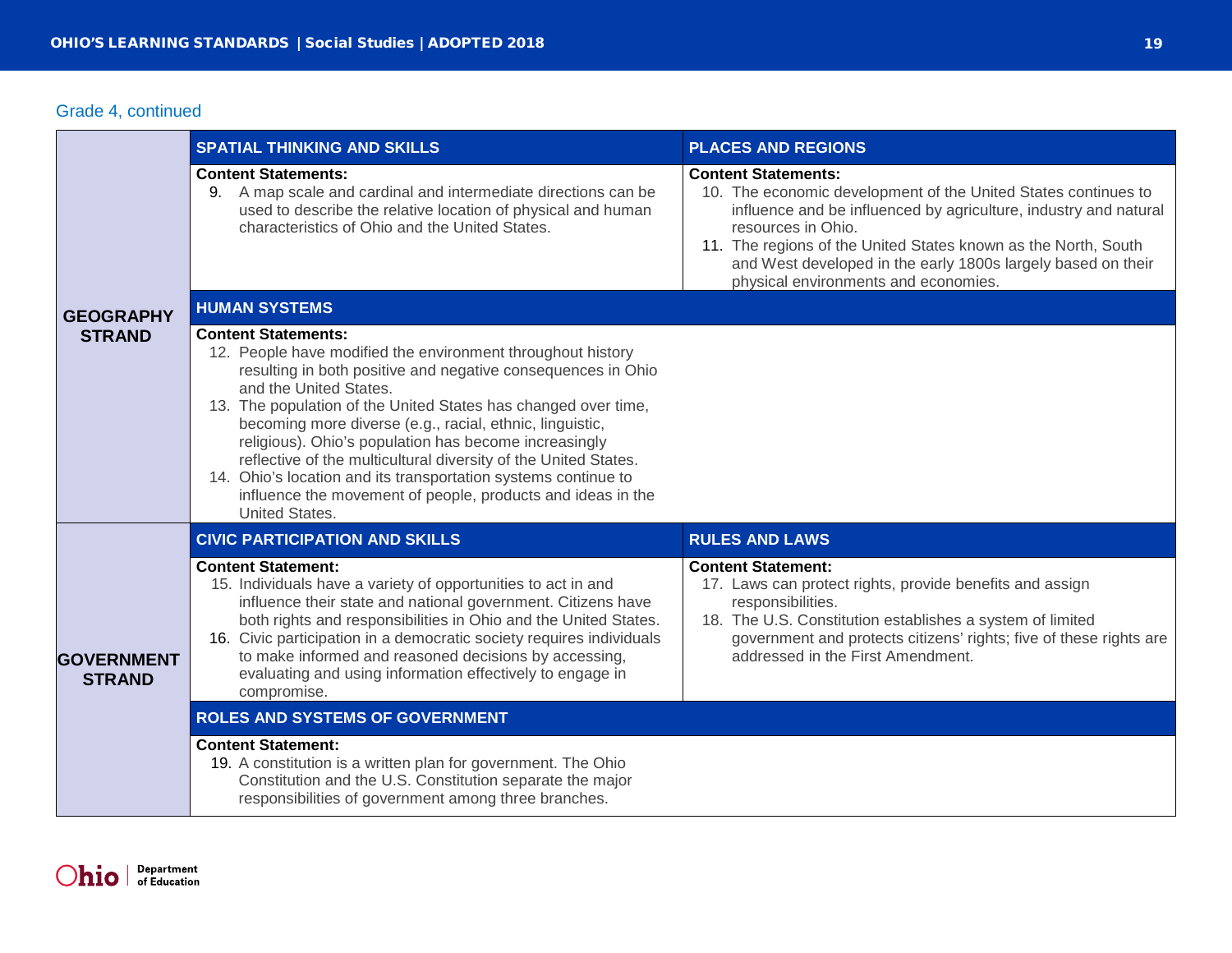#### Grade 4, continued

|                  | <b>ECONOMIC DECISION MAKING AND SKILLS</b>                                                                                                                                           | <b>PRODUCTION AND CONSUMPTION</b>                                                                                                                                                  |
|------------------|--------------------------------------------------------------------------------------------------------------------------------------------------------------------------------------|------------------------------------------------------------------------------------------------------------------------------------------------------------------------------------|
| <b>ECONOMICS</b> | <b>Content Statement:</b><br>20. Tables and charts organize data in a variety of formats to help<br>individuals understand information and issues.                                   | <b>Content Statement:</b><br>21. Entrepreneurs in Ohio and the United States organize<br>productive resources and take risks to make a profit and<br>compete with other producers. |
| <b>STRAND</b>    | <b>FINANCIAL LITERACY</b>                                                                                                                                                            |                                                                                                                                                                                    |
|                  | <b>Content Statement:</b><br>22. Saving a portion of income contributes to an individuals'<br>financial well-being. Individuals can reduce spending to save<br>more of their income. |                                                                                                                                                                                    |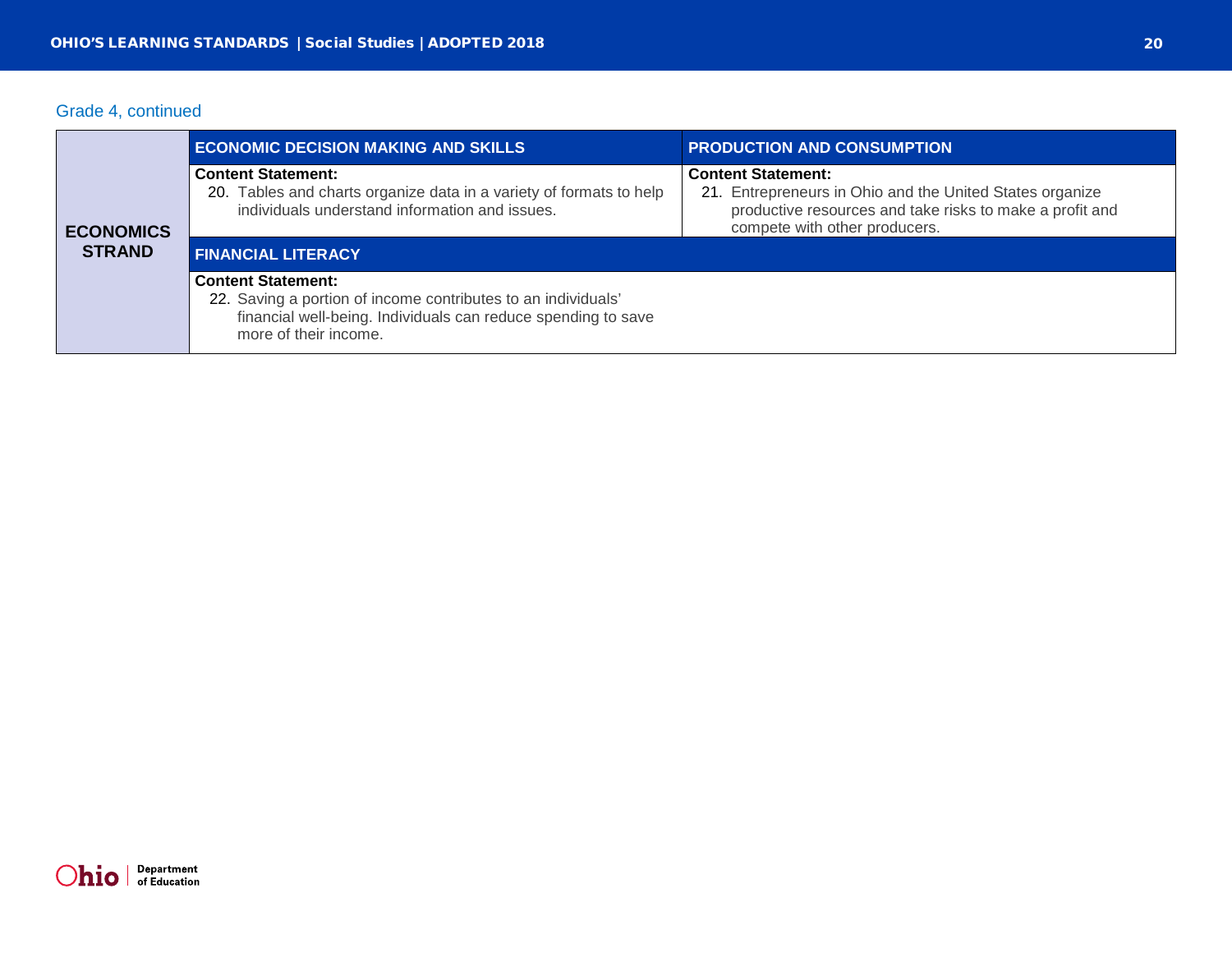# <span id="page-20-0"></span>**Grade 5**

#### **THEME: REGIONS AND PEOPLE OF THE WESTERN HEMISPHERE**

In grade five, students study the Western Hemisphere (North and South America), its geographic features, early history, cultural development and economic change. Students learn about the early inhabitants of the Americas and the impact of European exploration and colonization. The geographic focus includes the study of contemporary regional characteristics, the movement of people, products and ideas, and cultural diversity. Students develop their understanding of the relationship between markets and available resources.

|                                   | <b>HISTORICAL THINKING AND SKILLS</b>                                                                                                                                                                                                                                                                                                                                                                                       | <b>EARLY CIVILIZATIONS</b>                                                                                                                                                                                                                                                                                                                                      |
|-----------------------------------|-----------------------------------------------------------------------------------------------------------------------------------------------------------------------------------------------------------------------------------------------------------------------------------------------------------------------------------------------------------------------------------------------------------------------------|-----------------------------------------------------------------------------------------------------------------------------------------------------------------------------------------------------------------------------------------------------------------------------------------------------------------------------------------------------------------|
| <b>HISTORY</b><br><b>STRAND</b>   | <b>Content Statements:</b><br>Events can be arranged in order of occurrence using the<br>conventions of B.C. and A.D. or B.C.E. and C.E.                                                                                                                                                                                                                                                                                    | <b>Content Statements:</b><br>Early Indian civilizations (Maya, Inca, Aztec, Mississippian)<br>2.<br>existed in the Western Hemisphere prior to the arrival of<br>Europeans. These civilizations had developed unique<br>governments, social structures, religions, technologies, and<br>agricultural practices.                                                |
|                                   | <b>HERITAGE</b>                                                                                                                                                                                                                                                                                                                                                                                                             |                                                                                                                                                                                                                                                                                                                                                                 |
|                                   | <b>Content Statements:</b><br>European exploration and colonization during the 1400s-<br>3.<br>1600s had lasting effects which can be used to understand<br>the Western Hemisphere today.                                                                                                                                                                                                                                   |                                                                                                                                                                                                                                                                                                                                                                 |
|                                   | <b>SPATIAL THINKING AND SKILLS</b>                                                                                                                                                                                                                                                                                                                                                                                          | <b>PLACES AND REGIONS</b>                                                                                                                                                                                                                                                                                                                                       |
|                                   | <b>Content Statements:</b><br>Geographic tools can be used to gather, process and report<br>4.<br>information about people, places and environments.<br>Cartographers decide which information to include in maps.<br>Latitude and longitude can be used to make observations about<br>5.<br>location and generalizations about climate                                                                                     | <b>Content Statements:</b><br>Regions can be determined using data related to various<br>6.<br>criteria including landform, climate, population, and cultural and<br>economic characteristics.                                                                                                                                                                  |
| <b>GEOGRAPHY</b><br><b>STRAND</b> | <b>HUMAN SYSTEMS</b>                                                                                                                                                                                                                                                                                                                                                                                                        |                                                                                                                                                                                                                                                                                                                                                                 |
|                                   | <b>Content Statements:</b><br>7. The variety of physical environments within the Western<br>Hemisphere influences human activities. Likewise, human<br>activities modify the physical environments.<br>American Indians developed unique cultures with many<br>8.<br>different ways of life. American Indian tribes and nations can be<br>classified into cultural groups based on geographic and cultural<br>similarities. | Political, environmental, social and economic factors cause<br>9.<br>people, products and ideas to move from place to place in the<br>Western Hemisphere and results in diversity.<br>10. The Western Hemisphere is culturally diverse (eg., language,<br>food, religion, art, music) due to the influences and interactions<br>of a variety of world cultures. |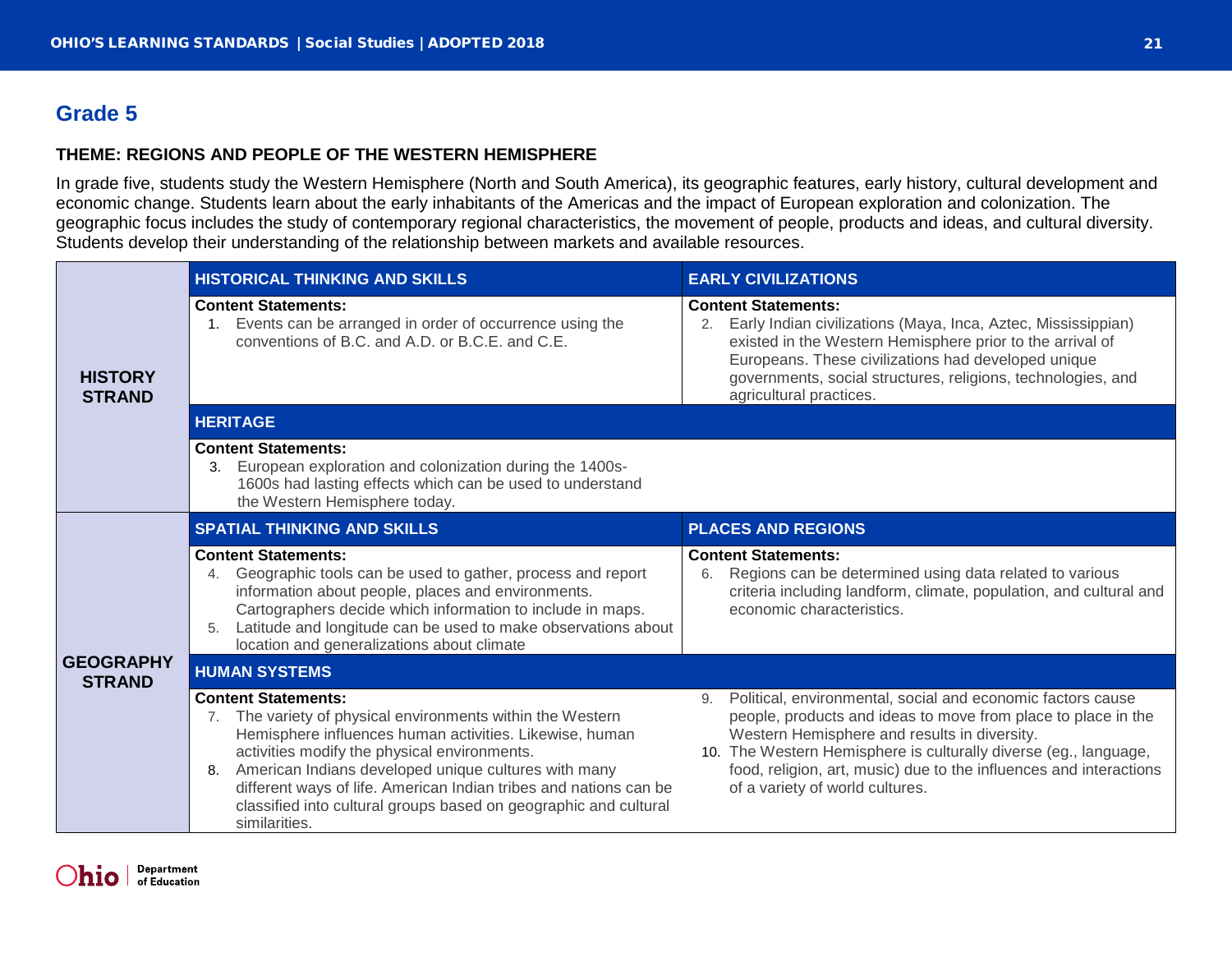#### Grade 5, continued

|  | <b>GOVERNMENT</b><br><b>STRAND</b> | <b>CIVIC PARTICIPATION AND SKILLS</b>                                                                                                                                                                                                                                       | <b>ROLES AND SYSTEMS OF GOVERNMENT</b>                                                                                                                                                                                                     |
|--|------------------------------------|-----------------------------------------------------------------------------------------------------------------------------------------------------------------------------------------------------------------------------------------------------------------------------|--------------------------------------------------------------------------------------------------------------------------------------------------------------------------------------------------------------------------------------------|
|  |                                    | <b>Content Statement:</b><br>11. Individuals can better understand public issues by gathering,<br>interpreting and checking information for accuracy from multiple<br>sources. Data can be displayed graphically to effectively and<br>efficiently communicate information. | <b>Content Statement:</b><br>12. Democracies, dictatorships and monarchies are categories for<br>understanding the relationship between those in power or<br>authority and citizens.                                                       |
|  |                                    | <b>ECONOMIC DECISION MAKING AND SKILLS</b>                                                                                                                                                                                                                                  | <b>SCARCITY</b>                                                                                                                                                                                                                            |
|  | <b>ECONOMICS</b><br><b>STRAND</b>  | <b>Content Statement:</b><br>13. Information displayed in circle graphs can be used to show<br>relative proportions of segments of data to an entire body of<br>data.<br>14. The choices made by individuals and governments have both<br>present and future consequences.  | <b>Content Statement:</b><br>15. The availability of productive resources (i.e., entrepreneurship,<br>human resources, capital goods and natural resources)<br>promotes specialization that could lead to trade.                           |
|  |                                    | <b>PRODUCTION AND CONSUMPTION</b>                                                                                                                                                                                                                                           | <b>MARKETS</b>                                                                                                                                                                                                                             |
|  |                                    | <b>Content Statement:</b><br>16. The availability of productive resources and the division of labor<br>can have a positive or negative impact on productive capacity.                                                                                                       | <b>Content Statement:</b><br>17. Regions and countries become interdependent when they<br>specialize in what they produce best and then trade with other<br>regions to increase the amount and variety of goods and<br>services available. |
|  |                                    | <b>FINANCIAL LITERACY</b>                                                                                                                                                                                                                                                   |                                                                                                                                                                                                                                            |
|  |                                    | <b>Content Statement:</b><br>18. Workers can improve their ability to earn income by gaining<br>new knowledge, skills and experiences.                                                                                                                                      |                                                                                                                                                                                                                                            |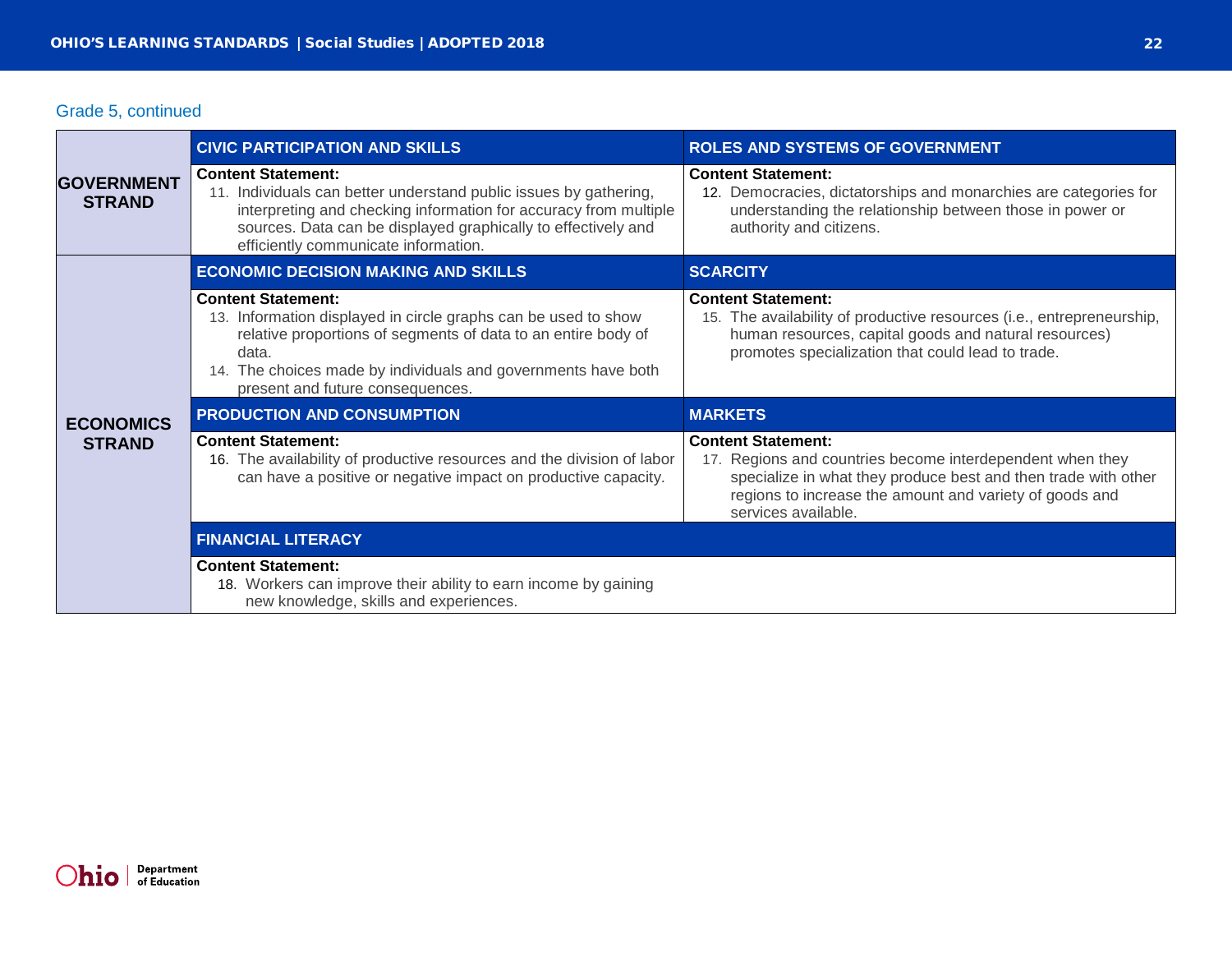# <span id="page-22-0"></span>**Grade 6**

#### **THEME: REGIONS AND PEOPLE OF THE EASTERN HEMISPHERE**

In grade six, students study the Eastern Hemisphere (Africa, Asia, Australia and Europe), its geographic features, early history, cultural development and economic change. Students learn about the development of river civilizations in Africa and Asia, including their governments, cultures and economic systems. The geographic focus includes the study of contemporary regional characteristics, the movement of people, products and ideas, and cultural diversity. Students develop their understanding of the role of consumers and the interaction of markets, resources and competition.

|                                 | <b>HISTORICAL THINKING AND SKILLS</b>                                                                                                                                                                                                                                                                                                                                                                                                                                                                                                                                                                     | <b>EARLY CIVILIZATIONS</b>                                                                                                                                                                                                                                                                                                                                            |
|---------------------------------|-----------------------------------------------------------------------------------------------------------------------------------------------------------------------------------------------------------------------------------------------------------------------------------------------------------------------------------------------------------------------------------------------------------------------------------------------------------------------------------------------------------------------------------------------------------------------------------------------------------|-----------------------------------------------------------------------------------------------------------------------------------------------------------------------------------------------------------------------------------------------------------------------------------------------------------------------------------------------------------------------|
| <b>HISTORY</b><br><b>STRAND</b> | <b>Content Statements:</b><br>Multiple tier timelines can be used to show relationships among<br>1.<br>events and places.                                                                                                                                                                                                                                                                                                                                                                                                                                                                                 | <b>Content Statements:</b><br>Early civilizations (India, Egypt, China and Mesopotamia) had<br>2.<br>unique governments, economic systems, social structures,<br>religions, technologies and agricultural practices and products.<br>The cultural practices and products of these early civilizations<br>can be used to help understand the Eastern Hemisphere today. |
|                                 | <b>SPATIAL THINKING AND SKILLS</b>                                                                                                                                                                                                                                                                                                                                                                                                                                                                                                                                                                        | <b>PLACES AND REGIONS</b>                                                                                                                                                                                                                                                                                                                                             |
|                                 | <b>Content Statements:</b><br>3. Geographic tools can be used to gather, process and report<br>information about people, places and environments.<br>Cartographers decide which information to include and how it is<br>displayed.<br>Latitude and longitude can be used to identify absolute location.                                                                                                                                                                                                                                                                                                   | <b>Content Statements:</b><br>Regions can be determined, classified and compared using<br>5.<br>data related to various criteria including landform, climate,<br>population, and cultural and economic characteristics                                                                                                                                                |
| <b>GEOGRAPHY</b>                | <b>HUMAN SYSTEMS</b>                                                                                                                                                                                                                                                                                                                                                                                                                                                                                                                                                                                      |                                                                                                                                                                                                                                                                                                                                                                       |
| <b>STRAND</b>                   | <b>Content Statements:</b><br>The variety of physical environments within the Eastern<br>6.<br>Hemisphere influences human activities. Likewise, human<br>activities modify the physical environment.<br>7. Political, environmental, social and economic factors cause<br>people, products and ideas to move from place to place in the<br>Eastern Hemisphere in the past and today.<br>Diffusion of agricultural practices and products, technology,<br>8.<br>cultural practices and major world religions (Buddhism,<br>Christianity, Hinduism, Islam and Judaism) impacted the<br>Eastern Hemisphere. |                                                                                                                                                                                                                                                                                                                                                                       |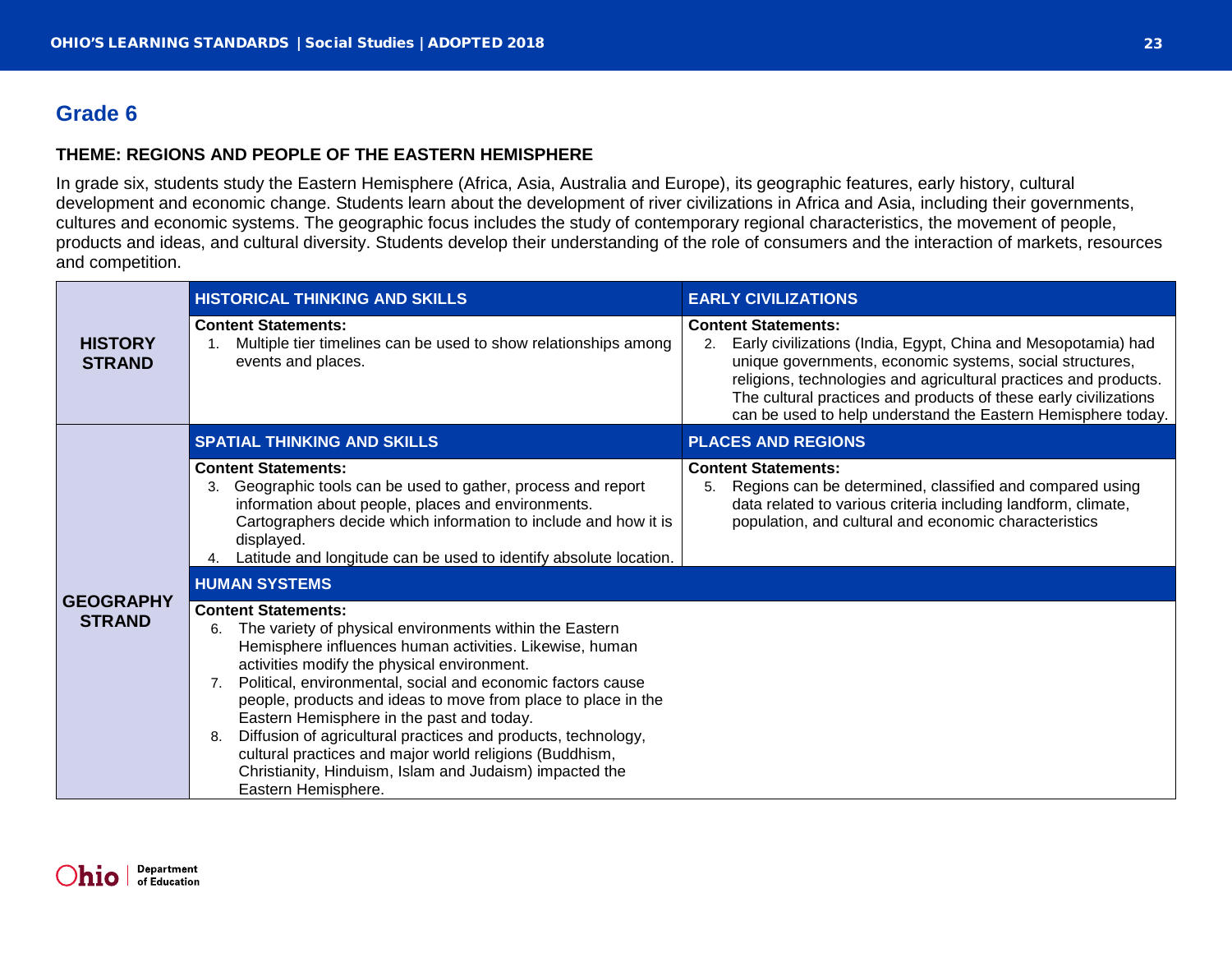# Grade 6, continued

|  | <b>GOVERNMENT</b><br><b>STRAND</b> | <b>CIVIC PARTICIPATION AND SKILLS</b>                                                                                                                                                                                                                                                                                                       | <b>ROLES AND SYSTEMS OF GOVERNMENT</b>                                                                                                                                                                                                                                                                                                          |
|--|------------------------------------|---------------------------------------------------------------------------------------------------------------------------------------------------------------------------------------------------------------------------------------------------------------------------------------------------------------------------------------------|-------------------------------------------------------------------------------------------------------------------------------------------------------------------------------------------------------------------------------------------------------------------------------------------------------------------------------------------------|
|  |                                    | <b>Content Statement:</b><br>Different perspectives on a topic can be obtained from a variety<br>9.<br>of historic and contemporary sources and used to effectively<br>communicate and defend a claim based on evidence. Sources<br>should be examined for accuracy and credibility.                                                        | <b>Content Statement:</b><br>10. Governments can be categorized as monarchies, theocracies,<br>dictatorships or democracies, but categories may overlap and<br>labels may not accurately represent how governments function.<br>The extent of citizens' liberties and responsibilities varies<br>according to limits on governmental authority. |
|  |                                    | <b>ECONOMIC DECISION MAKING AND SKILLS</b>                                                                                                                                                                                                                                                                                                  | <b>SCARCITY</b>                                                                                                                                                                                                                                                                                                                                 |
|  | <b>ECONOMICS</b><br><b>STRAND</b>  | <b>Content Statement:</b><br>11. Economists compare data sets to draw conclusions about<br>relationships among them.<br>12. The choices made by individuals and governments have both<br>present and future consequences. The evaluation of choices is<br>relative and may differ across individuals and societies.                         | <b>Content Statement:</b><br>13. The fundamental questions of economics include what to<br>produce, how to produce and for whom to produce.<br>14. When regions and/or countries specialize, global trade occurs.                                                                                                                               |
|  |                                    | <b>MARKETS</b>                                                                                                                                                                                                                                                                                                                              | <b>FINANCIAL LITERACY</b>                                                                                                                                                                                                                                                                                                                       |
|  |                                    | <b>Content Statement:</b><br>15. The interaction of supply and demand, influenced by<br>competition, helps to determine price in a market. This<br>interaction also determines the quantities of outputs produced<br>and the quantities of productive resources (entrepreneurship,<br>human resources, natural resources and capital) used. | <b>Content Statement:</b><br>16. When selecting items to buy, individuals can weigh costs and<br>benefits and compare the price and quality of available goods<br>and services.                                                                                                                                                                 |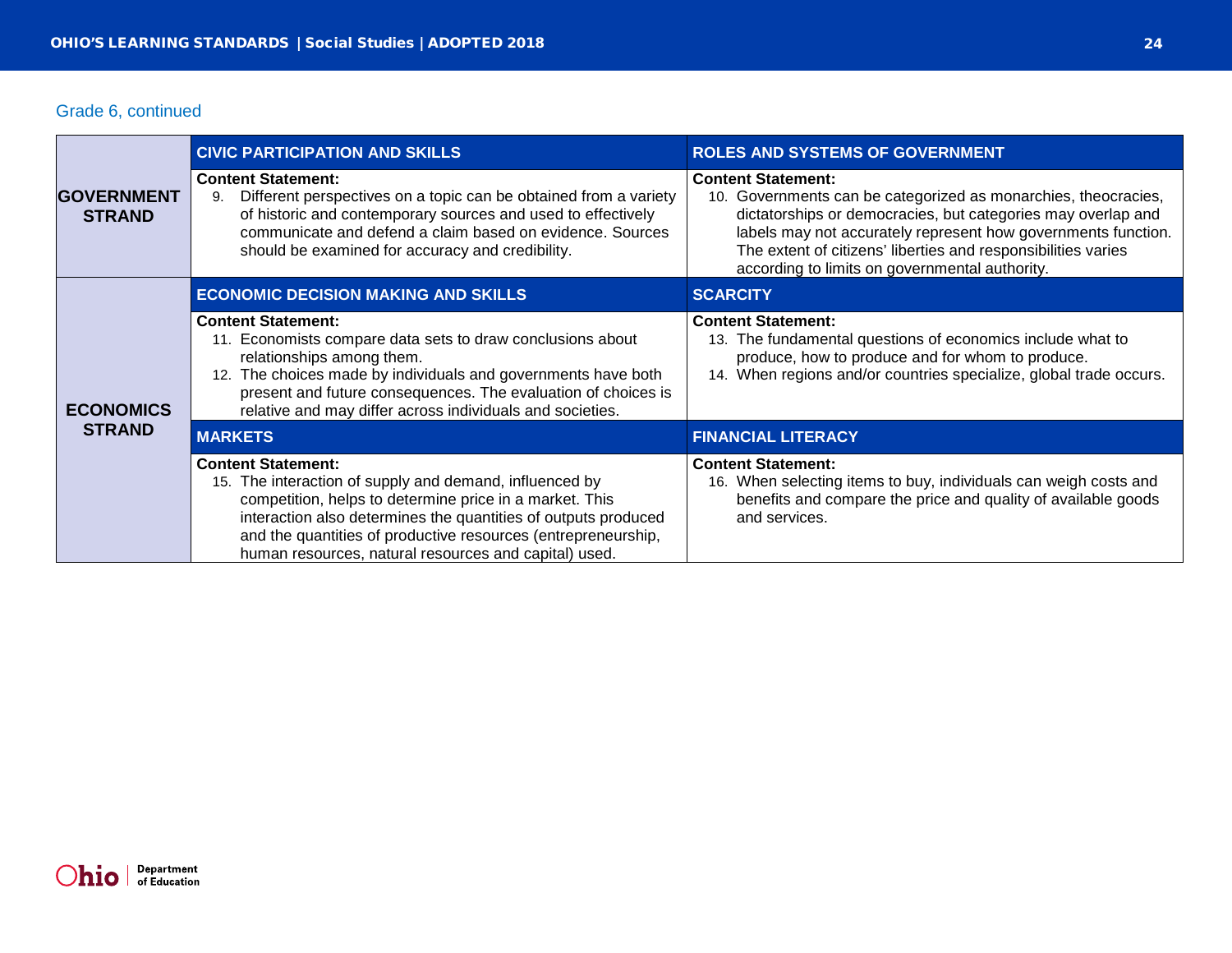# <span id="page-24-0"></span>**Grade 7**

#### **THEME: WORLD STUDIES FROM 750 B.C. TO 1600 A.D.: ANCIENT GREECE TO THE FIRST GLOBAL AGE**

The seventh grade year is an integrated study of world history, beginning with ancient Greece and continuing through global exploration. All four social studies strands are used to illustrate how historic events are shaped by geographic, social, cultural, economic and political factors. Students develop their understanding of how ideas and events from the past have shaped the world today.

|                                 | <b>HISTORICAL THINKING AND SKILLS</b>                                                                                                                                                                                                                                                                                                                                                                                                                                                                                                                                                                                                                                                                                                                                                                                                                                                                                                                                                                                                                                                                                                                                                                                                                | <b>EARLY CIVILIZATIONS</b>                                                                                                                                                                                                                                                                                                                                                                                                                                                                                                                                                                    |
|---------------------------------|------------------------------------------------------------------------------------------------------------------------------------------------------------------------------------------------------------------------------------------------------------------------------------------------------------------------------------------------------------------------------------------------------------------------------------------------------------------------------------------------------------------------------------------------------------------------------------------------------------------------------------------------------------------------------------------------------------------------------------------------------------------------------------------------------------------------------------------------------------------------------------------------------------------------------------------------------------------------------------------------------------------------------------------------------------------------------------------------------------------------------------------------------------------------------------------------------------------------------------------------------|-----------------------------------------------------------------------------------------------------------------------------------------------------------------------------------------------------------------------------------------------------------------------------------------------------------------------------------------------------------------------------------------------------------------------------------------------------------------------------------------------------------------------------------------------------------------------------------------------|
|                                 | <b>Content Statements:</b><br>Historians and archaeologists describe historical events and<br>issues from the perspectives of people living at the time to<br>avoid evaluating the past in terms of today's norms and values.                                                                                                                                                                                                                                                                                                                                                                                                                                                                                                                                                                                                                                                                                                                                                                                                                                                                                                                                                                                                                        | <b>Content Statements:</b><br>2. The civilizations that developed in Greece and Rome had an<br>enduring impact on later civilizations. This legacy includes<br>governance and law, engineering and technology, art and<br>architecture, as well as literature and history. The Roman<br>Empire also played an instrumental role in the spread of<br>Christianity.                                                                                                                                                                                                                             |
|                                 | <b>FEUDALISM AND TRANSITIONS</b>                                                                                                                                                                                                                                                                                                                                                                                                                                                                                                                                                                                                                                                                                                                                                                                                                                                                                                                                                                                                                                                                                                                                                                                                                     | <b>FIRST GLOBAL AGE</b>                                                                                                                                                                                                                                                                                                                                                                                                                                                                                                                                                                       |
| <b>HISTORY</b><br><b>STRAND</b> | <b>Content Statements:</b><br>The Roman Empire collapsed due to various internal and<br>3.<br>external factors (political, social and economic) which led to the<br>development of feudalism and the manorial system in the<br>region. The fall of Rome and later invasions also allowed for the<br>creation of new empires in the region.<br>4. The Mongols conquered much of Asia which led to unified<br>states in China and Korea. Mongol failure to conquer Japan<br>allowed a feudal system to persist.<br>Achievements in medicine, science, mathematics and<br>5.<br>geography by the Islamic civilization dominated most of the<br>Mediterranean after the decline of the Roman Empire. These<br>achievements were introduced into Western Europe as a result<br>of the Muslim conquests, Crusades and trade, influencing the<br>European Renaissance.<br>The decline of feudalism, the rise of nation-states and the<br>6.<br>Renaissance in Europe introduced revolutionary ideas, leading<br>to cultural, scientific and social changes.<br>7. The Reformation introduced changes in religion including the<br>emergence of Protestant faiths and a decline in the political<br>power and social influence of the Roman Catholic Church. | <b>Content Statements:</b><br>Empires in Africa and Asia grew as commercial and cultural<br>8.<br>centers along trade routes.<br>The advent of the trans-Saharan slave trade had profound<br>9.<br>effects on both West and Central Africa and the receiving<br>societies.<br>10. European economic and cultural influence dramatically<br>increased through explorations, conquests and colonization.<br>11. The Columbian exchange (i.e., the exchange of fauna, flora<br>and pathogens) among previously unconnected parts of the<br>world reshaped societies in ways still evident today. |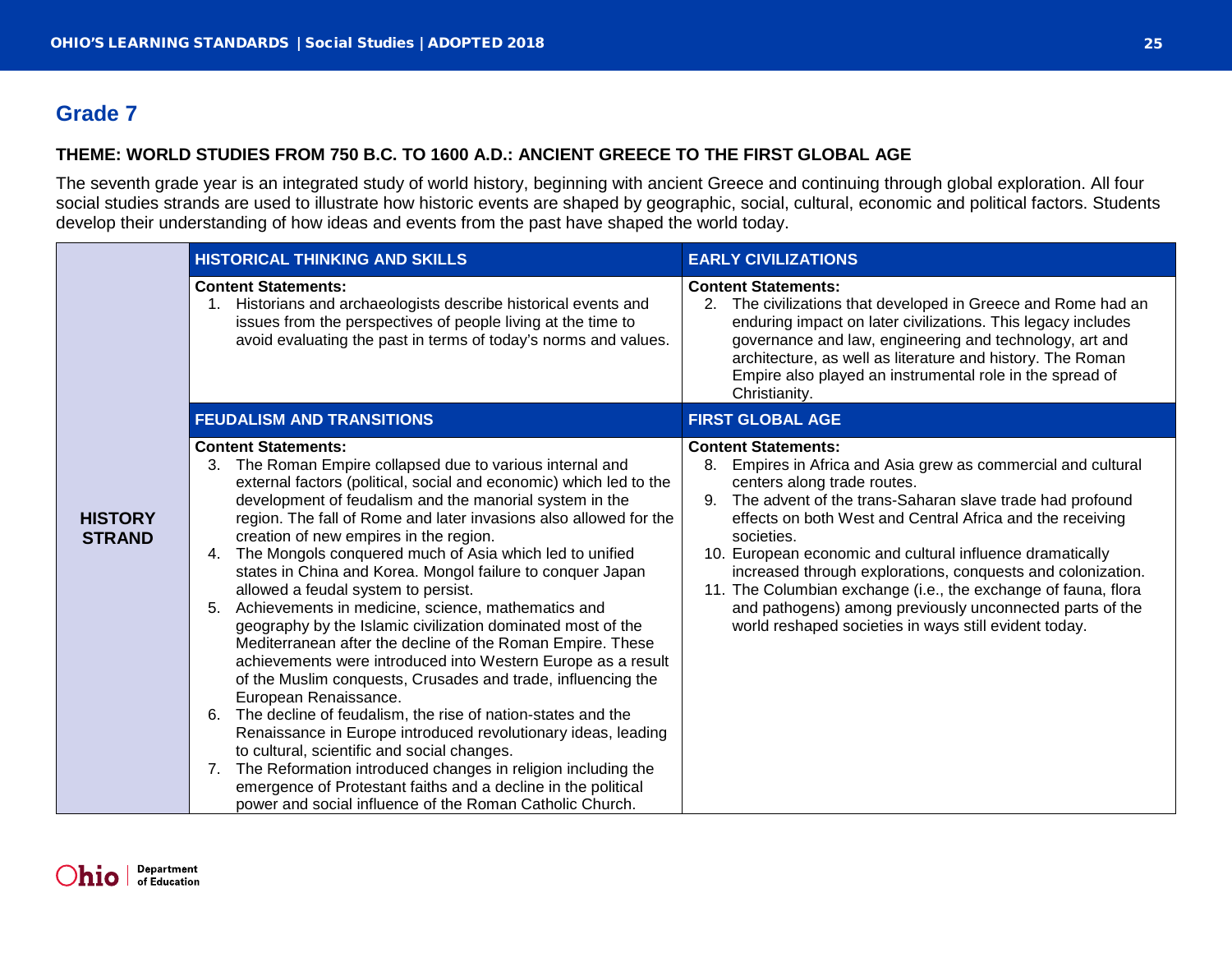## Grade 7, continued

|  |                                     | <b>SPATIAL THINKING AND SKILLS</b>                                                                                                                                                                                                                                                                      | <b>HUMAN SYSTEMS</b>                                                                                                                                                                                                                                                                                                                                                                                                                                                                                           |
|--|-------------------------------------|---------------------------------------------------------------------------------------------------------------------------------------------------------------------------------------------------------------------------------------------------------------------------------------------------------|----------------------------------------------------------------------------------------------------------------------------------------------------------------------------------------------------------------------------------------------------------------------------------------------------------------------------------------------------------------------------------------------------------------------------------------------------------------------------------------------------------------|
|  | <b>GEOGRAPHY</b><br><b>STRAND</b>   | <b>Content Statements:</b><br>12. Maps and other geographic representations can be used to<br>trace the development of human settlement over time.                                                                                                                                                      | <b>Content Statements:</b><br>13. Geographic factors promote or impede the movement of<br>people, products and ideas.<br>14. Trade routes connecting Africa, Europe and Asia helped foster<br>the spread of ideas, technology, goods and major world<br>religions (Buddhism, Christianity, Hinduism, Islam and<br>Judaism) that impacted the Eastern Hemisphere.<br>15. Improvements in transportation, communication and<br>technology have facilitated cultural diffusion among peoples<br>around the world. |
|  |                                     | <b>CIVIC PARTICIPATION AND SKILLS</b>                                                                                                                                                                                                                                                                   | <b>ROLES AND SYSTEMS OF GOVERNMENT</b>                                                                                                                                                                                                                                                                                                                                                                                                                                                                         |
|  | <b>IGOVERNMENT</b><br><b>STRAND</b> | <b>Content Statements:</b><br>16. Analyzing individual and group perspectives is essential to<br>understanding historic and contemporary issues. Opportunities<br>for civic engagement exist for students to connect real-world<br>issues and events to classroom learning.                             | <b>Content Statements:</b><br>17. Greek democracy and the Roman Republic were a radical<br>departure from monarchy and theocracy, influencing the<br>structure and function of modern democratic governments.<br>18. With the decline of feudalism, consolidation of power resulted<br>in the emergence of nation-states.                                                                                                                                                                                      |
|  | <b>ECONOMICS</b><br><b>STRAND</b>   | <b>ECONOMIC DECISION MAKING AND SKILLS</b>                                                                                                                                                                                                                                                              | <b>SCARCITY</b>                                                                                                                                                                                                                                                                                                                                                                                                                                                                                                |
|  |                                     | <b>Content Statements:</b><br>19. Individuals, governments and businesses must analyze costs<br>and benefits when making economic decisions. A cost- benefit<br>analysis consists of determining the potential costs and<br>benefits of an action and then balancing the costs against the<br>benefits. | <b>Content Statements:</b><br>20. The variability in the distribution of productive resources in the<br>various regions of the world contributed to specialization, trade<br>and interdependence.                                                                                                                                                                                                                                                                                                              |
|  |                                     | <b>MARKETS</b>                                                                                                                                                                                                                                                                                          |                                                                                                                                                                                                                                                                                                                                                                                                                                                                                                                |
|  |                                     | <b>Content Statements:</b><br>21. The growth of cities and empires fostered the growth of<br>markets. Market exchanges encouraged specialization and<br>the transition from barter to monetary economies.                                                                                               |                                                                                                                                                                                                                                                                                                                                                                                                                                                                                                                |

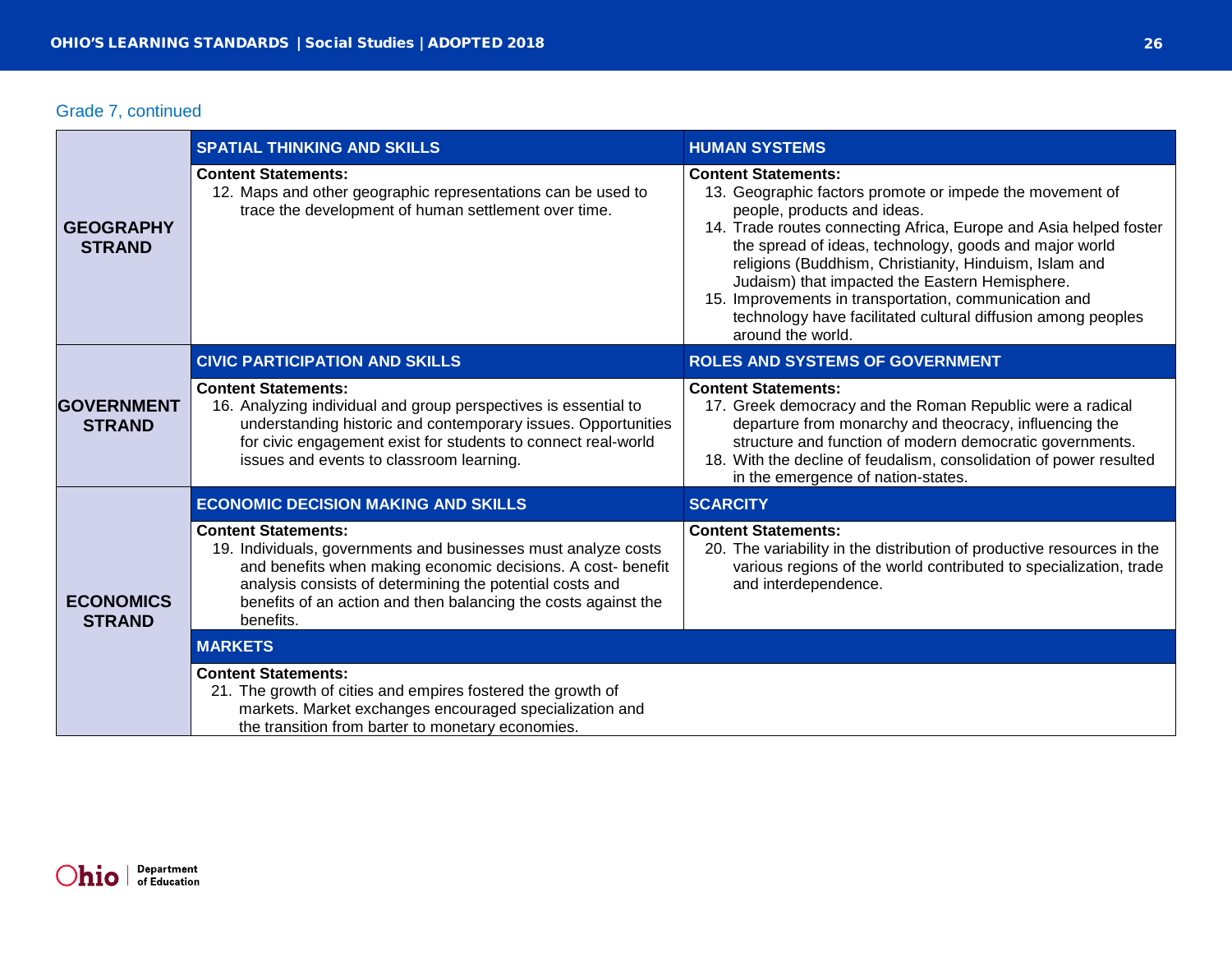# <span id="page-26-0"></span>**Grade 8**

#### **THEME: U.S. STUDIES FROM 1492 TO 1877: EXPLORATION THROUGH RECONSTRUCTION**

The historical focus continues in the eighth grade with the study of European exploration and the early years of the United States. This study incorporates all four social studies strands into a chronologic view of the development of the United States. Students examine how historic events are shaped by geographic, social, cultural, economic and political factors.

|                                 | <b>HISTORICAL THINKING AND SKILLS</b>                                                                                                                                                                                                                                                                                                                                                                                                                                                          | <b>COLONIZATION TO INDEPENDENCE</b>                                                                                                                                                                                                                                                                                                                                                                                                                                                                                                                                                                                                                                                                                                                                                                                                                                                        |
|---------------------------------|------------------------------------------------------------------------------------------------------------------------------------------------------------------------------------------------------------------------------------------------------------------------------------------------------------------------------------------------------------------------------------------------------------------------------------------------------------------------------------------------|--------------------------------------------------------------------------------------------------------------------------------------------------------------------------------------------------------------------------------------------------------------------------------------------------------------------------------------------------------------------------------------------------------------------------------------------------------------------------------------------------------------------------------------------------------------------------------------------------------------------------------------------------------------------------------------------------------------------------------------------------------------------------------------------------------------------------------------------------------------------------------------------|
| <b>HISTORY</b><br><b>STRAND</b> | <b>Content Statements:</b><br>Primary and secondary sources are used to examine events<br>from multiple perspectives and to present and defend a<br>position.                                                                                                                                                                                                                                                                                                                                  | <b>Content Statements:</b><br>2. North America, originally inhabited by American<br>Indians, was explored and colonized by<br>Europeans for economic and religious reasons.<br>3. Competition for control of territory and resources in North<br>America led to conflicts among colonizing powers.<br>4. The practice of race-based slavery led to the forced<br>migration of Africans to the American colonies and<br>contributed to colonial economic development.<br>Their knowledge, skills and traditions were<br>essential to the development of the colonies.<br>5. The ideas of the Enlightenment and<br>dissatisfaction with colonial rule led English<br>colonists to write the Declaration of<br>Independence and launch the American<br>Revolution.<br>Key events and significant figures in American history<br>influenced the course and outcome of the American Revolution. |
|                                 | <b>A NEW NATION</b>                                                                                                                                                                                                                                                                                                                                                                                                                                                                            | <b>EXPANSION</b>                                                                                                                                                                                                                                                                                                                                                                                                                                                                                                                                                                                                                                                                                                                                                                                                                                                                           |
|                                 | <b>Content Statements:</b><br>7. The outcome of the American Revolution was national<br>independence and new political, social and economic<br>relationships for the American people.<br>Problems arising under the Articles of Confederation led to<br>8.<br>debate over the adoption of the U.S. Constitution.<br>Actions of early presidential administrations established a<br>9.<br>strong federal government, provided peaceful transitions of<br>power and repelled a foreign invasion. | <b>Content Statements:</b><br>10. The United States added to its territory through treaties and<br>purchases.<br>11. Westward expansion contributed to economic and industrial<br>development, debates over sectional issues, war with Mexico<br>and the displacement of American Indians.                                                                                                                                                                                                                                                                                                                                                                                                                                                                                                                                                                                                 |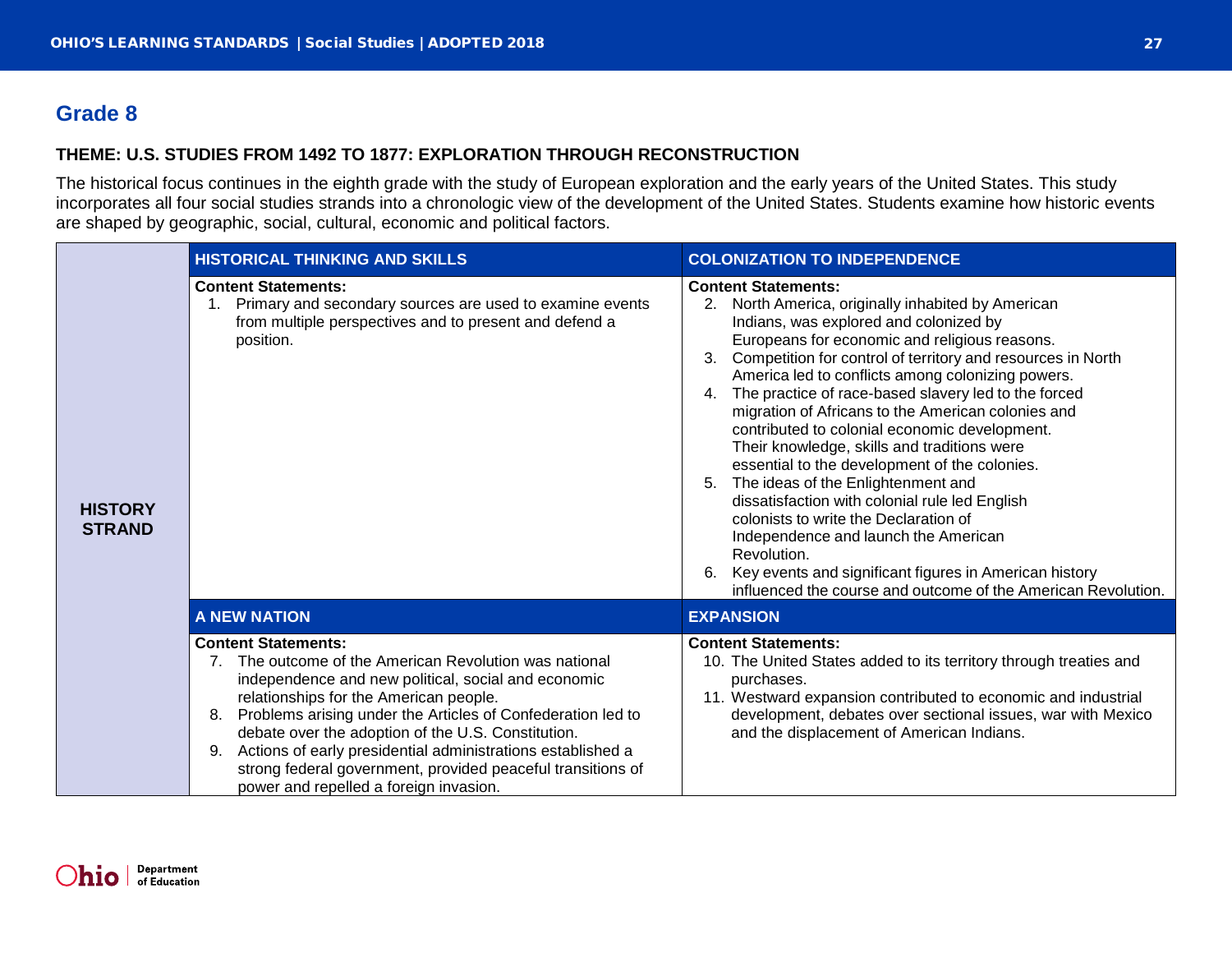#### Grade 8, continued

|                                               | <b>CIVIL WAR AND RECONSTRUCTION</b>                                                                                                                                                                                                                                                                                                                                                                                                                                                                                               |                                                                                                                                                                                                                                                                                                                                                                                                                                                                                                                                                                                                                                                                                                                               |
|-----------------------------------------------|-----------------------------------------------------------------------------------------------------------------------------------------------------------------------------------------------------------------------------------------------------------------------------------------------------------------------------------------------------------------------------------------------------------------------------------------------------------------------------------------------------------------------------------|-------------------------------------------------------------------------------------------------------------------------------------------------------------------------------------------------------------------------------------------------------------------------------------------------------------------------------------------------------------------------------------------------------------------------------------------------------------------------------------------------------------------------------------------------------------------------------------------------------------------------------------------------------------------------------------------------------------------------------|
| <b>HISTORY</b><br>STRAND,<br><b>CONTINUED</b> | <b>Content Statements:</b><br>12. Disputes over the nature of federalism, complicated by<br>economic developments in the United States, resulted in<br>sectional issues, including slavery, which led to the American<br>Civil War.<br>13. Key events and significant figures in American history<br>influenced the course and outcome of the Civil War.<br>14. The Reconstruction period resulted in changes to the U.S.<br>Constitution, an affirmation of federal authority and lingering<br>social and political differences. |                                                                                                                                                                                                                                                                                                                                                                                                                                                                                                                                                                                                                                                                                                                               |
|                                               | <b>SPATIAL THINKING AND SKILLS</b>                                                                                                                                                                                                                                                                                                                                                                                                                                                                                                | <b>HUMAN SYSTEMS</b>                                                                                                                                                                                                                                                                                                                                                                                                                                                                                                                                                                                                                                                                                                          |
| <b>GEOGRAPHY</b><br><b>STRAND</b>             | <b>Content Statements:</b><br>15. Modern and historical maps and other geographic tools are<br>used to analyze how historic events are shaped by geography.                                                                                                                                                                                                                                                                                                                                                                       | <b>Content Statements:</b><br>16. The availability of natural resources contributed to the<br>geographic and economic expansion of the United States,<br>sometimes resulting in unintended environmental<br>consequences.<br>17. The movement of people, products and ideas resulted in new<br>patterns of settlement and land use that influenced the political<br>and economic development of the United States.<br>18. Cultural biases, stereotypes and prejudices had social, political<br>and economic consequences for minority groups and the<br>population as a whole.<br>19. Americans began to develop a unique national identity among<br>diverse regional and cultural populations based on democratic<br>ideals. |
| <b>GOVERNMENT</b><br><b>STRAND</b>            | <b>CIVIC PARTICIPATION AND SKILLS</b>                                                                                                                                                                                                                                                                                                                                                                                                                                                                                             | <b>ROLES AND SYSTEMS OF GOVERNMENT</b>                                                                                                                                                                                                                                                                                                                                                                                                                                                                                                                                                                                                                                                                                        |
|                                               | <b>Content Statements:</b><br>20. Active participation in social and civic groups can lead to the<br>attainment of individual and public goals.<br>21. Informed citizens understand how media and communication<br>technology influence public opinion.                                                                                                                                                                                                                                                                           | <b>Content Statements:</b><br>22. The U.S. Constitution established a federal republic, providing<br>a framework for a national government with elected<br>representatives, separation of powers, and checks and<br>balances.<br>23. The U.S. Constitution protects citizens' rights by limiting the<br>powers of government.                                                                                                                                                                                                                                                                                                                                                                                                 |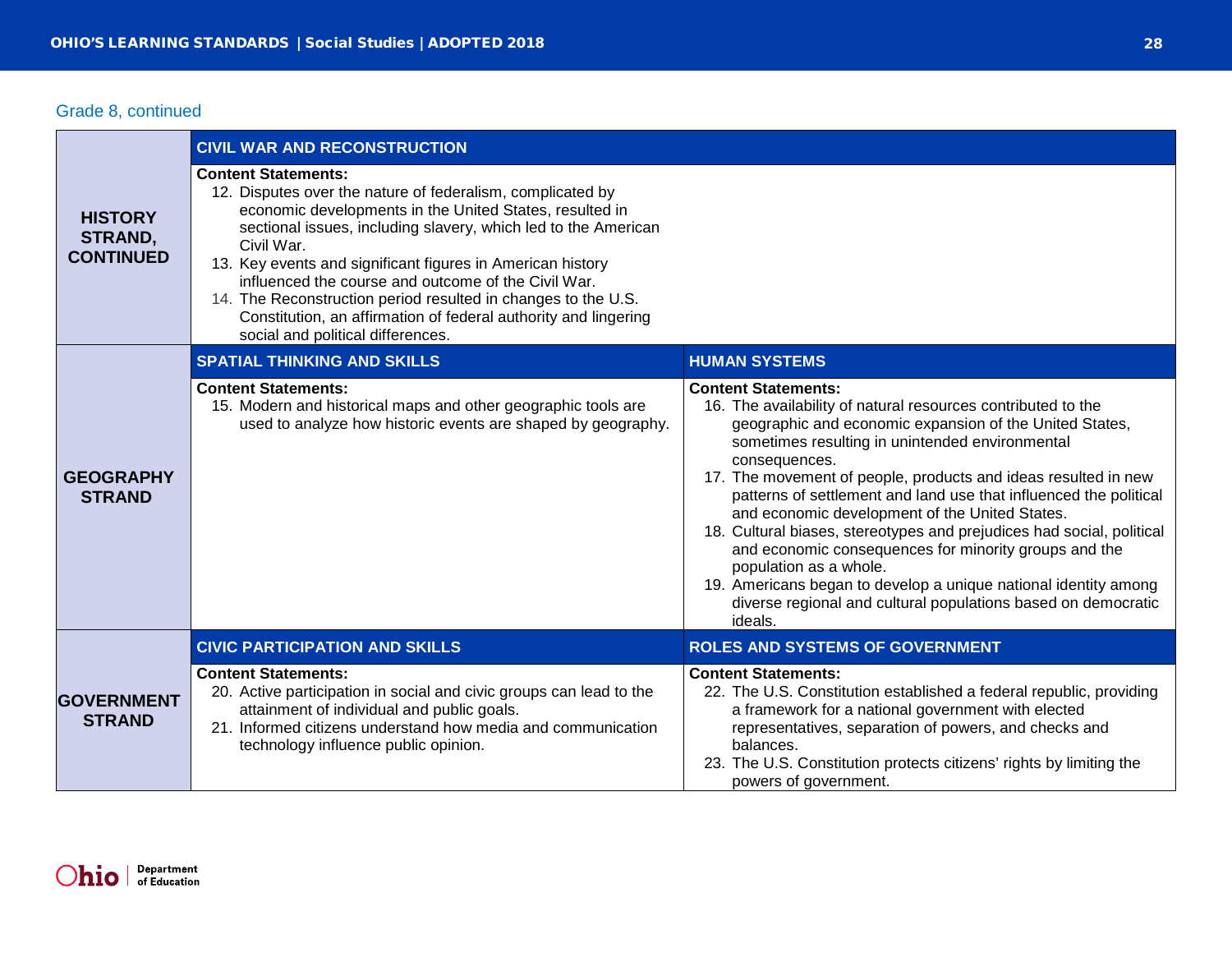# Grade 8, continued

|  |                                   | <b>ECONOMIC DECISION MAKING AND SKILLS</b>                                                                                              | <b>PRODUCTION AND CONSUMPTION</b>                                                                                                                                                                                                                                           |
|--|-----------------------------------|-----------------------------------------------------------------------------------------------------------------------------------------|-----------------------------------------------------------------------------------------------------------------------------------------------------------------------------------------------------------------------------------------------------------------------------|
|  | <b>ECONOMICS</b><br><b>STRAND</b> | <b>Content Statements:</b><br>24. Choices made by individuals, businesses and governments<br>have both present and future consequences. | <b>Content Statements:</b><br>25. The Industrial Revolution fundamentally changed the means of<br>production as a result of improvements in technology, use of<br>new power resources, the advent of interchangeable parts and<br>the shift from craftwork to factory work. |
|  |                                   | MARKETS                                                                                                                                 |                                                                                                                                                                                                                                                                             |
|  |                                   | <b>Content Statements:</b><br>26. Governments can impact markets by means of spending,<br>regulations, taxes and trade barriers.        |                                                                                                                                                                                                                                                                             |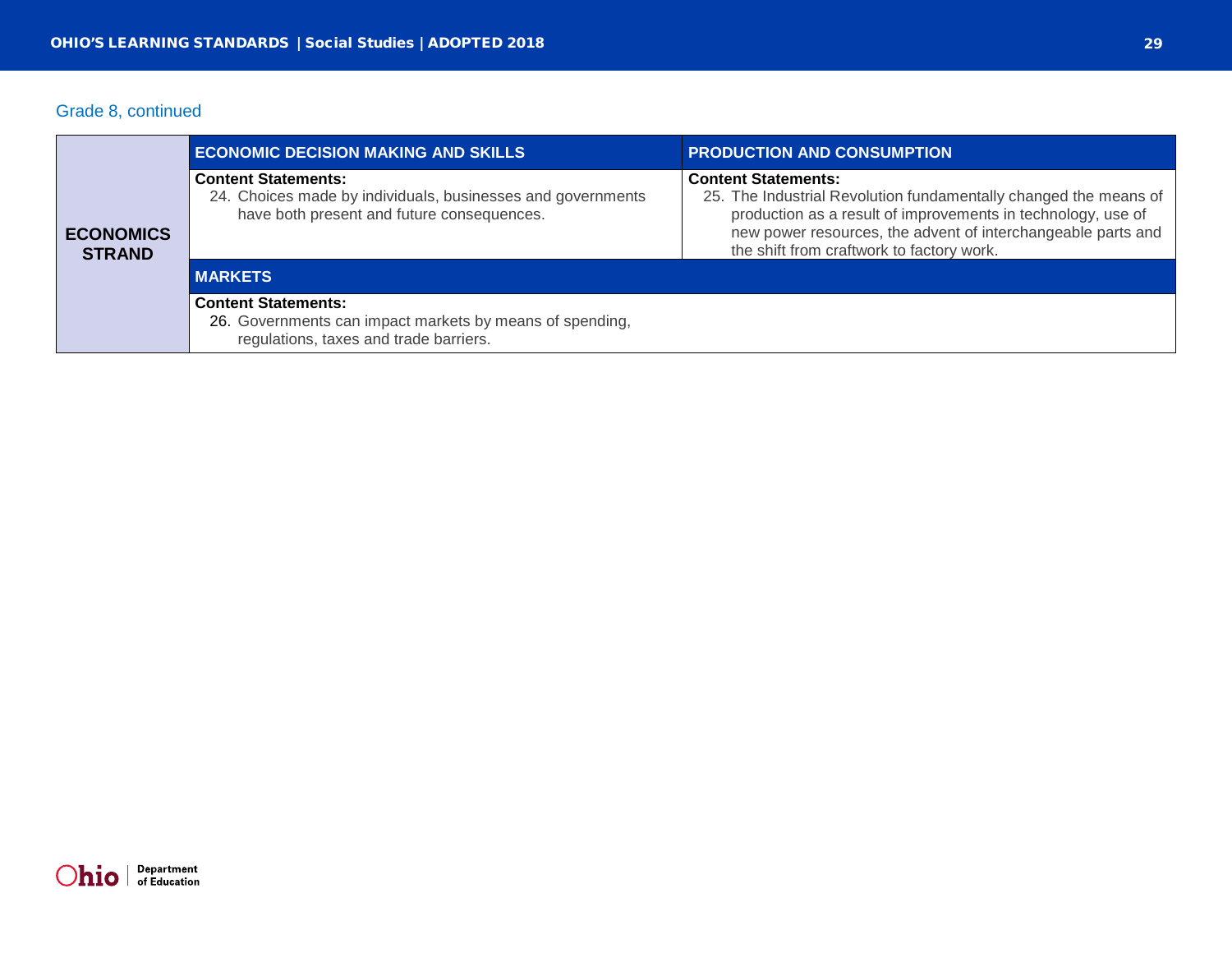# <span id="page-29-0"></span>Social Studies Standards, High **School**

Ohio's Learning Standards for Social Studies contain the standards for six high school social studies courses: American History, American Government, Modern World History, Economics and Financial Literacy, Contemporary World Issues and World Geography. Each contains a course theme and broad topics that are further clarified with content statements. Grade levels are not specified for any of the courses.

The standards, adopted by the State Board of Education in 2018, are available for districts to use as they plan course offerings. Ohio requires the following for graduation: one-half unit of American history; one-half unit of American government; and two units of social studies and one-half of those credits must be world history and civilization. End-of-course exams will be aligned to the American History and American Government in the 2019-2020 school year.

The inclusion of particular courses in the standards is not meant to require that all of these courses be offered or limit the choice of courses which districts may offer in their social studies programs.

#### <span id="page-29-1"></span>**HOW TO READ OHIO'S SOCIAL STUDIES STANDARDS: HIGH SCHOOL**

The standards are organized by:

**Themes**, **Topics** and **Content Statements**.

#### **THEMES**

The descriptive narrative of a high school course.

#### **TOPICS**

The different aspects of content within a theme.

#### **CONTENT STATEMENTS**

The essential knowledge students should learn at each grade level or within each course.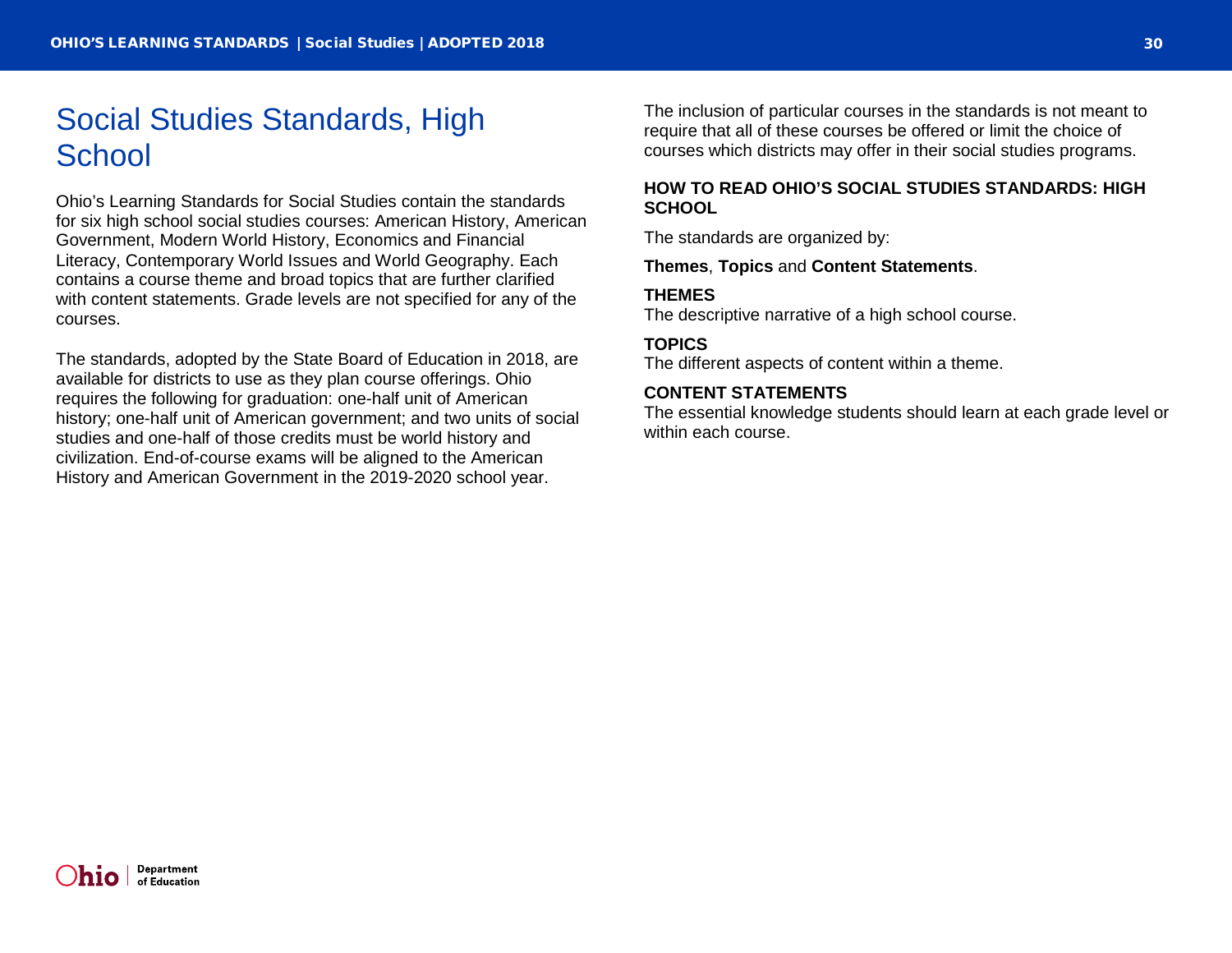# <span id="page-30-0"></span>**COURSE THEMES**

| <b>COURSE</b>                                               | <b>THEME</b>                                                                                                                                                                                                                                                                                                                                                                                                                                                                                                                                                                                                                                                                           |  |
|-------------------------------------------------------------|----------------------------------------------------------------------------------------------------------------------------------------------------------------------------------------------------------------------------------------------------------------------------------------------------------------------------------------------------------------------------------------------------------------------------------------------------------------------------------------------------------------------------------------------------------------------------------------------------------------------------------------------------------------------------------------|--|
| <b>AMERICAN</b><br><b>HISTORY</b>                           | This course examines the history of the United States of America from 1877 to the present. The federal republic has withstood<br>challenges to its national security and expanded the rights and roles of its citizens. The episodes of its past have shaped the nature of<br>the country today and prepared it to attend to the challenges of tomorrow. Understanding how these events came to pass and their<br>meaning for today's citizens is the purpose of this course. The concepts of historical thinking introduced in earlier grades continue to<br>build with students locating and analyzing primary and secondary sources from multiple perspectives to draw conclusions. |  |
| <b>AMERICAN</b><br><b>GOVERNMENT</b>                        | Students examine the Founding Documents, which form the basis for the United States of America and how the American people<br>govern themselves at national, state and local levels of government. Students may also impact issues addressed by governments<br>through service learning and senior projects.                                                                                                                                                                                                                                                                                                                                                                           |  |
| <b>MODERN WORLD</b><br><b>HISTORY</b>                       | This course examines world events from 1600 to the present. It explores the impact of the democratic and industrial revolutions, the<br>forces that led to world domination by European powers, the wars that changed empires, the ideas that led to independence<br>movements and the effects of global interdependence. The concepts of historical thinking introduced in earlier grades continue to build<br>with students locating and analyzing primary and secondary sources from multiple perspectives to draw conclusions.                                                                                                                                                     |  |
| <b>ECONOMICS AND</b><br><b>FINANICAL</b><br><b>LITERACY</b> | This course explores the fundamentals that guide individuals and nations as they make choices about how to use limited resources to<br>satisfy their wants. More specifically, it examines the ability of individuals to use knowledge and skills to manage limited financial<br>resources effectively for a lifetime of financial security.                                                                                                                                                                                                                                                                                                                                           |  |
| <b>CONTEMPORARY</b><br><b>WORLD ISSUES</b>                  | The dynamics of global interactions among nations and regions present issues that affect all humanity. These dynamics include:<br>competing beliefs and goals; methods of engagement; and conflict and cooperation. Contemporary issues have political,<br>economic, social, historic and geographic components. Approaches to addressing global and regional issues reflect historical<br>influences and multiple perspectives. Students can impact global issues through service learning and senior projects.                                                                                                                                                                       |  |
| <b>WORLD</b><br><b>GEOGRAPHY</b>                            | This course builds on students' understanding of geography and spatial thinking. Contemporary issues are explored through the lens of<br>geography. In addition to understanding where physical and cultural features are located and why those features are located as they<br>are, students examine the implications of these spatial arrangements.                                                                                                                                                                                                                                                                                                                                  |  |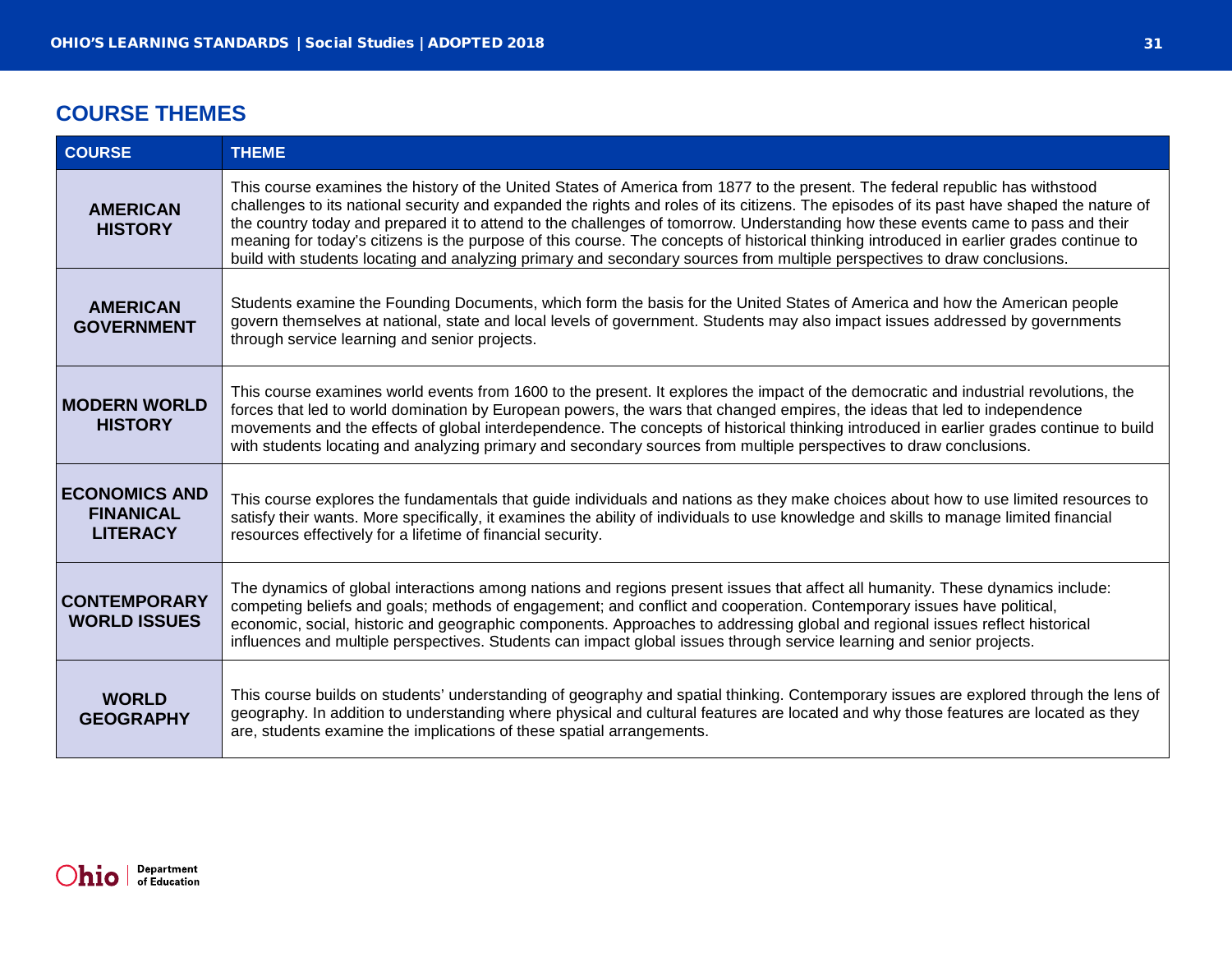# <span id="page-31-0"></span>**American History**

**Theme:** This course examines the history of the United States of America from 1877 to the present. The federal republic has withstood challenges to its national security and expanded the rights and roles of its citizens. The episodes of its past have shaped the nature of the country today and prepared it to attend to the challenges of tomorrow. Understanding how these events came to pass and their meaning for today's citizens is the purpose of this course. The concepts of historical thinking introduced in earlier grades continue to build with students locating and analyzing primary and secondary sources from multiple perspectives to draw conclusions.

#### **TOPIC: HISTORICAL THINKING AND SKILLS**

Students apply skills by utilizing a variety of resources to construct theses and support or refute contentions made by others. Alternative explanations of historical events are analyzed and questions of historical inevitability are explored.

#### **CONTENT STATEMENTS:**

- 1. The use of primary and secondary sources of information includes an examination of the credibility of each source.
- 2. Historians develop theses and use evidence to support or refute positions.
- 3. Historians analyze cause, effect, sequence and correlation in historical events, including multiple causation and long- and short-term causal relations.

#### **TOPIC: FOUNDING DOCUMENTS**

Some documents in American history have considerable importance for the development of the nation. Students use historical thinking to examine key documents which form the basis for the United States of America.

- 4. The Declaration of Independence elaborates on the rights and role of the people in building the foundations of the American nation through the principles of unalienable rights and consent of the people.
- 5. The Northwest Ordinance elaborates on the rights and role of the people in building the foundations of the American nation through its establishment of natural rights and setting up educational institutions.
- 6. The U.S. Constitution established the foundations of the American nation and the relationship between the people and their government.
- 7. The debate presented by the Federalist and Anti-Federalist Papers over protections for individuals and limits on government power resulted in the Bill of Rights. The Bill of Rights provides constitutional protections for individual liberties and limits on governmental power.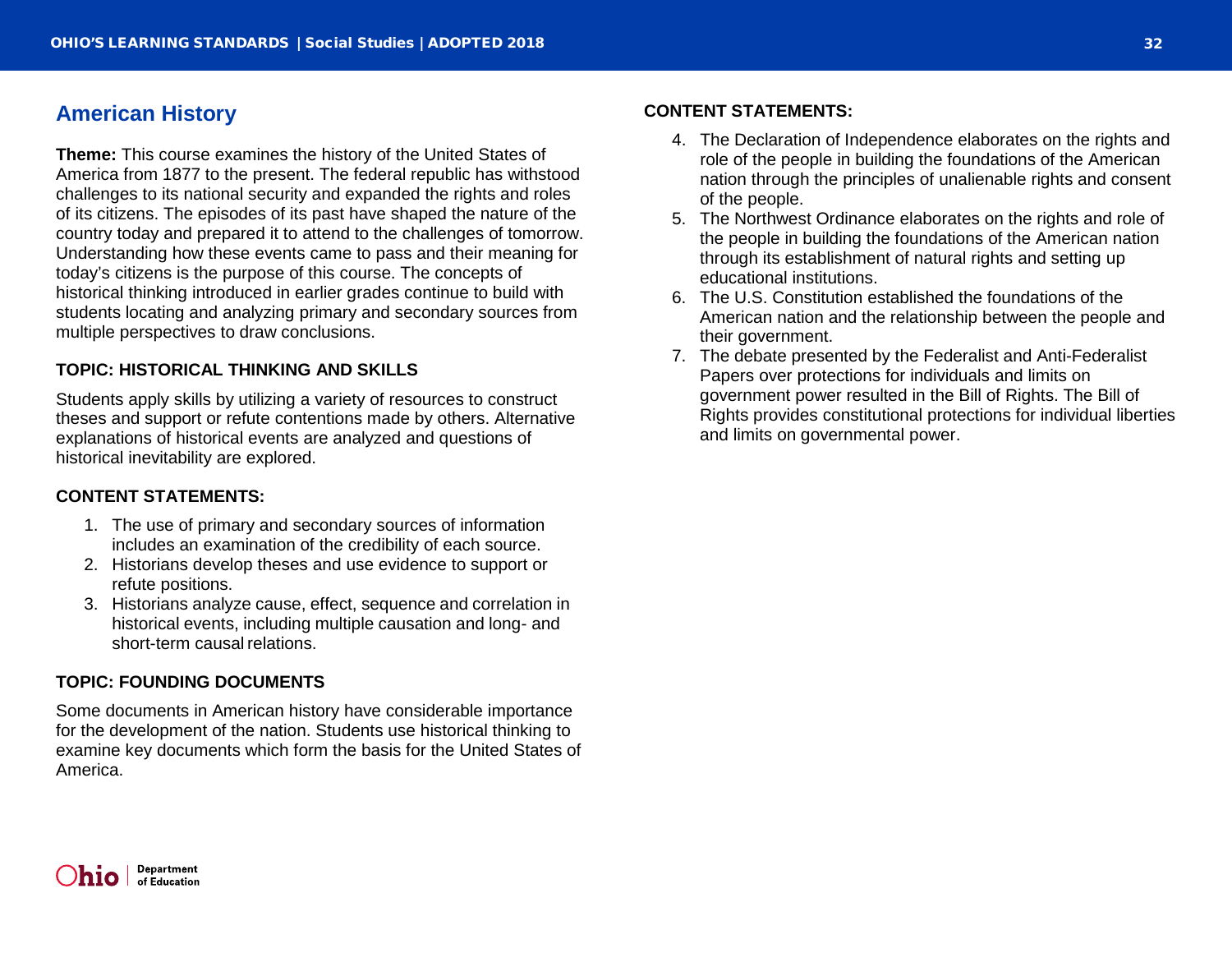#### **TOPIC: INDUSTRIALIZATION AND PROGRESSIVISM (1877-1920)**

Ignited by post-Civil War demand and fueled by technological advancements, large-scale industrialization began in the United States during the late 1800s. Growing industries enticed foreign immigration, fostered urbanization, gave rise to the American labor movement and developed the infrastructure that facilitated the settling of the West. A period of progressive reform emerged in response to political corruption and practices of big business.

#### **CONTENT STATEMENTS:**

- 8. The rise of corporations, heavy industry, mechanized farming and technological innovations transformed the American economy from an agrarian to an increasingly urban industrial society.
- 9. The rise of industrialization led to a rapidly expanding workforce. Labor organizations grew amidst unregulated working conditions, laissez-faire policies toward big business, and violence toward supporters of organized labor.
- 10. Immigration, internal migration and urbanization transformed American life.
- 11. Continued settlement by Americans in the West intensified conflict with American Indians and reinforced the policy of the reservation system.
- 12. Following Reconstruction, old political and social structures reemerged and racial discrimination was institutionalized.
- 13. The Progressive era was an effort to address the ills of American society stemming from industrial capitalism, urbanization and political corruption.

#### **TOPIC: FOREIGN AFFAIRS FROM IMPERIALISM TO POST-WORLD WAR I (1898-1930)**

The industrial and territorial growth of the United States fostered expansion overseas. Greater involvement in the world set the stage for American participation in World War I and attempts to preserve post-war peace.

#### **CONTENT STATEMENTS:**

- 14. As a result of overseas expansion, the Spanish-American War and World War I, the United States emerged as a world power.
- 15. After World War I, the United States pursued efforts to maintain peace in the world. However, as a result of the national debate over the Versailles Treaty ratification and the League of Nations, the United States moved away from the role of world peacekeeper and limited its involvement in international affairs.

#### **TOPIC: PROSPERITY, DEPRESSION AND THE NEW DEAL (1919- 1941)**

The post-World War I period was characterized by economic, social and political turmoil. Post- war prosperity brought about changes to American popular culture. However, economic disruptions growing out the war years led to worldwide depression. The United States attempted to deal with the Great Depression through economic programs created by the federal government.

- 16. Racial intolerance, anti-immigrant attitudes and the Red Scare contributed to social unrest after World War I.
- 17. An improved standard of living for many, combined with technological innovations in communication, transportation and industry, resulted in social and cultural changes and tensions.
- 18. Movements such as the Harlem Renaissance, African-American migration, women's suffrage and Prohibition all contributed to social change.
- 19. The Great Depression was caused, in part, by the federal government's monetary policies, stock market speculation, and increasing consumer debt. The role of the federal government expanded as a result of the Great Depression.

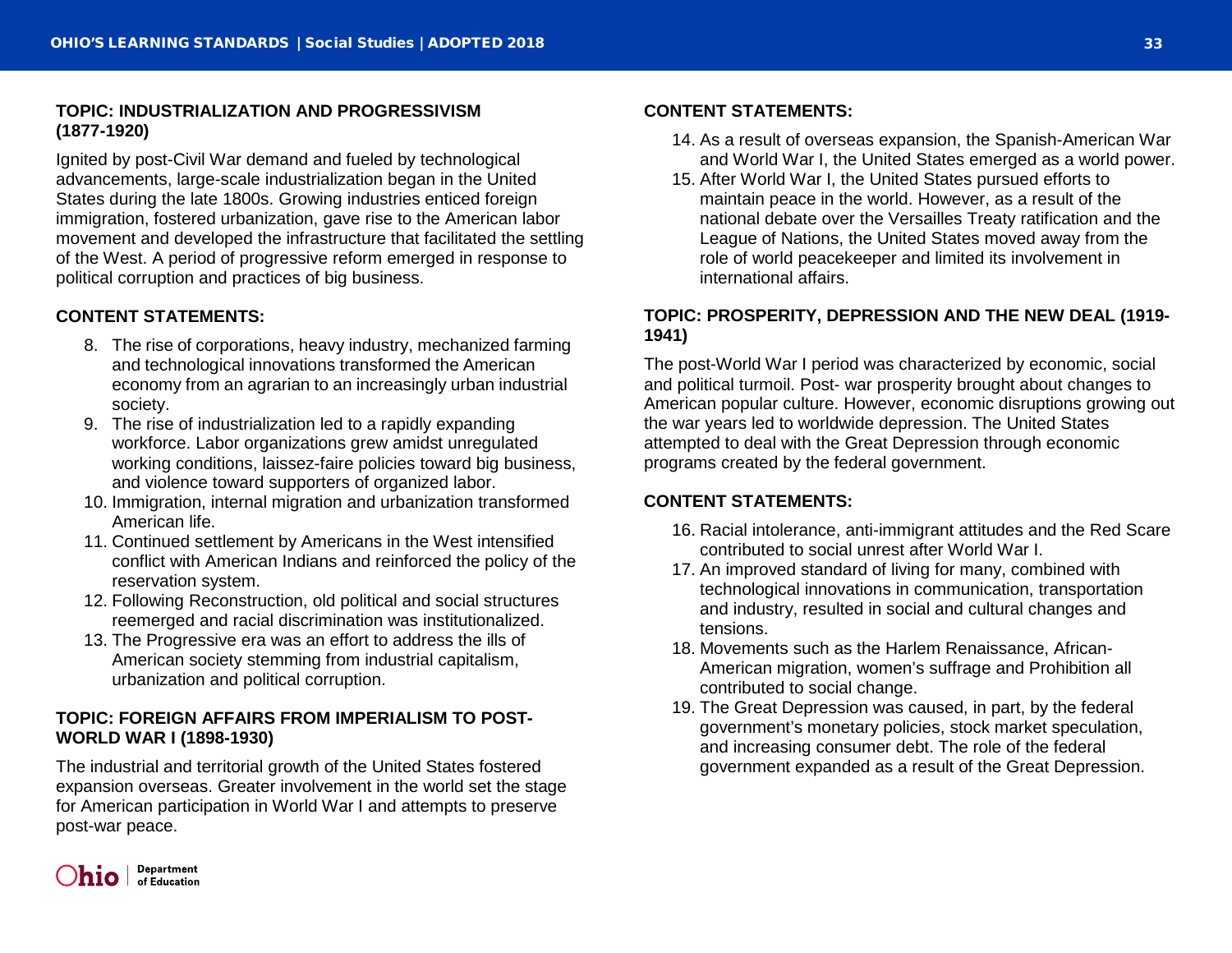#### **TOPIC: FROM ISOLATION TO WORLD WAR (1930-1945)**

The isolationist approach to foreign policy meant U.S. leadership in world affairs diminished after World War I. Overseas, certain nations saw the growth of tyrannical governments which reasserted their power through aggression and created conditions leading to the Second World War. After Pearl Harbor, the United States entered World War II, which changed the country's focus from isolationism to international involvement.

#### **CONTENT STATEMENTS:**

- 20. During the 1930s, the U.S. government attempted to distance the country from earlier interventionist policies in the Western Hemisphere as well as retain an isolationist approach to events in Europe and Asia until the beginning of World War II.
- 21. United States policy and mobilization of its economic and military resources during World War II affected American society. Despite mistreatment, marginalized groups played important roles in the war effort while continuing to protest unfair treatment.

#### **TOPIC: THE COLD WAR (1945-1991)**

The United States and the Union of Soviet Socialist Republics (U.S.S.R.) emerged as the two strongest powers in international affairs. Ideologically opposed, they challenged one another in a series of confrontations known as the Cold War. The costs of this prolonged contest weakened the U.S.S.R. so that it collapsed due to internal upheavals as well as American pressure. The Cold War had social and political implications in the United States.

#### **CONTENT STATEMENTS:**

- 22. Use of atomic weapons changed the nature of war, altered the balance of power and began the nuclear age. **\***
- 23. The United States followed a policy of containment during the Cold War in response to the spread of communism.
- 24. The Second Red Scare and McCarthyism reflected Cold War fears in American society.
- 25. The Cold War and conflicts in Korea and Vietnam influenced domestic and international politics.
- 26. The collapse of communist governments in Eastern Europe and the U.S.S.R. brought an end to the Cold War.

#### **TOPIC: SOCIAL TRANSFORMATIONS IN THE UNITED STATES (1945-1994)**

A period of post-war prosperity allowed the United States to undergo fundamental social change. Adding to this change was an emphasis on scientific inquiry, the shift from an industrial to a technological/service economy, the impact of mass media, the phenomenon of suburban and Sun Belt migrations, the increase in immigration and the expansion of civil rights.

#### **CONTENT STATEMENTS:**

- 27. Following World War II, the United States experienced a struggle for racial and gender equality and the extension of civil rights.
- 28. The postwar economic boom and advances in science and technology, produced changes in American life.
- 29. The continuing population flow from cities to suburbs, the internal migrations from the Rust Belt to the Sun Belt, and the increase in immigration resulting from passage of the 1965 Immigration Act have had social and political effects.
- 30. Political debates focused on the extent of the role of government in the economy, environmental protection, social welfare and national security.

\*January 2019: Content Statement 22 of American History listed under correct topic (Cold War)

**Department**  $\ln$ 10  $\frac{1}{2}$  of Education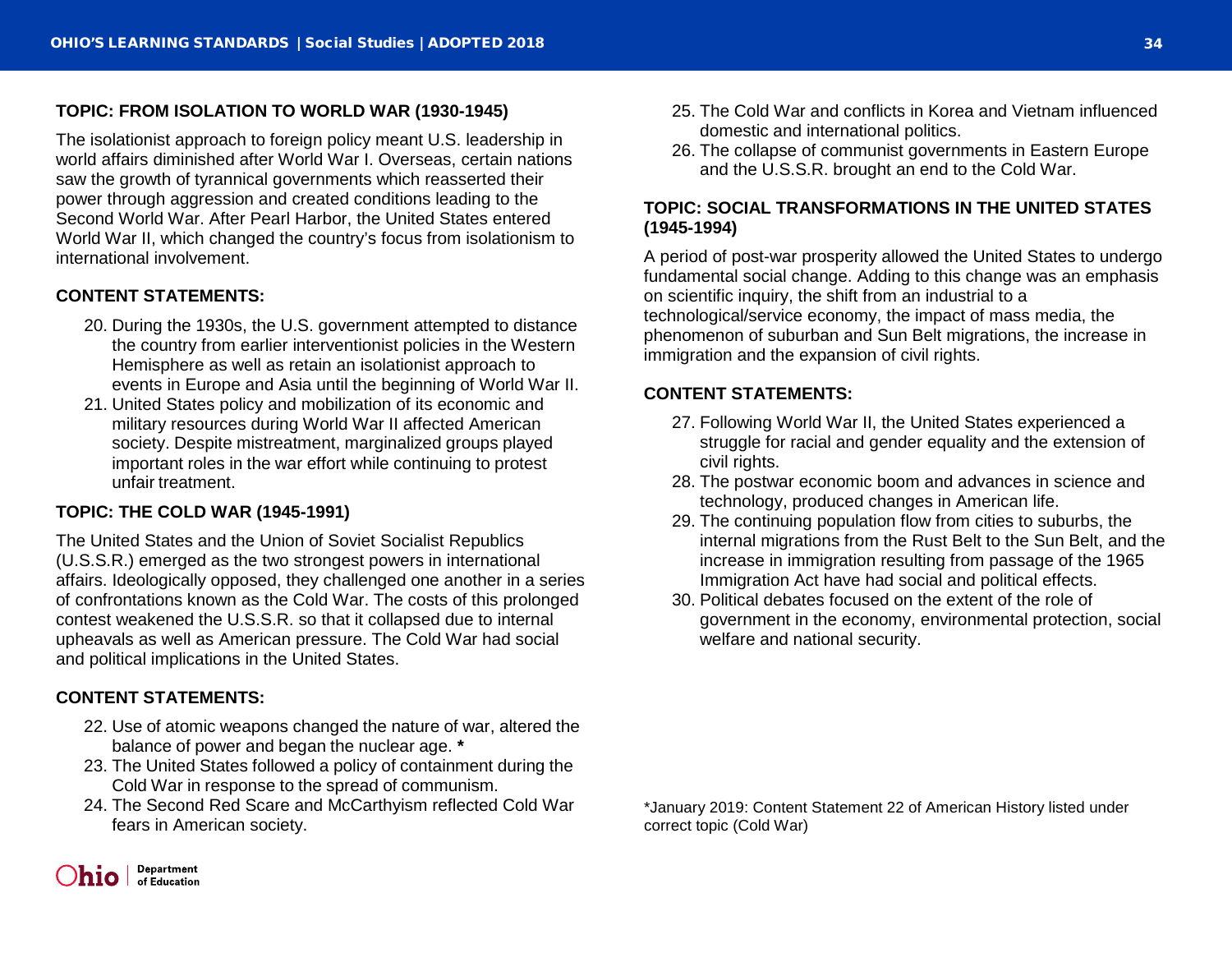#### **TOPIC: UNITED STATES AND THE POST -COLD WAR WORLD (1991 TO PRESENT)**

The United States emerged from the Cold War as a dominant leader in world affairs amidst a globalized economy, political terrorism and the proliferation of nuclear weapons.

- 31. Improved global communications, international trade, transnational business organizations, overseas competition and the shift from manufacturing to service industries have impacted the American economy.
- 32. The United States faced new political, national security and economic challenges in the post -Cold War world and following the attacks on September 11, 2001.
- 33. Focusing on foreign policy, the United States faces ongoing economic, political, military, and social challenges in the post - Cold War era and following the attacks of September 11, 2001.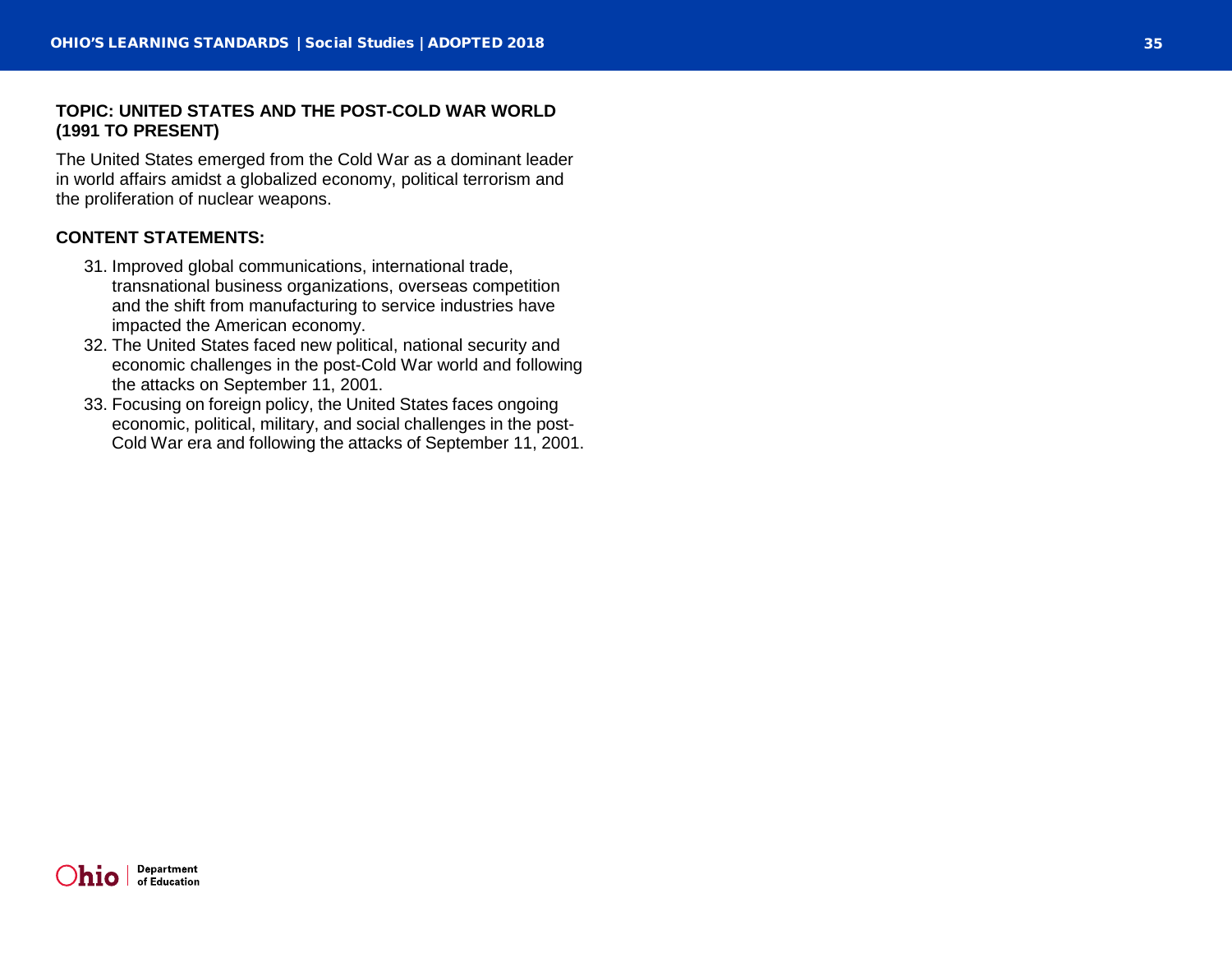# <span id="page-35-0"></span>**American Government**

**Theme:** Students examine the Founding Documents which form the basis for the United States of America and how the American people govern themselves at national, state and local levels of government is the basis for this course. Students may also impact issues addressed by governments through service learning and senior projects.

#### **TOPIC: CIVIC INVOLVEMENT**

Students can engage societal problems and participate in opportunities to contribute to the common good through governmental and nongovernmental channels.

#### **CONTENT STATEMENTS:**

- 1. Opportunities for civic engagement within the structures of government are made possible through political and public policy processes.
- 2. Political parties, interest groups and the media provide opportunities for civic involvement through various means.

#### **TOPIC: CIVIC PARTICIPATION AND SKILLS**

Democratic government is enhanced when individuals exercise the skills to effectively participate in civic affairs.

#### **CONTENT STATEMENTS:**

- 3. Issues can be analyzed through the critical use of credible sources.
- 4. The processes of persuasion, compromise, consensus building and negotiation contribute to the democratic process.

#### **TOPIC: BASIC PRINCIPLES OF THE U.S. CONSTITUTION**

Principles related to representative democracy are reflected in the articles and amendments of the U.S. Constitution and provide structure for the government of the United States.

- 5. As the supreme law of the land, the U.S. Constitution incorporates basic principles that help define the government of the United States as a federal republic including its structure, powers and relationship with the governed.
- 6. The Federalist Papers and the Anti-Federalist Papers framed the national debate over the basic principles of government encompassed by the Constitution of the United States.
- 7. Constitutional government in the United States has changed over time as a result of amendments to the U.S. Constitution, Supreme Court decisions, legislation and informal practices.
- 8. The Bill of Rights was drafted in response to the national debate over the ratification of the Constitution of the United States.
- 9. The constitutional amendments known collectively as the Reconstruction Amendments extended new constitutional protections to African Americans, though the struggle to fully achieve equality would continue.
- 10. Constitutional amendments have provided for civil rights such as suffrage for disenfranchised groups.
- 11. Constitutional amendments have altered provisions for the structure and functions of the federal government.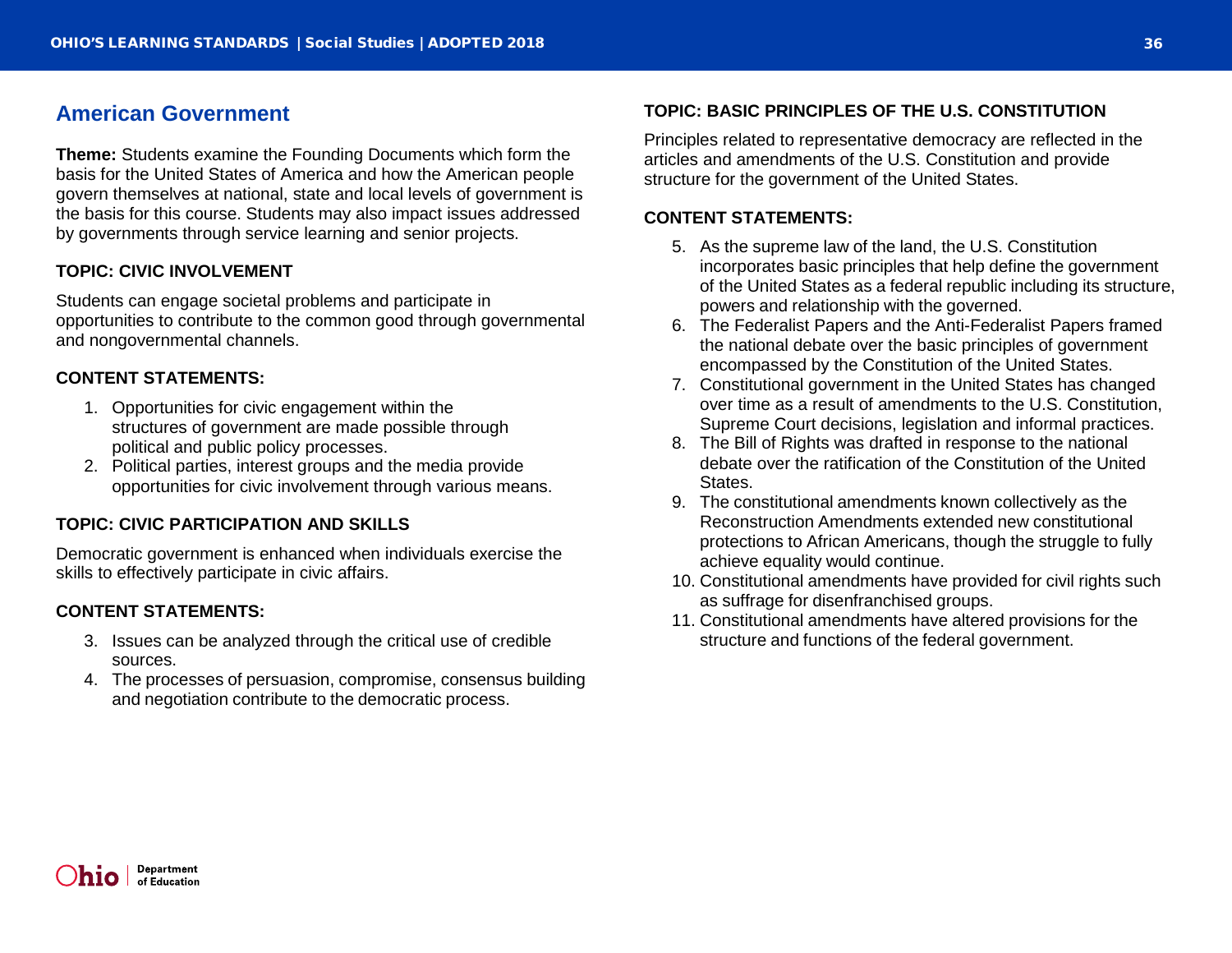#### **TOPIC: STRUCTURE AND FUNCTIONS OF THE FEDERAL GOVERNMENT**

Three branches compose the basic structure of the federal government. Public policy is created through the making of laws, the execution of the laws and the adjudication of disputes under the laws.

#### **CONTENT STATEMENTS:**

- 12. Law and public policy are created and implemented by three branches of government; each functions with its own set of powers and responsibilities.
- 13. The political process creates a dynamic interaction among the three branches of government in addressing current issues.

#### **TOPIC: ROLE OF THE PEOPLE**

The government of the United States protects the freedoms of its people and provides opportunities for citizens to participate in the political process.

#### **CONTENT STATEMENTS:**

- 14. In the United States, people have rights that protect them from undue governmental interference. Rights carry responsibilities that help define how people use their rights and that require respect for the rights of others.
- 15. Historically, the United States has struggled with majority rule and the extension of minority rights. As a result of this struggle, the government has increasingly extended civil rights to marginalized groups and broadened opportunities for participation.

#### **TOPIC: OHIO'S STATE AND LOCAL GOVERNMENTS**

The State of Ohio acts within the framework of the U.S. Constitution and extends powers and functions to local governments.

#### **CONTENT STATEMENTS:**

- 16. As a framework for the state, the Ohio Constitution has similarities and differences to the federal Constitution; it was changed in 1851 to address difficulties governing the state.
- 17. Individuals in Ohio have a responsibility to assist state and local governments as they address relevant and often controversial problems that directly affect their communities.

#### **TOPIC: PUBLIC POLICY**

Federal, state and local governments address problems and issues by making decisions, creating laws, enforcing regulations and taking action.

- 18. A variety of entities within the three branches of government, at all levels, address public policy issues that arise in domestic and international affairs.
- 19. Individuals and organizations play a role within federal, state and local governments in helping to determine public (domestic and foreign) policy.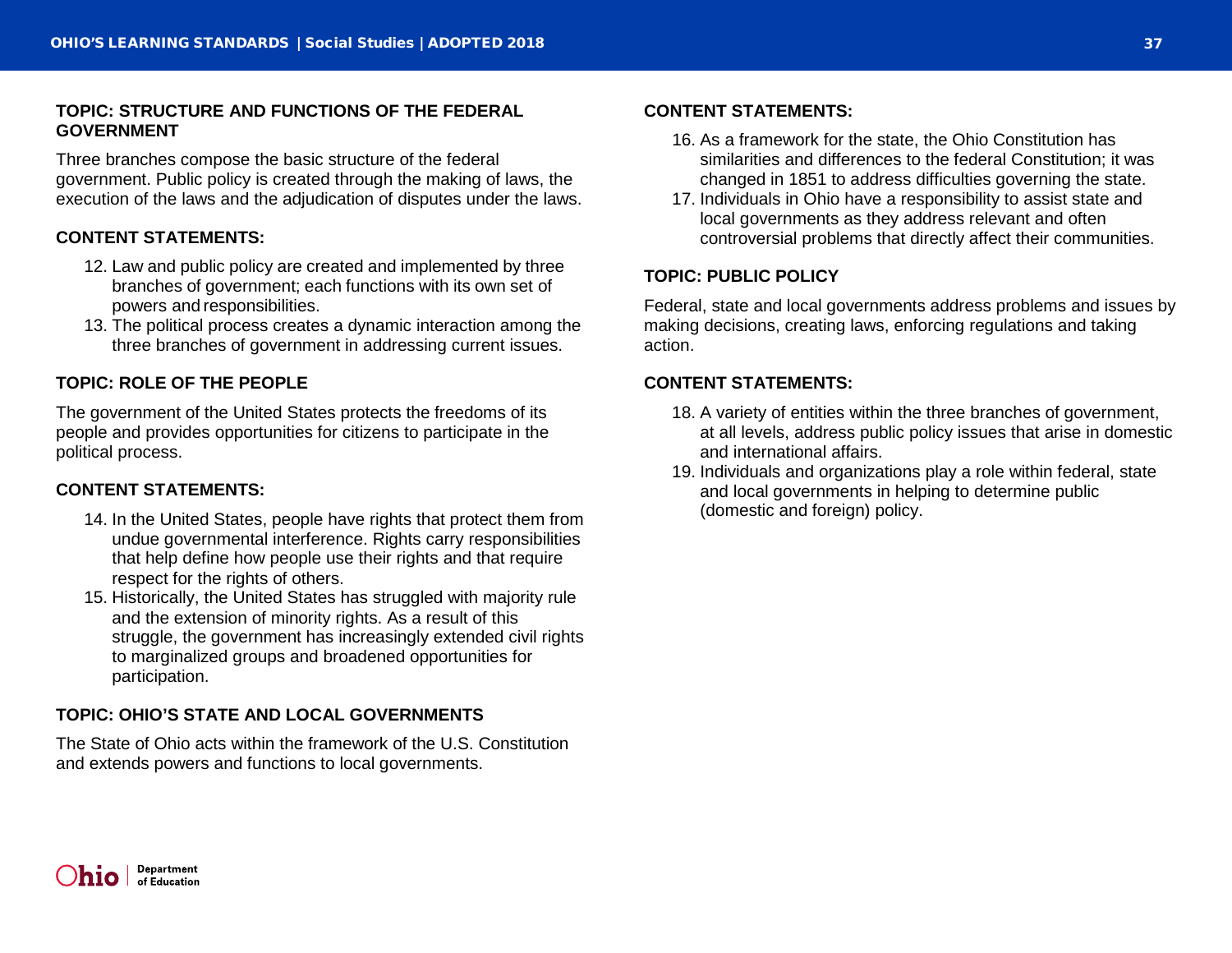#### **TOPIC: GOVERNMENT AND THE ECONOMY**

The actions of government play a major role in the flow of economic activity. Governments consume and produce goods and services. Fiscal and monetary policies, as well as economic regulations, provide the means for government intervention in the economy.

- 20. The federal government uses spending and tax policy to maintain economic stability and foster economic growth. Regulatory actions carry economic costs and benefits.
- 21. The Federal Reserve System uses monetary tools to regulate the nation's money supply and moderate the effects of expansion and contraction in the economy.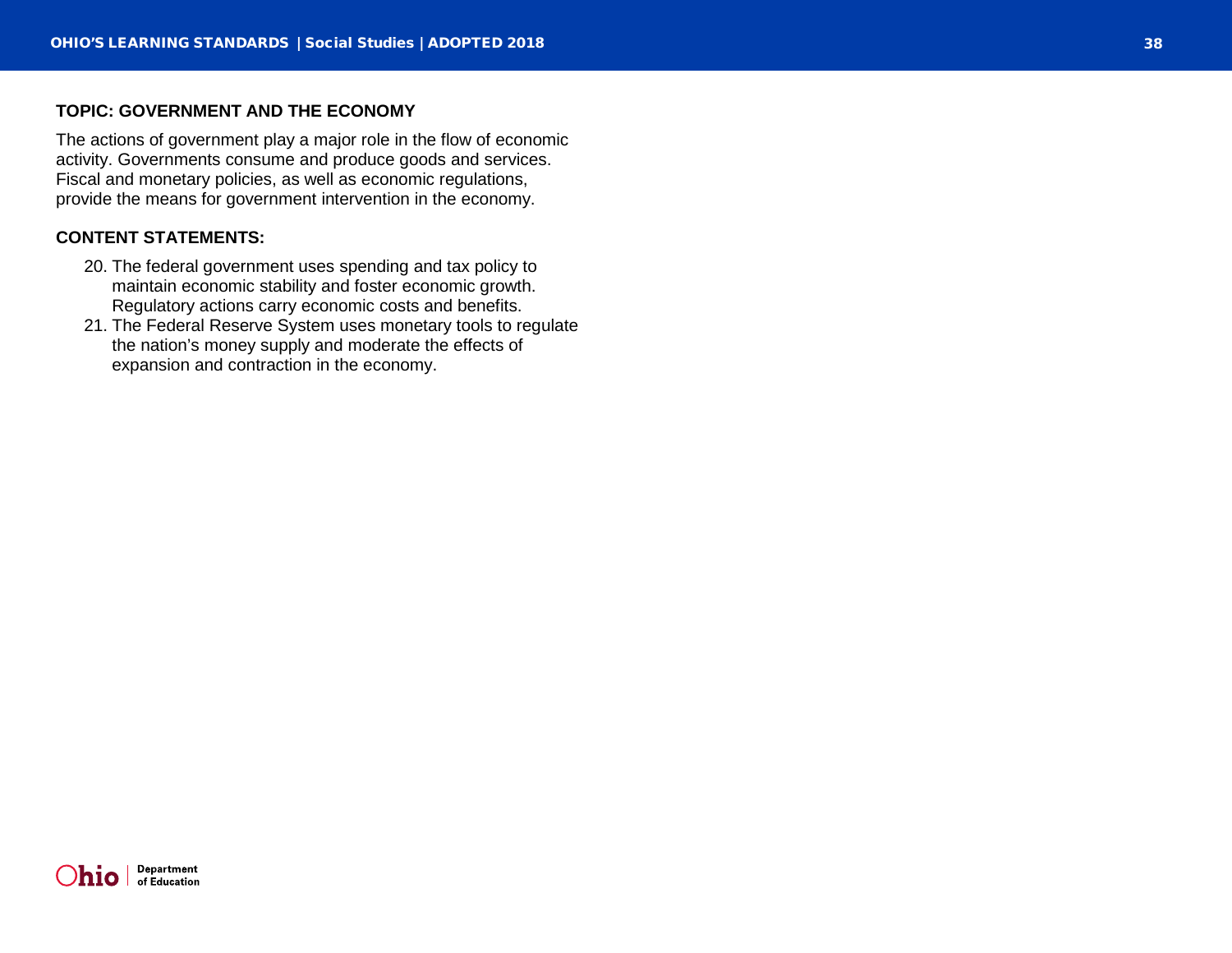# <span id="page-38-0"></span>**Modern World History**

**Theme:** This course examines world events from 1600 to the present. It explores the impact of the democratic and industrial revolutions, the forces that led to world domination by European powers, the wars that changed empires, the ideas that led to independence movements and the effects of global interdependence. The concepts of historical thinking introduced in earlier grades continue to build with students locating and analyzing primary and secondary sources from multiple perspectives to draw conclusions.

#### **TOPIC: HISTORICAL THINKING AND SKILLS**

Students apply skills by utilizing a variety of resources to construct theses and support or refute contentions made by others. Alternative explanations of historical events are analyzed and questions of historical inevitability are explored.

#### **CONTENT STATEMENTS:**

- 1. The use of primary and secondary sources of information includes an examination of the credibility of each source.
- 2. Historians develop theses and use evidence to support or refute positions.
- 3. Historians analyze cause, effect, sequence, and correlation in historical events, including multiple causation and long- and short-term causal relations.

#### **TOPIC: AGE OF ENLIGHTENMENT (1600-1800)**

The Age of Enlightenment developed from the Scientific Revolution of the 16th and 17th centuries. A new focus on reasoning was used to understand social, political and economic institutions.

#### **CONTENT STATEMENTS:**

- 4. The Scientific Revolution impacted religious, political, and cultural institutions by challenging how people viewed the world.
- 5. Enlightenment ideas regarding human nature and society



- challenged religious authority, absolute rule and mercantilism.
- 6. Enlightenment ideas on the relationship of the individual and the government influenced the American and French Revolutions.

#### **TOPIC: AGE OF REVOLUTIONS (1750-1914)**

The Age of Revolutions was a period of two world-encompassing and interrelated developments: the democratic revolution and the industrial revolution. Both had political, economic and social consequences on a global scale.

#### **CONTENT STATEMENTS:**

- 7. The American and French Revolutions influenced Latin American revolutions for independence.
- 8. Industrialization had social, political and economic effects on Western Europe and the world.

#### **TOPIC: IMPERIALISM (1800-1914)**

The industrialized nations embarked upon a competition for overseas empires that had profound implications for the entire world. This "new imperialism" focused on the underdeveloped world and led to the domination and exploitation of Asia, Africa and Latin America.

#### **CONTENT STATEMENTS:**

- 9. Imperial expansion had political, economic and social roots.
- 10. Imperialism involved land acquisition, extraction of raw materials, spread of Western values and direct political control.
- 11. The consequences of imperialism were viewed differently by the colonizers and the colonized.

#### **TOPIC: ACHIEVEMENTS AND CRISES (1900-1945)**

The first half of the 20th century was one of rapid technological advances. It was a period when the tensions between industrialized nations resulted in World War I and set the stage for World War II. While World War II transformed the balance of world power, it was the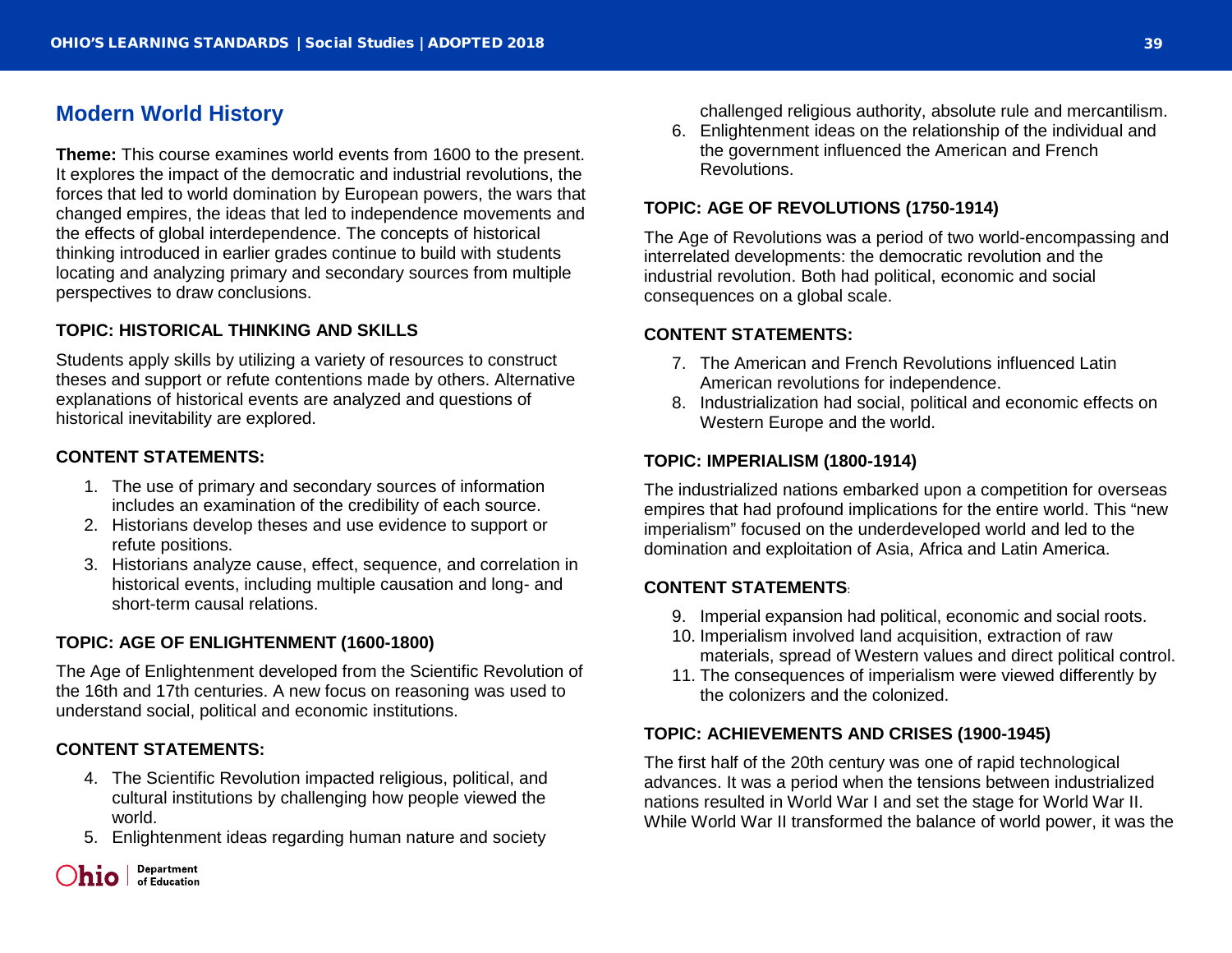most destructive and costly war in terms of human casualties and material resources expended.

#### **CONTENT STATEMENTS:**

- 12. Advances in technology, communication and transportation improved lives, but also had negative consequences.
- 13. The causes of World War I included militarism, imperialism, nationalism and alliances.
- 14. The consequences of World War I and the worldwide depression set the stage for the Russian Revolution, the rise of totalitarianism, aggressive Axis expansion and the policy of appeasement which in turn led to World War II.
- 15. Oppression and discrimination resulted in the Armenian Genocide during World War I and the Holocaust during World War II.
- 16. World War II devastated most of Europe and Asia, led to the occupation of Eastern Europe and Japan, and began the atomic age.

#### **TOPIC: THE COLD WAR (1945-1991)**

Conflicting political and economic ideologies after World War II resulted in the Cold War. The Cold War overlapped with the era of decolonization and national liberation.

#### **CONTENT STATEMENTS:**

- 17. The United States and the Soviet Union became superpowers and competed for global influence.
- 18. Treaties and agreements at the end of World War II changed national boundaries and created multinational organizations.
- 19. Religious diversity, the end of colonial rule and rising nationalism have led to regional conflicts in the Middle East.
- 20. Postwar global politics led to the rise of nationalist movements in Africa and Southeast Asia.
- 21. Political and social struggles have resulted in expanded rights and freedoms for women and indigenous peoples.

#### **TOPIC: GLOBALIZATION (1991-PRESENT)**

The global balance of power shifted with the end of the Cold War. Wars, territorial disputes, ethnic and cultural conflicts, acts of terrorism, advances in technology, expansion of human rights, and changes in the global economy present new challenges.

- 22. The break-up of the Soviet Union ended the Cold War and created challenges for its former allies, the former Soviet republics, Europe, the United States and the non-aligned world.
- 23. Regional and ethnic conflicts in the post-Cold War era have resulted in acts of terrorism, genocide and ethnic cleansing.
- 24. Political and cultural groups have struggled to achieve selfgovernance and self-determination.
- 25. Emerging economic powers and improvements in technology have created a more interdependent global economy.
- 26. Proliferation of nuclear weapons has created a challenge to world peace.
- 27. The rapid increase of global population, coupled with an increase in life expectancy and mass migrations have created societal and governmental challenges.
- 28. Environmental concerns, impacted by population growth and heightened by international competition for the world's energy supplies, have resulted in a new environmental consciousness and a movement for the sustainability of the world's resources.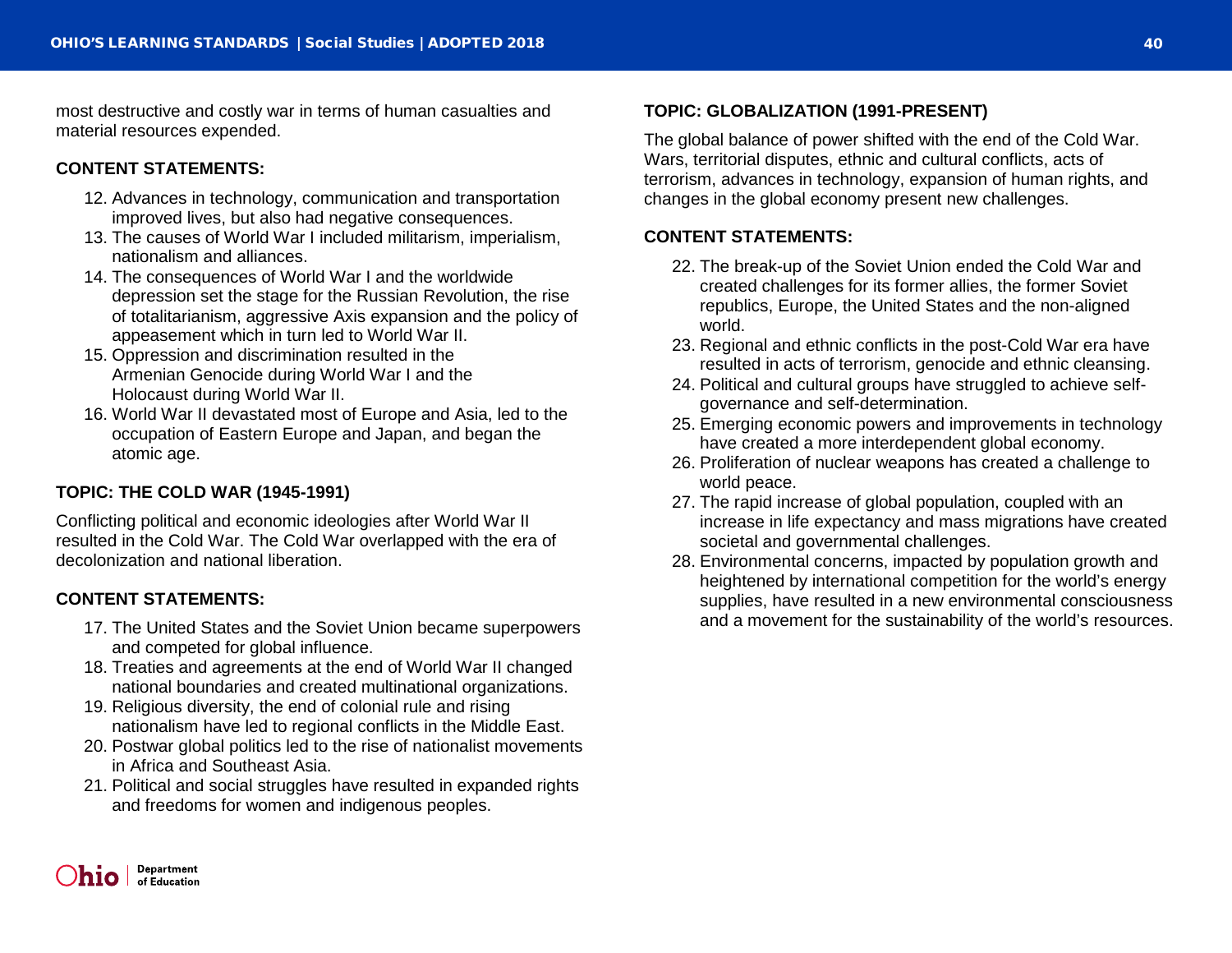# <span id="page-40-0"></span>**Economics and Financial Literacy**

**Theme:** This course explores the fundamentals that guide individuals and nations as they make choices about how to use limited resources to satisfy their wants. More specifically, it examines the ability of individuals to use knowledge and skills to manage limited financial resources effectively for a lifetime of financial security.

#### **TOPIC: ECONOMIC DECISION MAKING AND SKILLS**

Economic decision making relies on the analysis of data. Economists use data to explain trends and decide among economic alternatives. Individuals use data to determine the condition of their finances and to make savings and investment decisions.

#### **CONTENT STATEMENTS:**

- 1. Economists analyze multiple sources of data to predict trends, make inferences and arrive at conclusions.
- 2. Reading financial reports (bank statements, stock market reports, mutual fund statements) enables individuals to make and analyze decisions about personal finances.

#### **TOPIC: FUNDAMENTALS OF ECONOMICS**

Productive resources are limited and allocated in a variety of different ways. An efficient way to allocate productive resources is through markets.

#### **CONTENT STATEMENTS:**

- 3. People cannot have all the goods and services they want and, as a result, must choose some things and give up others.
- 4. Different economic systems (traditional, market, command, and mixed) utilize different methods to allocate limited resources.
- 5. Markets exist when consumers and producers interact. When supply or demand changes, market prices adjust. Those adjustments send signals and provide incentives to consumers and producers to change their own decisions.

6. Competition among sellers lowers costs and prices, and encourages producers to produce more of what consumers are willing and able to buy. Competition among buyers increases prices and allocates goods and services to those people who are willing and able to pay the most for them.

#### **TOPIC: GOVERNMENT AND THE ECONOMY**

The health of a nation's economy is influenced by governmental policy. Fiscal policy can be used to spur economic growth. Monetary policy can be used to moderate fluctuations in the business cycle.

#### **CONTENT STATEMENTS:**

- 7. A nation's overall level of economic well-being is determined by the interaction of spending and production decisions made by all households, firms, government agencies and others in the economy. Economic well-being can be assessed by analyzing economic indicators gathered by the government.
- 8. Economic policy decisions made by governments result in both intended and unintended consequences.

#### **TOPIC: GLOBAL ECONOMY**

Global issues and events influence economic activities.

- 9. When regions and nations use comparative advantage to produce at the lowest cost and then trade with others, production, consumption and interdependence increase.
- 10. Government actions, such as tariffs, quotas, subsidies, trade agreements and membership in multinational economic organizations, significantly impact international trade.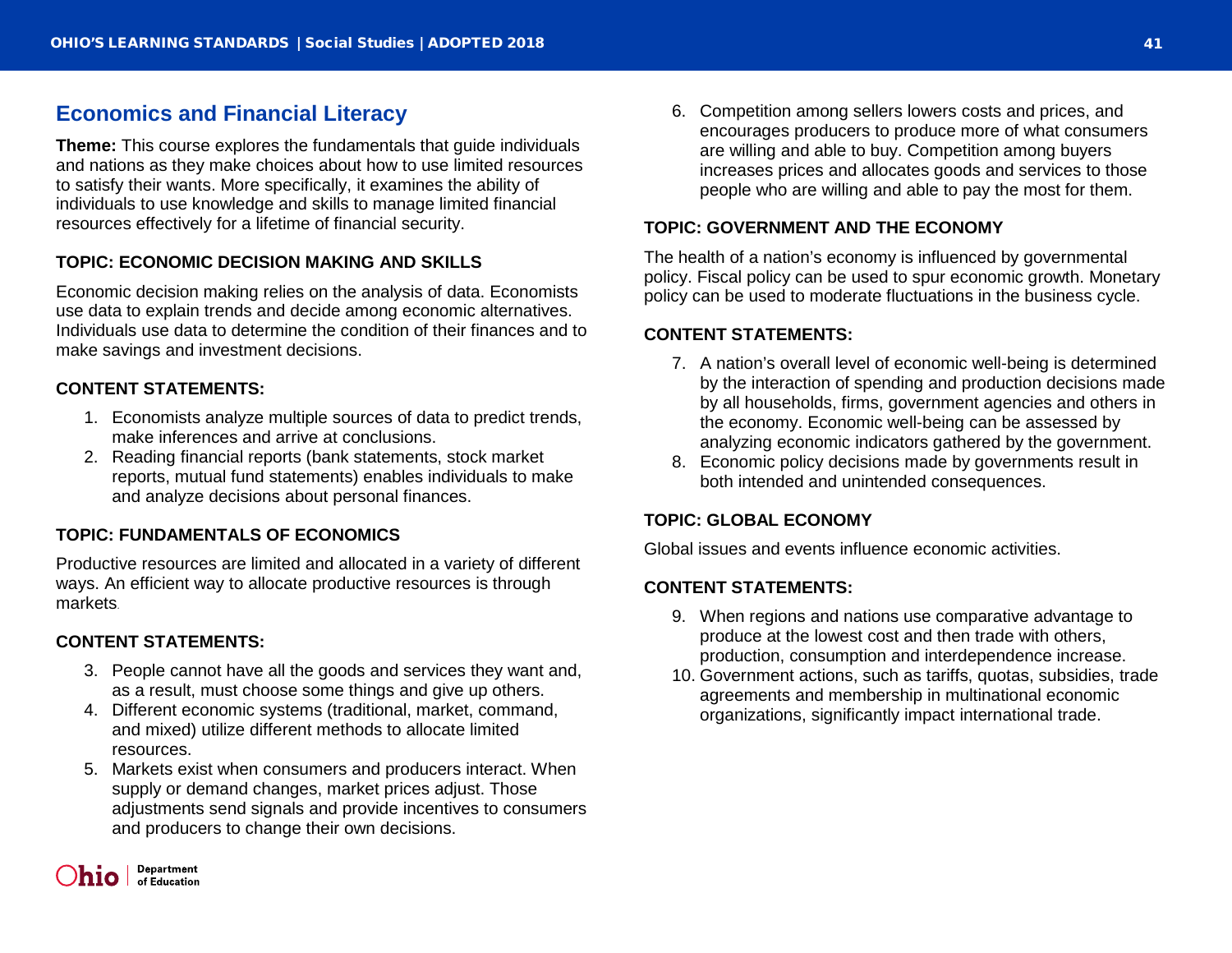#### **TOPIC: WORKING AND EARNING**

Employment provides a means of creating personal income.

#### **CONTENT STATEMENTS:**

- 11. Income is determined by many factors including individual skills and abilities, work ethic and market conditions.
- 12. Employee earning statements include information about gross wages, benefits, taxes and other deductions.

#### **TOPIC: FINANCIAL RESPONSIBILITY AND MONEY MANAGEMENT**

Responsible personal finance decisions are based upon reliable information and used to reach personal goals.

#### **CONTENT STATEMENTS:**

- 13. Financial decision-making involves considering alternatives by examining costs and benefits.
- 14. A personal financial plan includes financial goals and a budget, including spending on goods and services, savings and investments, insurance and philanthropy.
- 15. Different payment methods have advantages and disadvantages.

#### **TOPIC: SAVING AND INVESTING**

Saving and investing strategies help individuals achieve personal financial goals.

#### **CONTENT STATEMENTS:**

- 16. Saving and investing help to build wealth.
- 17. Savings can serve as a buffer against economic hardship.
- 18. Different costs and benefits are associated with saving and investing alternatives.
- 19. Banks, brokerages and insurance companies provide access to investments such as certificates of deposit, stocks, bonds and mutual funds.

#### **TOPIC: CREDIT AND DEBT**

Credit and debt can be used to achieve personal financial goals.

#### **CONTENT STATEMENTS:**

- 20. There are costs and benefits associated with various sources of credit available from different types of financial institutions.
- 21. Credit and debt can be managed to maintain credit worthiness.
- 22. Consumer protection laws provide financial safeguards.

#### **TOPIC: RISK MANAGEMENT**

There are various strategies to help protect personal assets and wealth.

- 23. Property and liability insurance protect against risks associated with use of property.
- 24. Health, disability and life insurance protect against risks associated with increased expenses and loss of income.
- 25. Steps can be taken to safeguard one's personal financial information and reduce the risk of loss.

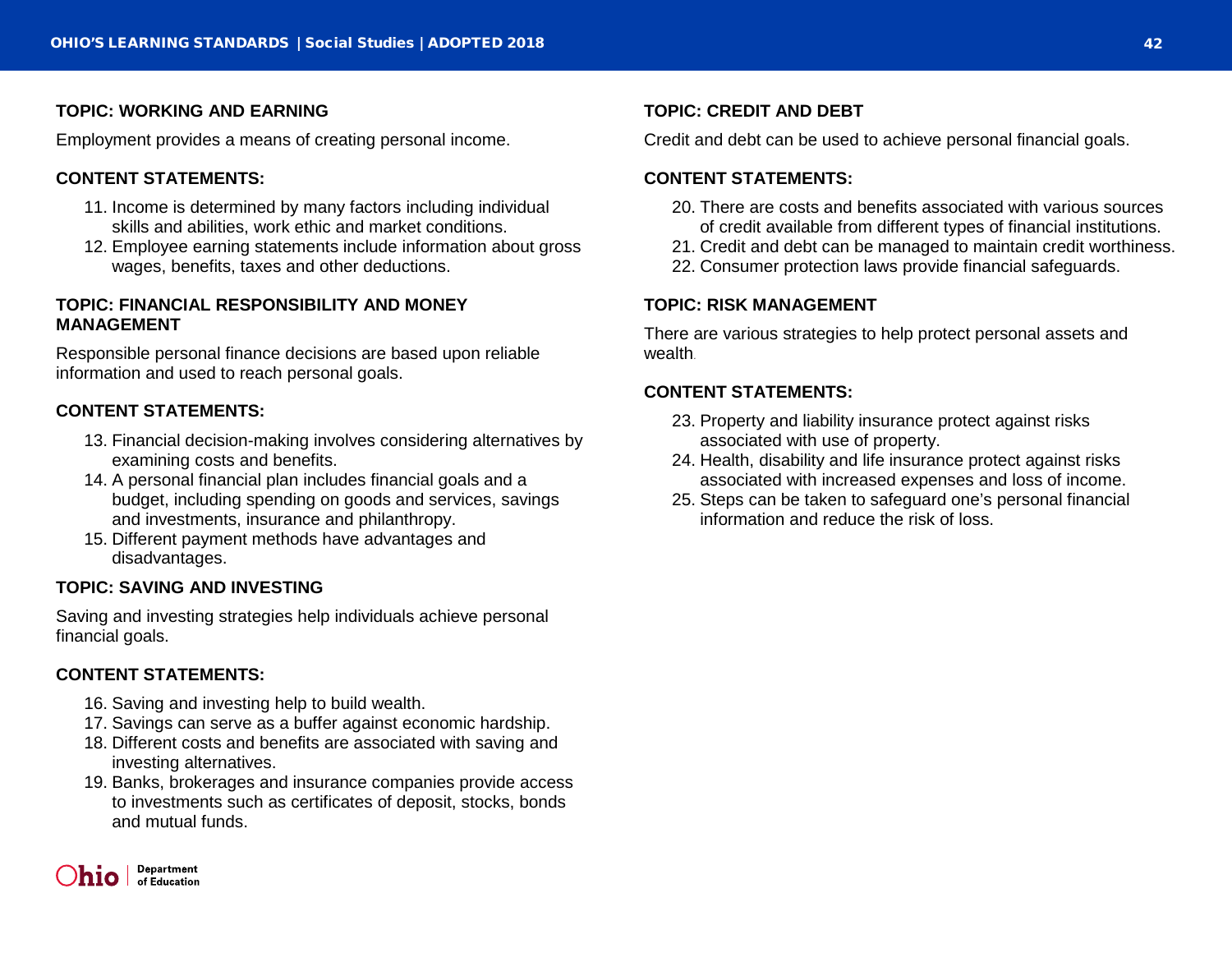# <span id="page-42-0"></span>**Contemporary World Issues**

**Theme:** The dynamics of global interactions among nations and regions present issues that affect all humanity. These dynamics include: competing beliefs and goals; methods of engagement; and conflict and cooperation. Contemporary issues have political, economic, social, historic and geographic components. Approaches to addressing global and regional issues reflect historical influences and multiple perspectives. Students can impact global issues through service learning and senior projects.

#### **TOPIC: GLOBAL CONNECTIONS**

The 21st century is characterized by changing circumstances as new economies emerge and new technologies change the way people interact. Issues related to health, economics, security and the environment are universal.

#### **CONTENT STATEMENTS:**

- 1. Trade, alliances, treaties and international organizations contribute to the increasing interconnectedness of nations and peoples in the 21st century.
- 2. Advances in communications technology have profound effects on the ability of governments, interest groups, individuals and the media to share information across national and cultural borders.

#### **TOPIC: CIVIC PARTICIPATION AND SKILLS**

Individuals and groups have the capacity to engage with others to impact global issues.

#### **CONTENT STATEMENTS:**

3. Individuals can evaluate media messages that are constructed using particular tools, characteristics and conventions for unique purposes. Different communication methods affect how people define and act on issues.

- 4. Individuals can assess how effective communicators address diverse audiences.
- 5. Individuals can identify, assess and evaluate world events, engage in deliberative civil debate and influence public processes to address global issues.
- 6. Effective civic participation involves identifying problems or dilemmas, proposing appropriate solutions, formulating action plans, and assessing the positive and negative results of actions taken.
- 7. Individuals can participate through non-governmental organizations to help address humanitarian needs.

#### **TOPIC: CIVIL AND HUMAN RIGHTS**

There are challenges to civil rights and human rights throughout the world. Politics, economics and culture can all influence perceptions of civil and human rights.

#### **CONTENT STATEMENTS:**

- 8. Beliefs about civil and human rights vary among social and governmental systems.
- 9. Nations and international organizations pursue their own interests on issues related to civil and human rights, resulting in both conflict and cooperation particularly as it relates to injustices against minority groups.
- 10. Modern instances of genocide and ethnic cleansing present individual, organizational and national issues related to the responsibilities of participants and non-participants.

#### **TOPIC: SUSTAINABILITY**

An increasingly global society is faced with the interdependency of ecological, social and economic systems. The functioning of these systems determines the sustainability of natural and human communities at local, regional, national and global levels.

#### **CONTENT STATEMENTS:**

11. Decisions about human activities made by individuals and societies have implications for both current and future

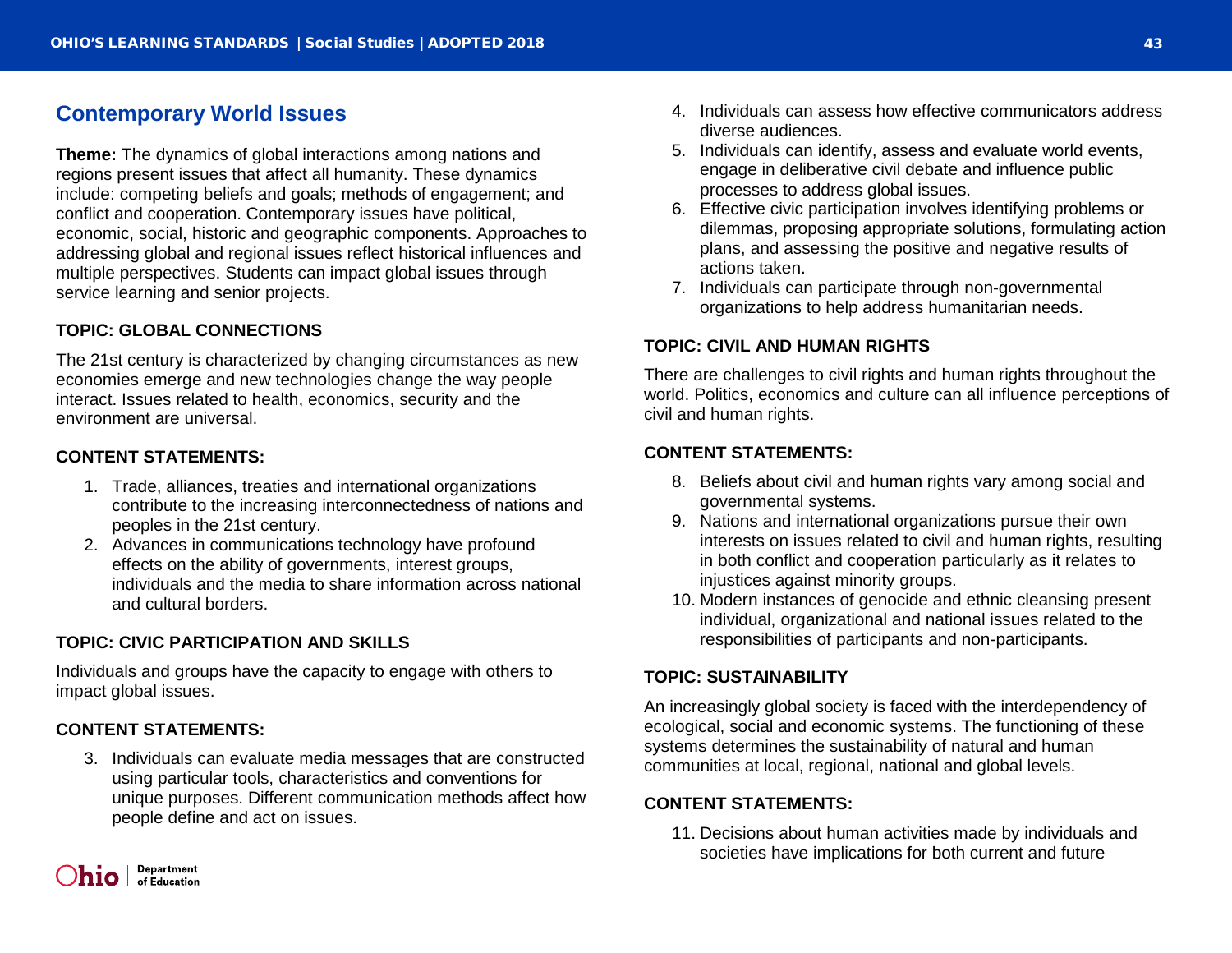generations, including intended and unintended consequences.

- 12. Sustainability issues are interpreted and treated differently by people viewing them from various political, economic and cultural perspectives.
- 13. International associations and nongovernmental organizations offer means of collaboration to address sustainability issues on local, national and international levels.

#### **TOPIC: TECHNOLOGY**

Technological advances present issues related to costs, distribution of benefits, ethical considerations, and intended and unintended consequences.

#### **CONTENT STATEMENTS:**

- 14. The development and use of technology influences economic, political, ethical and social issues.
- 15. Technologies inevitably involve trade-offs between costs and benefits. Decisions about the use of products and systems can result in intended and unintended consequences.

#### **TOPIC: NATIONAL SECURITY AND INTERNATIONAL DIPLOMACY**

The political, economic and social goals of nations, international associations and nongovernmental organizations may be incompatible with each other and lead to conflicts.

#### **CONTENT STATEMENTS:**

- 16. Nations seek to ensure the security of their geographic territories, political institutions, economic systems and ways of life. Maintaining security has political, social and economic costs.
- 17. Economic, political and social differences between global entities can lead to conflict unless mitigated through diplomacy or cooperative efforts.

18. Individuals and organizations work within, or outside of, established systems of power, authority and governance to influence their own security and the security of others.

#### **TOPIC: THE GLOBAL ECONOMY**

The global economy is an international marketplace fueled by competition, trade and integration.

- 19. The global economy creates advantages and disadvantages for different segments of the world's population.
- 20. Trade agreements, multinational organizations, embargoes and protectionism impact markets.
- 21. The distribution of wealth and economic power among countries changes over time.
- 22. The global economy creates interdependence so that economic circumstances in one country impact events in other countries.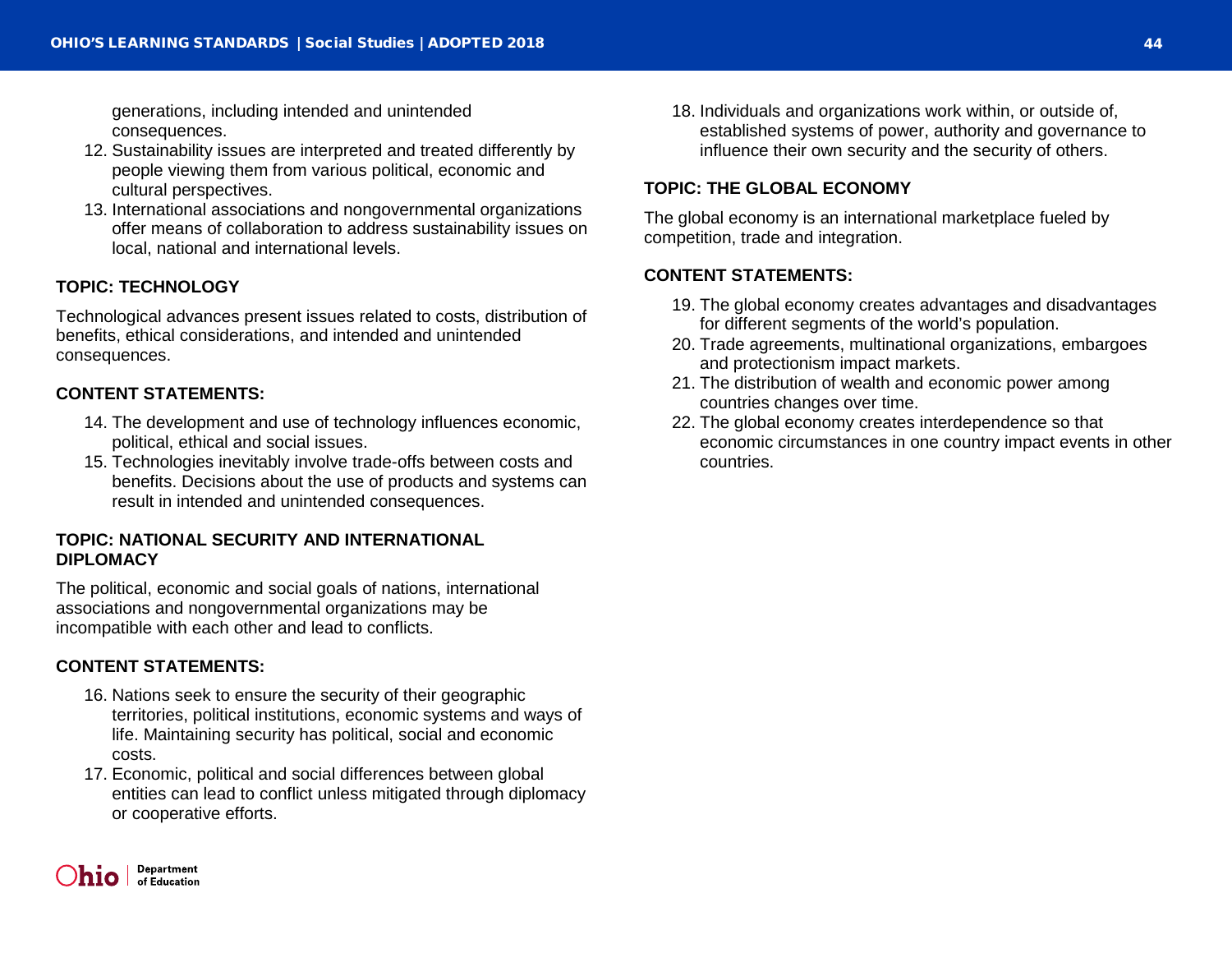# <span id="page-44-0"></span>**World Geography**

**Theme:** This course builds on students' understanding of geography and spatial thinking. Contemporary issues are explored through the lens of geography. In addition to understanding where physical and cultural features are located and why those features are located as they are, students examine the implications of these spatial arrangements.

#### **TOPIC: SPATIAL THINKING AND SKILLS**

The ability to use geographic tools to locate data spatially enables people to gain a better understanding of contemporary issues. Investigations of spatial information provide guidance in solving global problems.

#### **CONTENT STATEMENTS:**

- 1. Properties and functions of geographic representations (e.g., maps, globes, graphs, diagrams, Internet-based mapping applications, geographic information systems, global positioning systems, remote sensing, and geographic visualizations) affect how they can be used to represent, analyze and interpret geographic patterns and processes.
- 2. Geographic representations and geospatial technologies are used to investigate, analyze and communicate the results of geographic problem solving.

#### **TOPIC: ENVIRONMENT AND SOCIETY**

Humans adapt to and modify the environment and shape the landscape through their interaction with the land. This has both positive and negative effects on the environment.

#### **CONTENT STATEMENTS:**

3. Human modifications of the physical environment in one place often lead to changes in other places (e.g., construction of a dam provides downstream flood control, construction of a city by-pass reduces commercial activity in the city center,



implementation of dry farming techniques in a region leads to new transportation links and hubs).

- 4. Human societies use a variety of strategies to adapt to the opportunities and constraints presented by the physical environment (e.g., farming in flood plains and terraced farming, building hydroelectric plants by waterfalls and constructing hydroelectric dams, using solar panels as heat source and using extra insulation to retain heat).
- 5. Physical processes influence the formation and distribution of renewable, nonrenewable, and flow resources (e.g., tectonic activity plays a role in the formation and location of fossil fuels, erosion plays a role in the formation of sedimentary rocks, rainfall patterns affect regional drainage patterns).
- 6. There are costs and benefits of using renewable, nonrenewable, and flow resources (e.g., availability, sustainability, environmental impact, expense).
- 7. Human interaction with the environment is affected by cultural characteristics (e.g., plowing with oxen or with tractors, development of water resources for industry or recreation, resource conservation or development)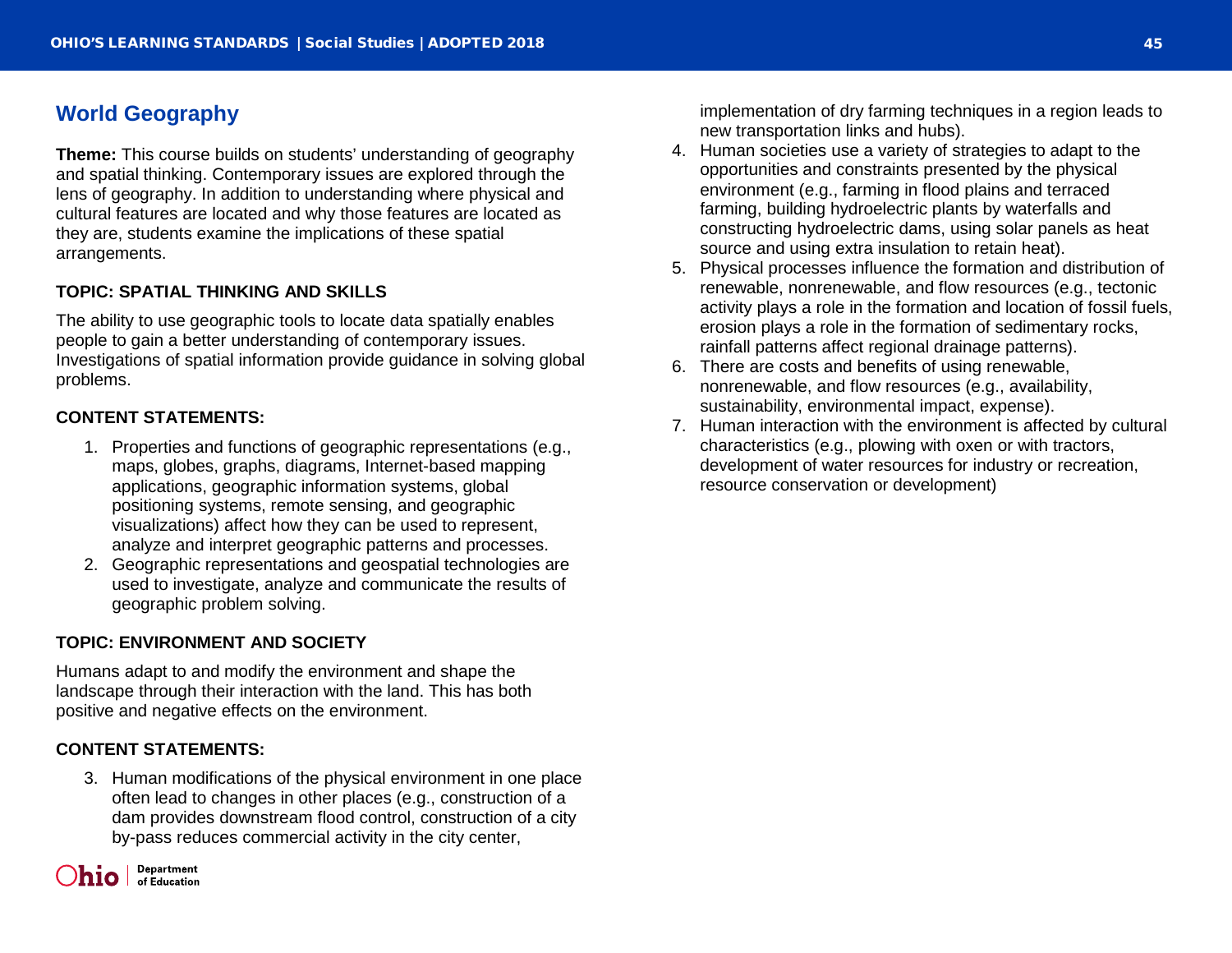#### **TOPIC: MOVEMENT**

People interact with other people, places, and things every day of their lives. They travel from one place to another; they communicate with each other; and they rely upon products, information, and ideas that come from beyond their immediate environment.

#### **CONTENT STATEMENTS:**

- 8. Physical, cultural, economic, and political factors contribute to human migrations (e.g., drought, religious conflicts, job opportunities, immigration laws).
- 9. Human migrations impact physical and human systems (e.g., stress on food supplies in refugee camps, removal of natural obstacles to movement, harvest productivity and migrant labor, calls for an official language in countries with high immigration, reduction in city tax revenues due to urban emigration).
- 10. Activities and patterns of trade and communication create interdependence among countries in different regions (e.g., seed corn grown in Iowa and planted in South America, highdefinition televisions manufactured in Japan and viewed in the United States, news outlets from many countries available around the world via the Internet, instant access to data affects stock markets in different countries).

#### **TOPIC: REGION**

A region is an area on the earth's surface that is defined by certain unifying characteristics which give it a measure of homogeneity and distinguish it from surrounding areas. The unifying characteristics may be physical or cultural. Regions change over time.

#### **CONTENT STATEMENTS:**

- 11. Criteria are used to organize regions and as the criteria change, the identified regions change (e.g., types of economic activities, ethnic groups, natural vegetation).
- 12. The characteristics of regions change over time and there are consequences related to those changes (e.g., industrial belt to rust belt, pristine locations to tourist attractions, colony to independent state).<br>
I Department
- $\overline{\mathbf{h}}$   $\overline{\mathbf{I}}$  of Education
- 13. There are interconnections within and among physical and human regions (e.g., river systems, transportation linkages, common currency).
- 14. Regions are used as a basis to analyze global geographic issues (e.g., desertification, political disputes, economic unions).

#### **TOPIC: HUMAN SETTLEMENT**

People live in settlements which vary in size, composition, location, arrangement, and function. These settlements are the focus of most aspects of human life including economic activities, transportation systems, governance, communications and culture. Human settlements differ between regions, places and over time.

- 15. Patterns of settlement change over time in terms of functions, sizes, and spatial patterns (e.g., a canal town becomes an industrial city, a rural area becomes a transportation hub, cities merge into a megalopolis).
- 16. Urbanization provides opportunities and challenges for physical and human systems in cities and their surrounding regions (e.g., development of suburbs, loss of habitat, central markets, squatter settlements on city outskirts, regional specialization in services or products, creation of ethnic enclaves).